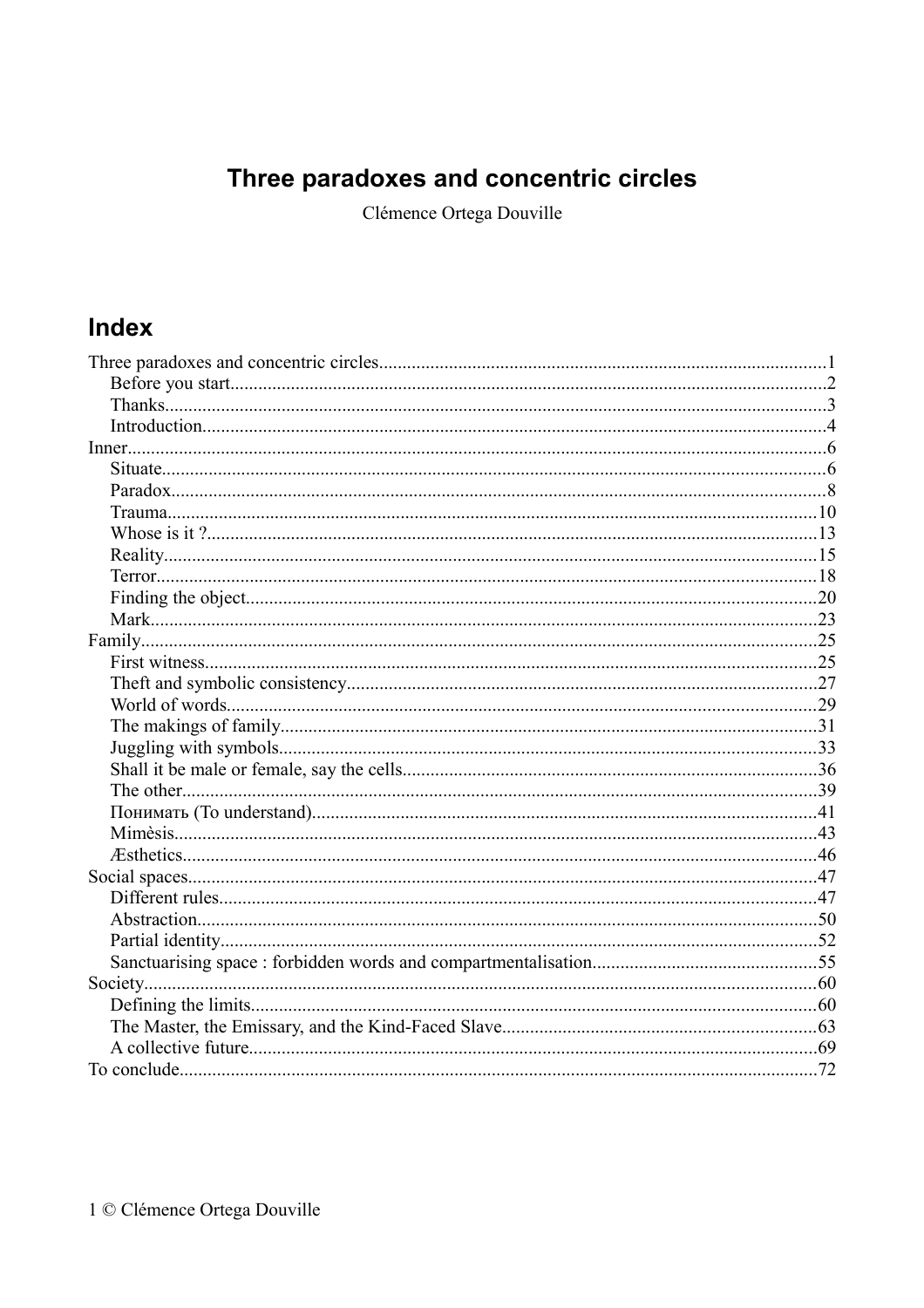#### *Before you start*

Endorsement by Darian Leader

This rich and thought-provoking book presents a series of questions about human embodiment, centred around what the author situates as three sensorimotor paradoxes. Combining perspectives from philosophy, psychoanalysis, neuroscience and many other disciplines, Clemence Ortega Douville invites the reader to consider issues of subjectivity, reflexivity, ethics and our positioning in social space starting from a focus on the human hand and our strange relation to it. Both part of the body yet somehow also alien to it, exploring the place of our hands opens up a number of pathways that converge on many of the issues that have been central to philosophy and, indeed, to psychoanalysis. What I like about Douville's work is the way that it encourages us to rethink concepts and theories that we might have taken for granted. Each chapter contains surprises, and no chapter follows any established dogma. Examples are taken from theoretical treatises as well as cinema, popular culture and everyday life, in a fascinating and often provocative blend, unique to the author. The breadth of Douville's references is impressive, as is the lively, enquiring style, and the infectious curiosity that she shows and, perhaps, communicates to her readers.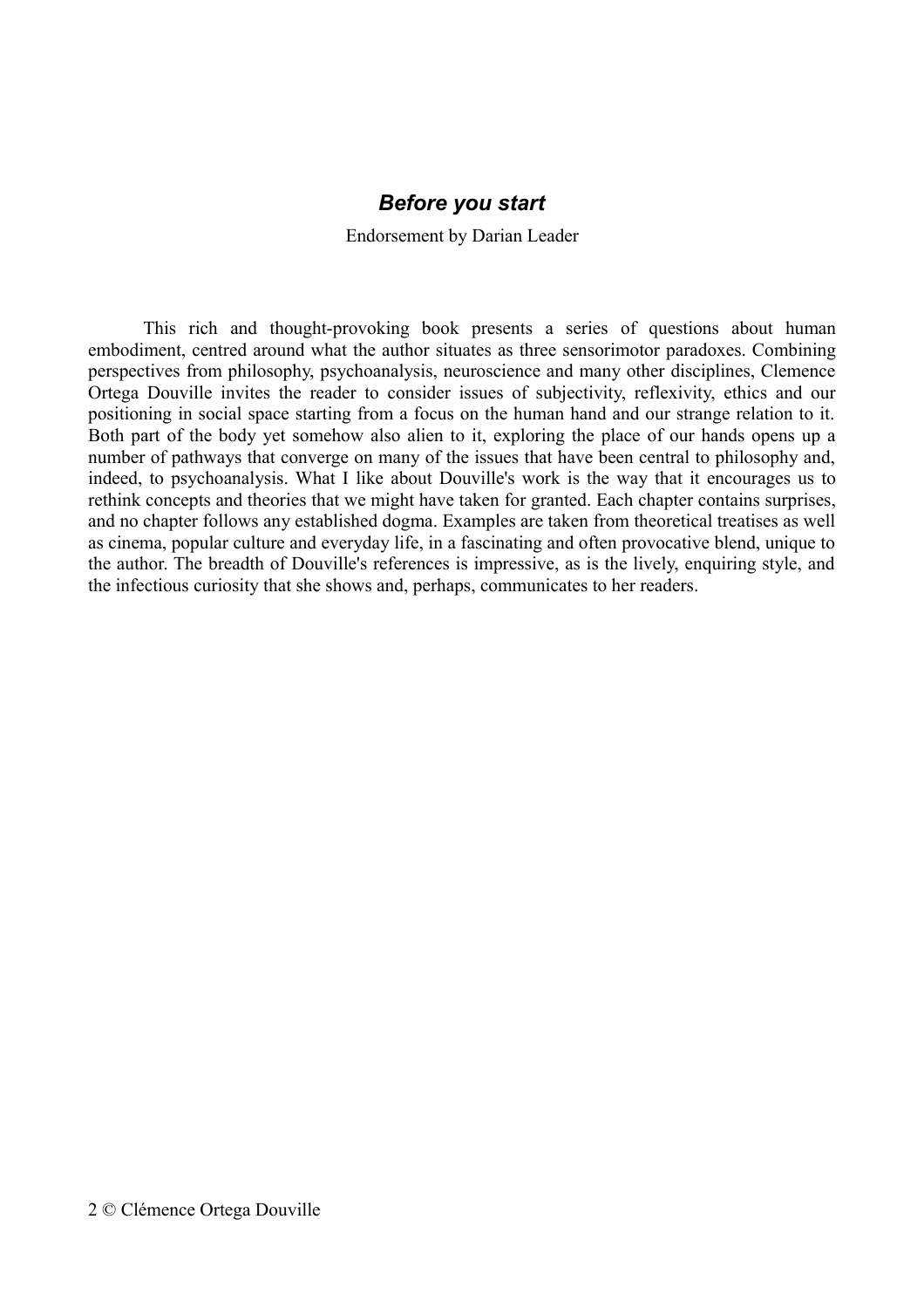#### *Thanks*

As this book is the result of a ten year long riping, there would be lots of people I would like to thank. First of all, my parents, without whose support none of this would have been possible, for one needs material, moral and affective security to think in the long run. I thank you mom and dad for your ecological and political commitment that led me to a better understanding of our society's workings.

I would like to thank Darian Leader and Griselda Bazan for their unfailing participation and trust in giving room to my work, making all these ideas worthy of being heard.

I would like to thank my friends and family, that warm ecosystem without which I would not be able to breathe. Annabelle Gasquez first for her courage and sisterlike love. Marie-José Minassian, Paul Gontcharoff and Roland Guérin (thank you for Varela !) for having been first my teachers, then my irreplaceable friends and spiritual parent figures. Marco Familari, Vincent Bénezet and also Aurore Zachayus for our distance friendship that teaches me a loving humility. Ornella Petit and Anna Rakhvalova for their spiritual minds and kindness. Maya Angelsen for her strength. Eric Maugy for his long musical friendship and for many cultural sharings. André Bon for the mark of his compositor's ear. To Leonardo Martin and the family for their friendship.

I thank all the girls of Deuxième Page and Polysème, as well as so many other associations for their uplifted spirit and work on feminist and cultural issues. I thank Frédéric Saffar and Christian Corre for assisting my Master during my time at the university years ago. I thank the collège Saint-Thérèse of Houilles, the EMMD Bezons, the lycée Les Pierres Vives of Carrière-sur-Seine and the université Paris 8 Saint-Denis for having been those sanctuaries during my formation since I was a child. To Ellen Dissanayake and her kind sharing.

I am sure that I forget many people who were important. I thank the people I loved and who taught me how to navigate on to my most intimate sense of life.

I thank my beloved Sacha for being in my life.

And I thank you, reader, for trying to make things change.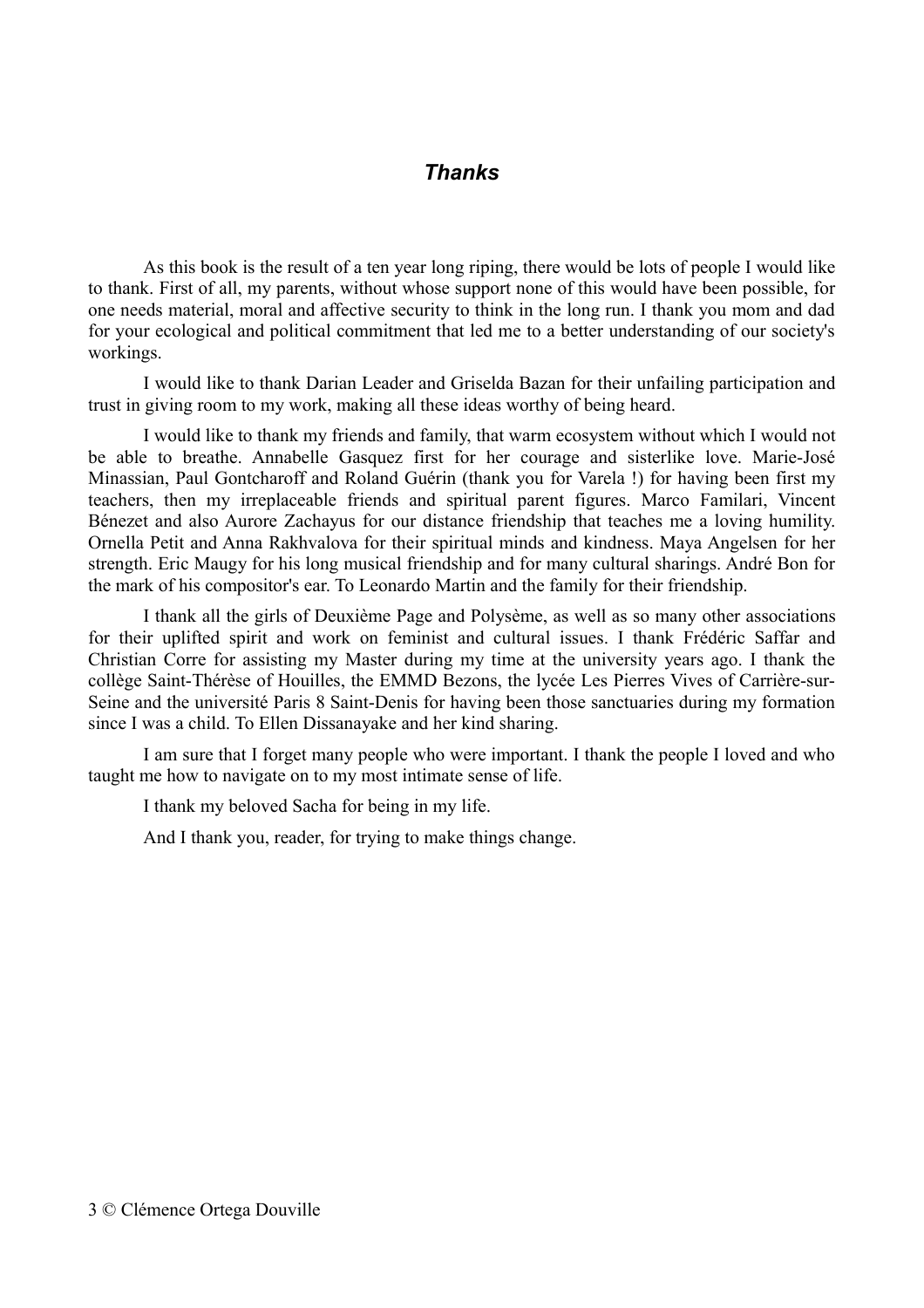# *Introduction*

Presomptuously, we stand here. By use of stand, we mean that standing *here* is not a senseless word. It is all but senseless, as we mean that we are situated here, in a world that is problematic.

Hence, what does it mean to *stand* here, somewhere, over the breach between two worlds, past and future, at the heart of what philosopher Hannah Arendt called a *Crisis in Culture* ? Apologies for that obscure beginning. However, from obscure we may start our way, because from the least we may begin.

What is poetry? In a way, it is not about meaning. It is about speech. And about speech, it is about the speaker. That a speaker *exists*, is situated somewhere. What about I am the speaker ? Yet a speaker where there is neither meaning or direction. Only a sense that somewhere, a direction may be taken.

Poetry is the compass at the heart of everyone's situation.

This book is both a sad and a joyful book. It is sad, because it is what you can never prove. But it is joyful, because it appeals to the sense of the reader that something, somewhere, is right.

What if we told : 'to the question of how did human species get the chance to be, we have an answer' ? This is a sad affirmation, because you cannot prove that. But this is also a joyful statement, because somehow, something in the sense of it may be right.

This is a book for grand kids. People who never grew up in a proper fixed social encapsulation. Those who kept a mind open to what makes them *themselves*, to the influence societies' behaviour has over their responses to it.

It is a cascade that flows both ways. From the inner circle of one's own relation to their own body – in what psychoanalyst Donal W. Winnicott called the *non-communicable* part of their self – to the outward social spaces ruled by laws and language, each of those concentric spaces carries influence over the next.

The ideal unity of a whole society, a world, a kingdom, holds pressure on the heterogenous multiple social spaces that must compose its unity. Again, every adult learns to behave properly to those heterogenous spaces, what can be shown in modern sociolinguistic studies. What they experience in those spaces influences the way they behave in their closest social areas and families.

The way the families are composed by adults (or equivalent) adaptating their ways among the variety of those spaces has also an influence over the way maybe their children will perceive their behaviour. And then this goes in another new circle, because each child will adapt and respond to those influences individually more than by the teaching of abstract rules, but by impression.

The moral prescriptions will be effective to determine certain conducts that are told to be obligatory. However for the rest, we rely on the probability that our children would adapt 'naturally' to the proper ways, just by watching us do.

Then they would fit society again from this development.

4 © Clémence Ortega Douville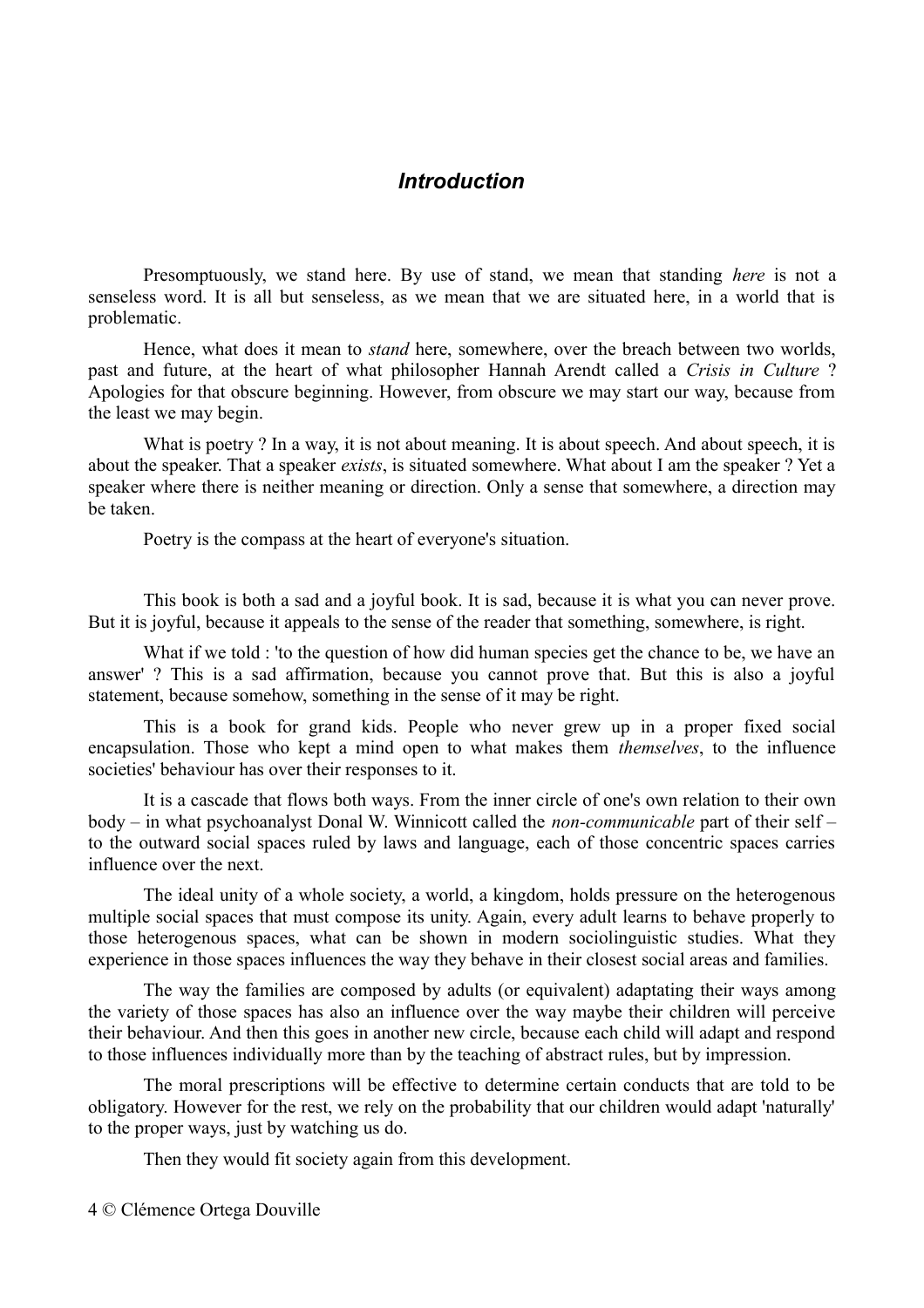The aim of this book is to present the three paradoxes theory that means that there is merely a sensorimotor display up to describe the probable process for our evolution into thinking beings. It has to do with the hands and it has to do with a paradoxical feature, that is a contradiction into the individuals' interaction situation with their environment.

But before we start, we must warn, that one must prepare themselves to be open and to give up some assumptions about language control and social pressure. One must admit to be out, or they would never get the point in observing their own being taught to be a proper human being.

It is presomptuous to speak like that, but it would be even more presomptuous to think one could go blind-folded into a way of thinking their own self into the world, without posing the question of how much the answer is in their hands.

So, in that case and in the position that is ours now, we must say before we start : it was never out of it, and will never ever be again.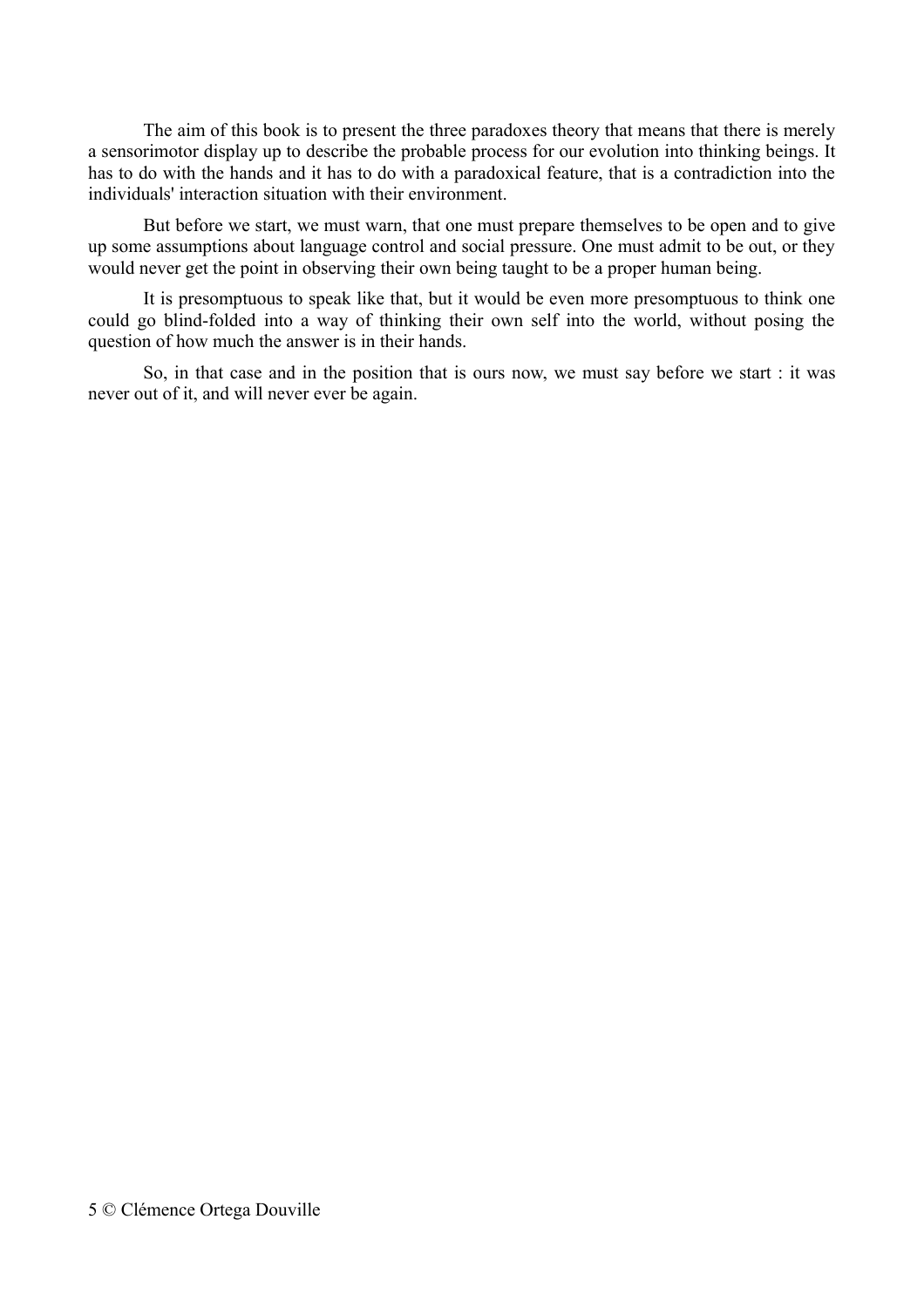# **Inner**

# *Situate*

*Comme nous jouions Nous avions oublié que nous étions.*

See that you are holding a ball in your hand, in a nowhere land that would be hypothetical. You would have planty of choices as to what to do with it. Many would be conventional. Some would be more a distressful call. You could drop the ball or throw it out. You could keep it in your hand and carry it like a treasure. Anyhow you would have to take it into account and in the meantime, your hand stands between this object and you.

But if you start wondering about this hand that carries the object, what does lie between this hand that *is* therefore an object for you attention, and you ? As you are focusing on your hand – let us say your right or left hand –, there is no *second* right or left hand to fetch the *first* one. If you use your left hand to fetch your right hand, it is already something else. You 'naturally' increase the dimensions of space, the modalities of your coordinations – you open to other possibilities.

But the fascination for the hand *as* an object is a moment, a moment where there is no other hand than your right or left. As it is a moment, it is a kind of relation that forms a structure, that you could fixate for a while, that is unique, a singularity. If you get your *other* hand into play, you break the singularity to come back to the general rule : that is that your movements are coordinated with your senses, what we call the sensorimotor system.

The sensorimotor system is the most inalienable and irreducible system of a live being, as if there is no sensorimotor functioning, there is no life expressed to the conditions of its appearing (theory of *emergence* in cognitive science, as opposed to computationism that saw the brain as a computer – the 'little man' inside – treating datas). If the sensorimotor is annulled, no individuality is expressed that means that the body may be physiologically *alive* but not the subject. Merely the cells of the body are active and may as well return to earth as soon as the integrity of the body as a biological *corps* is too gravely compromised.

Yet there is one way to alienate the sensorimotor functioning of the body of a soon-to-be human person. The sensorimotor, in the neurobiological way expressed by Francisco Varela's founding ideas, is *situated* in the modalities of their interaction with the environments that it is up to recreate. That means that any species, with their sensory and motor abilities as well as with their capacity to rely on different fluctuations in their environments, would express possibilities that are less prescripted by a situation than *enacted* by the individuals. The cognitive structure is inscribed and enshrined in the structure of their environment.

In that proscriptive view, mutations and evolutions happen by chance, as long as they don't compromise the species' ability to survive and reproduce. So let us get back to the ball you held, and let us see how possibly we could alienate the situation.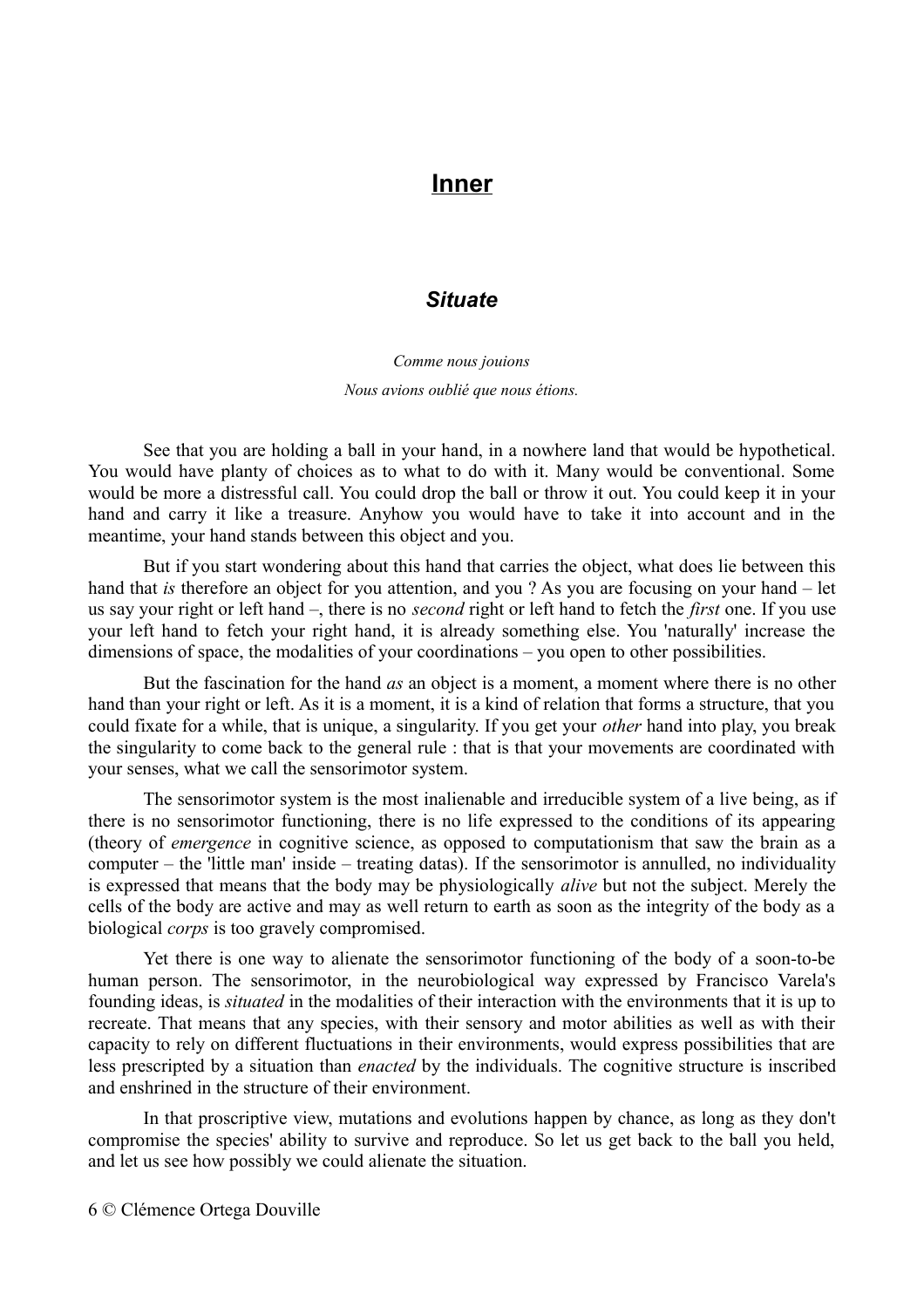In a 'genuine' sensorimotor iteration, you would probably focus on the ball, drop it or throw it or keep it. (Should it be a small rock, it would be the same.) However, upright stance gave us an advantage that is that we may not *necessarily* have to pursue a motor function with our hands. As we stand and walk, somehow we may as well forget them ; that means that somehow, to use them implies that we are finding a special use requiring their implication other than their locomotor functions.

Then as you are dealing with your hands, finding useful things to do with them, you enter a dialogue with what it is that you are doing with them that is so special. But *why* is it so special ? It is because whenever you watch them do, you first focus on the object ; but then if you get further into the question, you realise where the dialogue is.

*Dialogue*, etymologically, means approximatively *'between logos'*, which means that the dialogue is what happens *in-between* two individualities. Here, the first individuality is *me*, and the second is the ball or the rock. The hand is in-between, the medium, the connection, the modality of the dialogue. But if you get your attention on that hand that holds the rock, then what does guarantee the dialogue between your hand and you ?

When you focus on your hand that is holding the rock, you might as well drop the rock and stare at your hand open. What is in-between ? Nothing. As long as someone else doesn't require anything from you outside of it, the relation, the modality of the dialogue is yet undefined. Yet, so there can be a sensorimotor functioning, a modality for interaction must be found anyway.

Here, there is a profund contradiction, because the sensorimotor system cannot decide whether the action starts with the hand or with *me.* The hand is no longer the medium for the identification with the object, the ball, through the action mediated by the hand. But the hand, the agent of action, becomes the place for identification *inside of* a gap opened in the sensorimotor functioning, which requires a response to be made to the sollicitations of my environment.

However here, the response cannot be decided because the modalities of the relation are still undecided. To be decided, it should be provided with a meaning, which can only be set through the symbolic integration of some Other's gaze. Is the hand the agent of my action, or am I the agent of my actions *through* the hand ? The identification hand/action as a manifestation of the *self* forbids the separation of the hand as something alien... if not doing so by breaking the sensorimotor system, delaying and lagging the response (which is neurobiologist Gerald M. Edelman's criterium for selfconsciousness's conditions of possibility) and then, doubling the consciousness of my own existence – so annulling the immediate priority of the Other over me.

Such is the postulate of the hand paradox theory, that proposes that the very conditions of possibility for the birth and development of the human mind should have relied on a significative and disruptive change in the structure of our species's *direct* and sustained environment.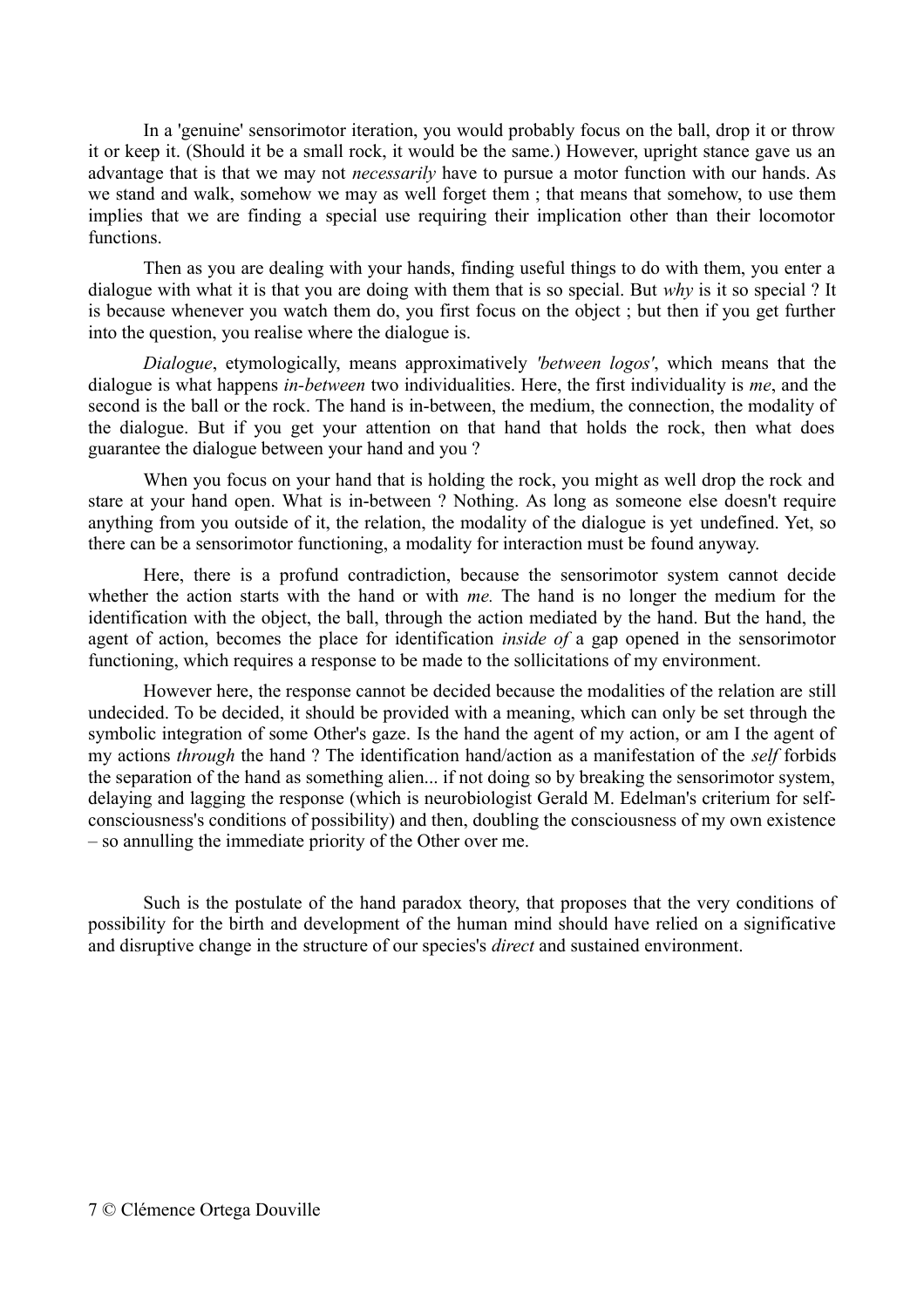# *Paradox*

*Parecían menos*

*Tál como eran Los pañuelos que agitaban en el aire.*

The modalities of interaction of most species with their environment are conditioned by the chain stimuli/responses, that inscribes them in the very matter of their reality and ecosystems. Then certain organised patterns of stimuli would be likely to provoke some coherent patterns of organised responses. It may depend at some point on the threshold of tolerable cohabitation with those sollicitations from our environments.

I would find tolerable to 'cohabitate' with the sensation of tickling onto a certain point, for instance. Then I would engage a certain pattern of actions to cast away these sensations with their causes. However, no reaction can be predetermined, but likely to be elected on the spur of the moment. Epigenic conditioning always goes with ontogenic discoveries that each individual makes.

Let us come back to our ball. The ball is in my hand and onto a certain point, it doesn't feel so incomfortable to hold it in my hand that much. However, after a little while, I would start to feel unpleasant sensations from the sustained contact with the surface of the ball or the numbness of not doing anything with it but the sweaty touch of it. I should rather find something to do with it and quick. Maybe simply put it in my other hand for a moment.

Because we don't want (usually) to destroy the ball. It is a manufactured object, someone spent some time on making it. It has a value bond to someone else. In other words, it is charged with a debt. Moreover, we know that a ball was designed for certain uses, therefore, I would be expected to follow one of the corresponding patterns to which the design certainly appeals.

All that to say that there is an incomfort, well looked into by psychoanalyst Darian Leader's book *Hands* (2017), that tells us that there is nothing 'natural' in using our hands the way we do. He had previously inspected the importance for individuals of putting a distance to objects and people, notably when speaking of psychosis.<sup>[1](#page-7-0)</sup> 'Naturally', we would find no inconvenient then in dropping and abandoning the ball, throwing it anywhere or destroying it. Yet, being trained to respect the debt that we got toward others through manufactured objects, we would maybe feel reluctant to do so.

That is a preliminary step to think about the behaviours that we learn since childhood in our societies, about the objects that we are able to destroy or not. And to understand that, we may understand better that the very object of our hand(s) is something that we are not supposed to destroy nor drop nor throw away or tear apart, because otherwise we would simply hurt ourselves.

So let us think about this feeling of *having to do something* with our hands and most of all, having to relate to them. Because to *do* something with our hands is simple, we do it instinctively by expressing the sensorimotor activity of our body. We coordinate our movements with our senses and our hands mediate our movements towards objects. It is a constant looping of experience and memory that coordinates our relation to the world – as it would seem to be for the humanised robot, in animated film *Next Gen* (2018), who chooses to keep select memories of his girl friend from deletion as he is running out of hard drive space.

<span id="page-7-0"></span><sup>1</sup> *In* Darian Leader, *What is madness ?*, Pinguin Edition, 2011.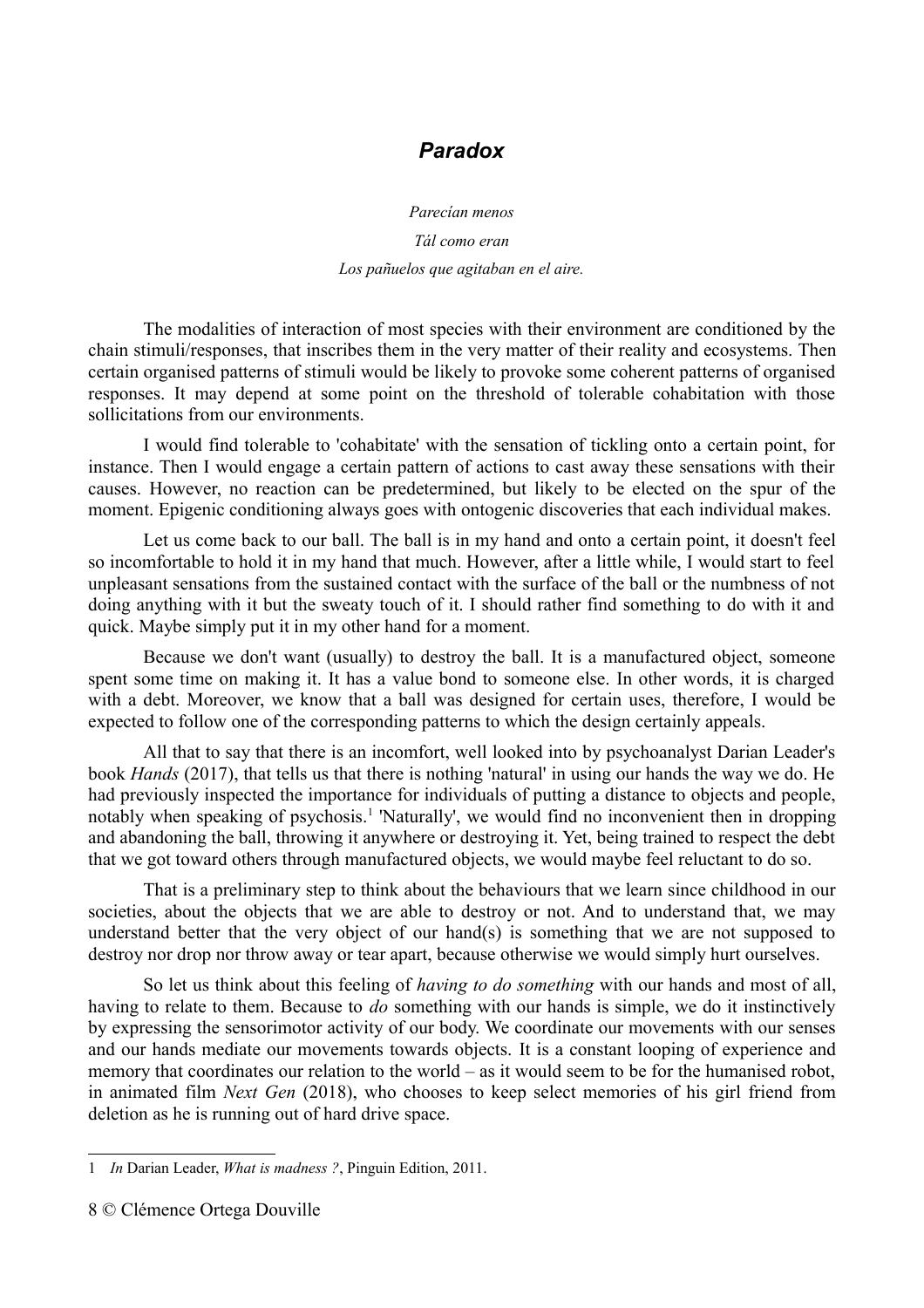If we 'freeze' one of these movements in a moment, we would have a structure described as a subject-hand-to-object one. The hand(s) is in-between. Therefore the hand(s) is there not identified as *the* object but as the other one that the hand is aimed at, sent to grasp for. It is the identification of the subject with the action of grasping the object that makes the hand a suitable agent for my action. It then is a function of my expressing my body's sensorimotor expression rather than being an object of fascination and desire, something I would rather go for. As a function, I can forget my hands quite easily.

But if on the contrary I happen to stare at my hand(s) more carefully, as a shape before me rather than the details of it, I would find myself a bit dizzy. Why ? Again, because this time, I cannot send my hand to fetch and grasp the object, being the hand itself. There is not intermediary, no agent, no *in-between* to express my body's usual reaction to an outside object. The outward quality of the hand's 'normal' agency is being contradicted.

One would suddenly like to have an imaginary hand to fetch the first without using the one of their other arm, meaning their real *other hand*. Yet in the moment of the fascination, where I would have the reflex to send my hand go for the object that I see and want to possess – I cannot. I cannot because my hand cannot be *at the same time*, at the same moment, *the* object in my direct environment provoking my sensorimotor response AND the same agent of this response. I am blocked, and there occurs a sensorimotor paradox.

The stimulus of seeing my hand *as an object* triggers somehow the mechanism of a response. However in order for this object to exist I have to keep it still, that means not moving, that means not reacting, that means not deciding to do anything about it... if not an imaginary response. That is doubling the structure of reality, dialectically integrating though separating from the constant sollicitation of Others.

Because I need an intermediary agent, in an intermediary space, to organise a response to my (new) environment. As I cannot use my hand without removing it from my sight, I cannot use my mouth either without getting too close to my hand and then, again, make the *object* that is alien to me disappear. Like seeing myself in the mirror, I would realise the trick – that this is *only* me.

Therefore, I have to see my hand as something alien and thus doing, allowing the space inbetween to exist where I am amputated from one arm. But in *that* moment that is a very precise moment, my aggressiveness, the energy of my body's usual expression is contained, and this contained aggressiveness becomes a form of violence – which is contained, yet potential aggressiveness.

Which means that a moral sense takes way where I have to decide, somehow, between a good solution and a less good solution, between 'succes' or 'failure', between 'right' or 'wrong', maybe between staying blocked in that position or resuming my usual wandering about.

In a seminary on Hermeneutics<sup>[2](#page-8-0)</sup>, French philosopher Paul Ricœur stated that because there was the violence, there was the morals. Yet he forgot to say that because there was the restriction of morals, there was a constraint of the free energy of the body's 'decisions' and then, a form of violence that can only be a moral violence.

Which means choosing between an apparently good or an apparently less good solution.

<span id="page-8-0"></span><sup>2</sup> *In* Paul Ricœur, *Écrits et conférences 2. Herméneutique*, texts gathered and annotated by Daniel Frey and Nicola Stricker, p.74, Éditions du Seuil, coll. La couleur des idées, 2010.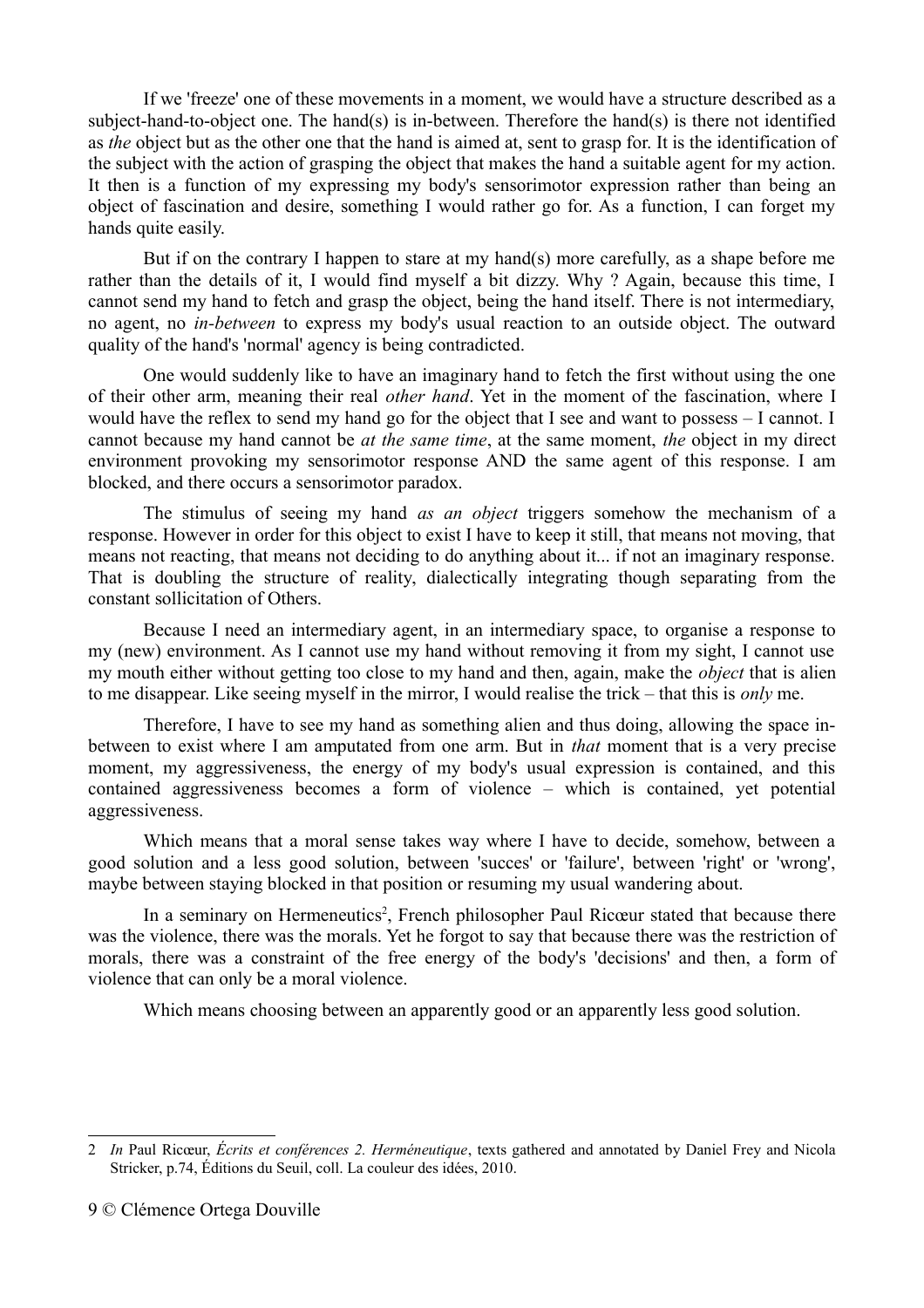# *Trauma*

*Growing and growing skin over the skin Hatching under the thin fabric Of the sea.*

The body is the source of the sensorimotor workings as well as the medium for it. Which means that the body feels through the triggered senses, making room for a perception of their environment, that they then develop through perspective action.

One of the founding ideas of Francisco Varela was that the modalities of perception of each species's environment were not only determined by the capacity of the body to treat datas (as in the computationist vision of cognition). It was more then that the fact that those species perceive a certain vision of reality – as to the perception of colours for instance – only makes *sense* as they get to explore those environments. They then in a way *recreate* the modalities of their perceptions as they experience them.<sup>[3](#page-9-0)</sup>

We see that in the definition of trauma that we would make here. *Trauma*, in the Ancient Greek etymology, means 'wound', the same way that it can mean 'defeat', for instance in battle. Which means that *trauma* has a context, and that the trauma has a history. There are large traumas and *slight* traumas.

Let us see for instance that a sensory perception is a *slight* trauma. Trauma isn't the shock that causes the wound. Trauma is the response *to* the wound. It is a way to cover up the defeat, the manner that the body finds ways to grow skin over it, to forget the former history of the wound.

One doesn't remember the exact situation of how it happens, but the memory that they kept from it and to which they adaptated their practical and symbolic vision of reality.

So there is an initial situation, that is that an object *a* is hit by an object *b*. One is apparently passive during the shock, the other active. One metaphor we could use is that an asteroid crashes on the ground. The object *b* crashes on the object *a*. There is a direct impact, no mediation, and then, a mark.

The crater is the memory of the impact, we would call it *c*. Then we have :  $a + b = c$ . What is *c* ? It is that at the end of the impact, at the meeting point, *a* and *b* have been at least partly destroyed, merged into the result of their meeting. This result is the mark left on the ground, that is meaningful. The object *c* is *trauma*, because it is the memory left by the meeting, where *a* and *b* will be identified as related yet annulled. But that *c* isn't solely a pre-defined reaction, it is a total or partial ontogenic redefinition of the modalities in which the individuals deal with their reality, that is always unique.

There was no relation in fact, no intermediary between the two objects that could make a dialogue out of the situation, and thus the crash was inevitable. There has been a defeat in the mediation. Which means that we can eventually not relate but with the memory left of *this moment* of destruction. The trauma is the memory of a moment, where two identities have been annulled in a third one. Broken glass mirror may become flowers, as in Raoul Ruiz's *Klimt* (2005).

<span id="page-9-0"></span><sup>3</sup> *In* Francisco J. Varela, Evan Thompson and Eleano Rosch, *The Embodied Mind*, 1991.

<sup>10</sup> © Clémence Ortega Douville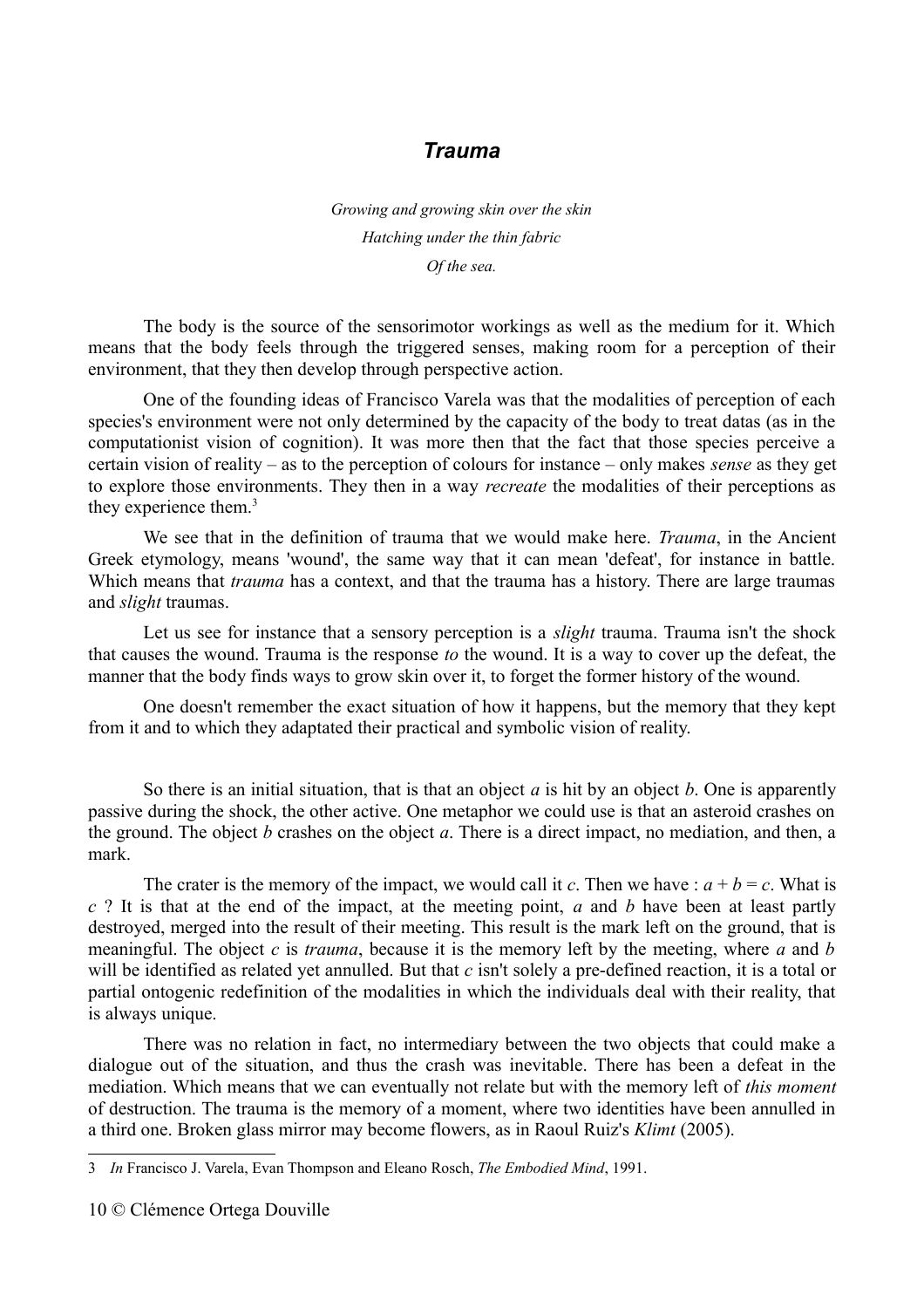When a leaf touches your skin, you won't have a clue of what caused the sensation : was it the body ? Was it the leaf ? It doesn't matter, it only happens that on this meeting point, a third object emerged : the sensation itself, mediating and simplifying the situation where two objects met. Sensation, this slight trauma, is a response to an event – to a crash.

All those slight sensory traumas force the individual and their body to react to something that is neither the body or the external agent, but the sensation itself provoked by the two of them. The body reacts in the trauma that is the memory of the *moment*, a neural imprint that cannot be instantaneous but only a sensory response to a local shock. It then develops the individual's perspectives in the enrichment of their environments' texture, composed by this continuous emergence of sensory memories.

We don't work through the objects we are surrounded with but with those engaged memories we have of their meeting us. So goes with larger traumas that cause so much pain. There we need to elaborate a different narrative to the wound created by an impact, to give meaning to the marks that it left.

We cannot see the precise origins of the wound, nor be replaced in the exact moment where those *a* and *b - as numerous as they can be -* met. We can only elaborate a genuine memory of what caused the wound. The trauma works in time, as a response to the shock, which is not mediated nor then relatable. In the shock, the impact annuling the relation, in the middle, there is no room for a common intermediary object to be set.

The distance necessary so there can be a mediating object between the two parties has been reduced to a crush.

Then let us get back again to the ball we held. This ball is a *b*, but fortunately enough, we have got an intermediary, that is our hand that works between the ball and ourselves. What happens if we drop the ball and want to hold the *hand* the same way that we held the ball ?

We cannot *hold* the hand, that is held itself. There is no intermediary to do it but imarginarily, as a potentiality. There is only a direct meeting that is a non-relation because as we *want* this object to be a part of us, we cannot but annihilate it as *that* thing that would be *already* a part of us indeed. We want to turn something that is already a part of us into *a part of us*, into something we took, giving it a meaning by turning it into an object – however, we cannot go beyong the *feeling* of it, the impulse to do it, because we cannot remove the hand to grasp a phantom one.

There is trauma, because there is the direct impact of the will to take the object – the same will that *forgets* that it is all happening at the same time and at the same place. The perspective so makes it two separate things, two separate times as there would be a hand to fetch another one that would stay still where it *should be,* so the relation could work.

There is trauma, because the superimposed memory of the still hand becomes the mark, the imprint from which the imaginary would provoke the desire to trigger a response – that would be to engage this very hand to fetch the object.

The impulse is there, but the situation forbids it. If you send the hand away, then the situation is lost. There is a defeat, everytime – like little *Steven Universe*'s unhappy attempts to correct the past by time travelling in order to attend to a concert with his dad (*Steven and the Stevens*, Season 1 Ep. 22). He would only multiply the same errors endlessly. But, meanwhile, there is a mark left, a wound created by the impossibility, an accumulation of matter. It is impossible but as a trauma, it is already a mediating response to this traumatic dead end.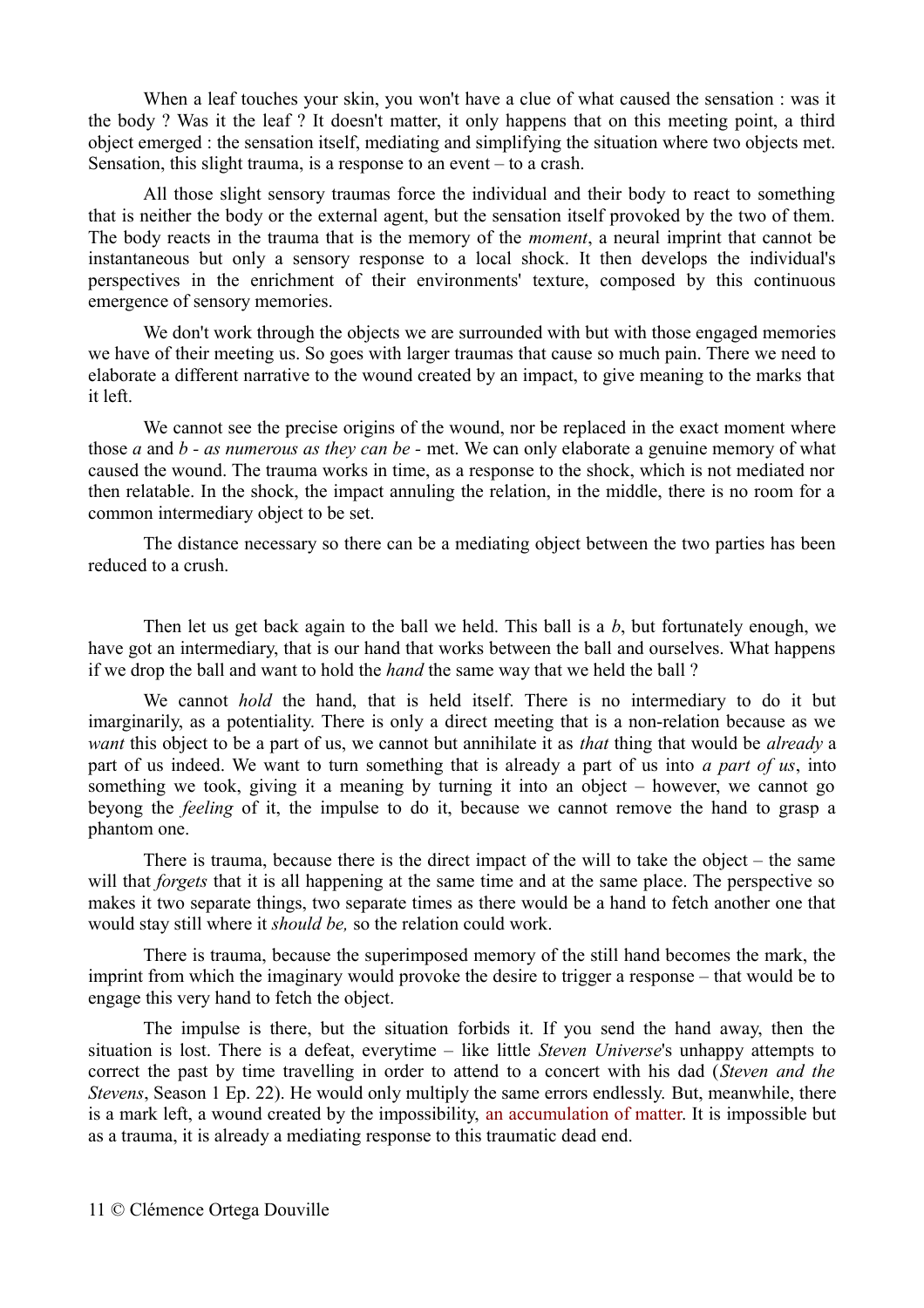It has struck the conscious that there could be two separate things : *me*, that is feeling an emotional distress, and myself, that has been set on a stage in front of me, stopping me from enacting a possibility that reveals impossible. In the meantime, the need for possible and actual motor responses – that have been delayed and lagged – provokes an increased insecurity, as a doubt on the identity of the alien hand settled.

I cannot separate my real hand from my imaginary one.

However, I created a sense, a meaning for a new kind of relation : I can tell how it *felt* to be on the brink of a fall from which nobody died nor was created, but an empty area between me and myself to be filled with an odd regret, a sense of unfulfillment.

The regret would be for a resolution of the scene with movement *without* making the scene disappear. How would you make the scene stay and though movement still come out ?

We wager, by keeping it imaginary, and then sharing it with actual others.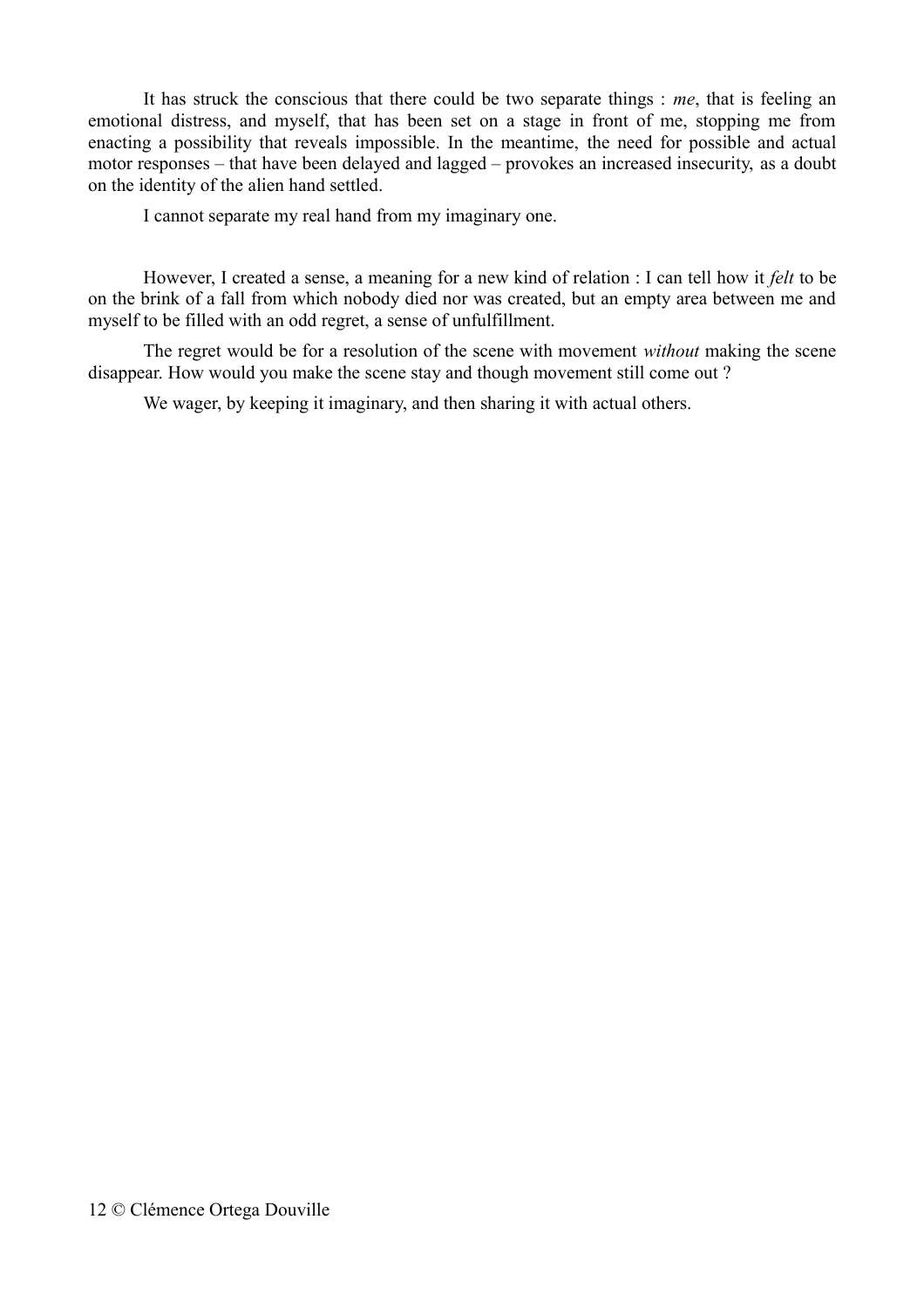# *Whose is it ?*

*Tell me more about this little song That we used to sing When we were very young.*

Whom does the object belong to ? A simple verification would prove to myself that my own hand belongs to me. By the way, how come there would be a dispute over such or such other object that would have to *necessarily* belong to me and to no other ? The affective bond to it surely would tend to identify the object so much with my own history that *this* object would surely belong to me more than to any other.

Nevertheless, I would observe as well that this one particular object might be one of a dispute between myself and some other party. And any random object would be likely to be taken by anyone without me objecting for one particular reason. But *that* object, that is special to me, that *I* have made special, could not be taken that easily from me without my protesting.

In the field of neuroæsthetics and anthropological theory of evolution, philosopher Ellen Dissanayake spent fruitful efforts to show that rather than semiological, the gest of making Art notably of one random object would have been a way to make such an object *special*. To *'artify'* reality would have been a way to associate with the imprint that we would have then left on our environment.

Hence a manufactured object, made by me or someone else, is somehow associated with the person who made it. It could be a virtual person, after distance and time cast away from them. Anyway should I be to take hold of it, I would be in debt. Then, how do I make myself comfortable with the debt I take out, and use the object nevertheless ? For instance, if I am doubting my property over my own hand for a second, who am I to owe for it ?

These questions may seem odd, but they are quite accurate if you look closer. Whom do I have to answer to if I do break an object that I would not be able nor authorised to break ? Someone stronger than me, who represents authority in the clan, community, society, family. I can try to hide it, but once I have known for myself that someone might discover what I have done, I know that I would have to answer for it.

However between myself and I, where can there be a secret ? There would be one if I pretended, even for a minute, that my own hand would not belong to me, but be something *outside of me*. If there is an *outside*, there might be an *inside*, and one might be impermeable to the other. Two times, two places, two speeds. Isn't, for instance, a metaphorical example that J. K. Rowling's Harry Potter first unaware of his connection with the notorious dark lord, as part of the latter's self would reside inside him ?

If I come to shut the sensorimotor interactivity down to this paradoxical point, all the intensity and anticipation of movement goes for the hand as *the* outside object. It all seems to go in a way *'faster'* than me as I am myself blocked in non-decision. I have to decide something, but at which moment, and what to do with it or maybe *beyond* it ? What does it open to ?

And then, what am I keeping behind while I am focused and fascinated by my own very hand ? And what with the others ? This is special, what I make with my hands in the end (paleontologist André Leroi-Gourhan's classics were all about it). I wish the others could see how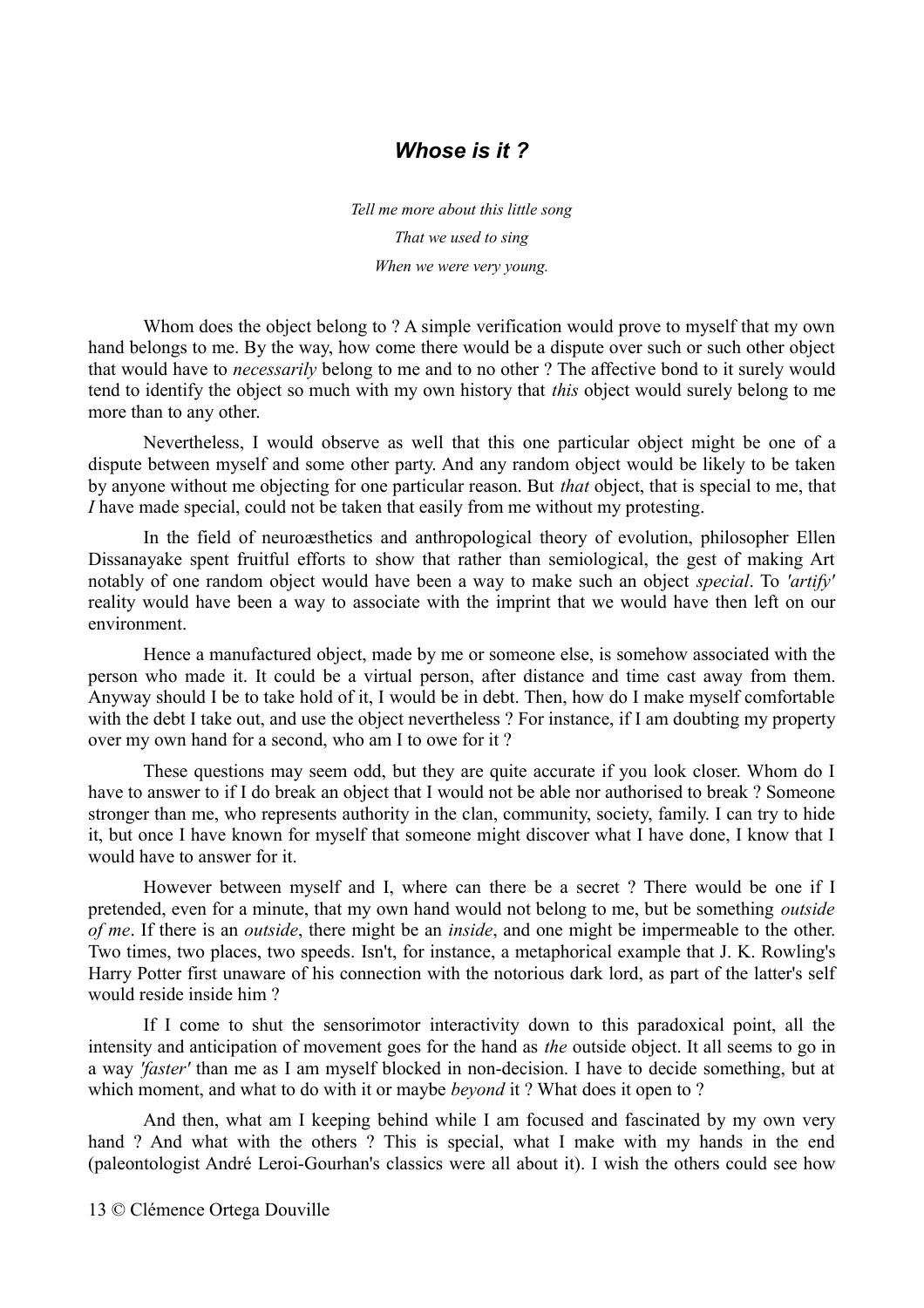special it is. But of course, everyone else has hands as I have. Yet the making things out of them is more communicable, the same way that standing up defines more human beings than the size of their brain.[4](#page-13-0)

To communicate the non-communicable is the hardest thing to acheive, and even, it is impossible. Unless you find common ground, like the young boy in M. Night Shyamalan's *The Sixth Sense* (1999) finally finds common ground with the ghost of a girl to uncover the culprit for her death. With common ground, you can create parallels, analogies, convergence, sollicitations to converge to a common end. Then we try to sanctuarise, that means that every little special space that we create, we give it limits, specificity and identity.

I exist because I create a specificity in front of your eyes, and you show me that you see something that you understand, or might understand. The common object is all that we have got to prove that you and I both have limits, a clear sanctuarised space of our own, an identity. With this common object, we find common ground.

This is the best opportunity that we have ever had.

<span id="page-13-0"></span><sup>4</sup> *In* André Leroi-Gourhan, *Le Geste et la Parole – Tome I : Technique et language*, Ed. Albin Michel, 1964.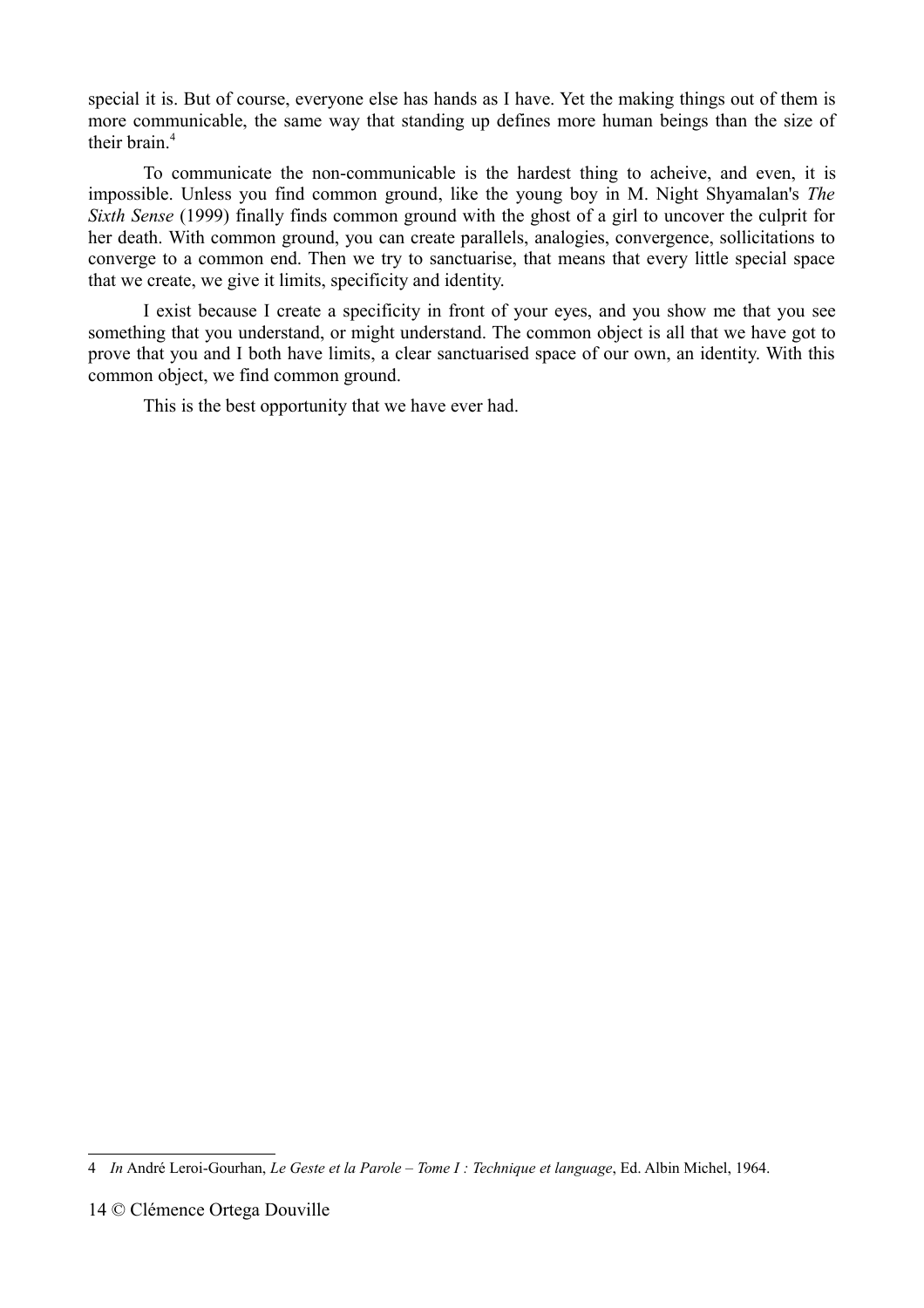# *Reality*

*James James Morrison Morrison Weatherby George Dupree Took great Care of his Mother, Though he was only three. James James Said to his Mother, "Mother," he said, said he; "You must never go down to the end of the town, if you don't go down with me."* 

A. A. Milne, « Disobedience », 1924

Let us say now that I give you the ball. For a moment, a part of me is gone with it, taken with the possibilities of my actions with it. They become possibilities that *you* may enact. So my expectations about you enacting those possible actions would become part of my being ready for them to happen. This anticipation is imaginary, I cannot *make them* happen, but they would be contained into my *getting ready for them*.

We could say that there is something of a transference, of an identification. *'You would do what it would have been expectable for me to get on doing with the ball if I had it still in my hand.'* However, I don't, so it is you in charge for it maybe to happen, and I am waiting that it could be so, at least for a moment.

There is a continuity between the possibility of my actions with the ball in my hand, and the moment I pass the ball on to you and still get along with the feeling of having things to do with it if I still had it in my hand. Nevertheless, again, it is *you*, not me anymore. So you are the carer of the ball, but you might do otherwise than get along with my own expectations.

So there is an insecurity, because I am partly the ball in your hand now, as I am partly engaged in my expectations about the enacting of *what to do with the ball if it were still in my hand*. The distance between *the ball in my hand* that is not anymore and the ball in your hand that is a part of my expectation creates an odd relation. Will you be trustworthy and faithful to my expectations ? Will you get along with my caring for the ball ? Will you destroy my expectations and the part of me bearing them ?

It may seem far-fetched, but we are talking of a moment. As a moment, it is integrated in our daily life in a *chain* of sensorimotor stimulations, then passed on to those moments of expectation that are moments of *simulation*. My minding the becoming of the ball *simulates* for me the proper actions that I would be up to do if I had it in my hand. It creates an intimate relation where I *wish* I could seize it still though it is not in my hand anymore – like words and ideas, seizing some kind of reality even if the things that we mean are not here anymore to be grasped *for real*. Isn't that what makes part of the fascination that people tend to have for sports and video games, their participating stimulation, which also is a simulation of an actual physical participation ?

It leaves a negative imprint of what I could do without being in the situation to do it. The sensorimotor readiness is here, but the conditions in the physical world are not. Therefore I can only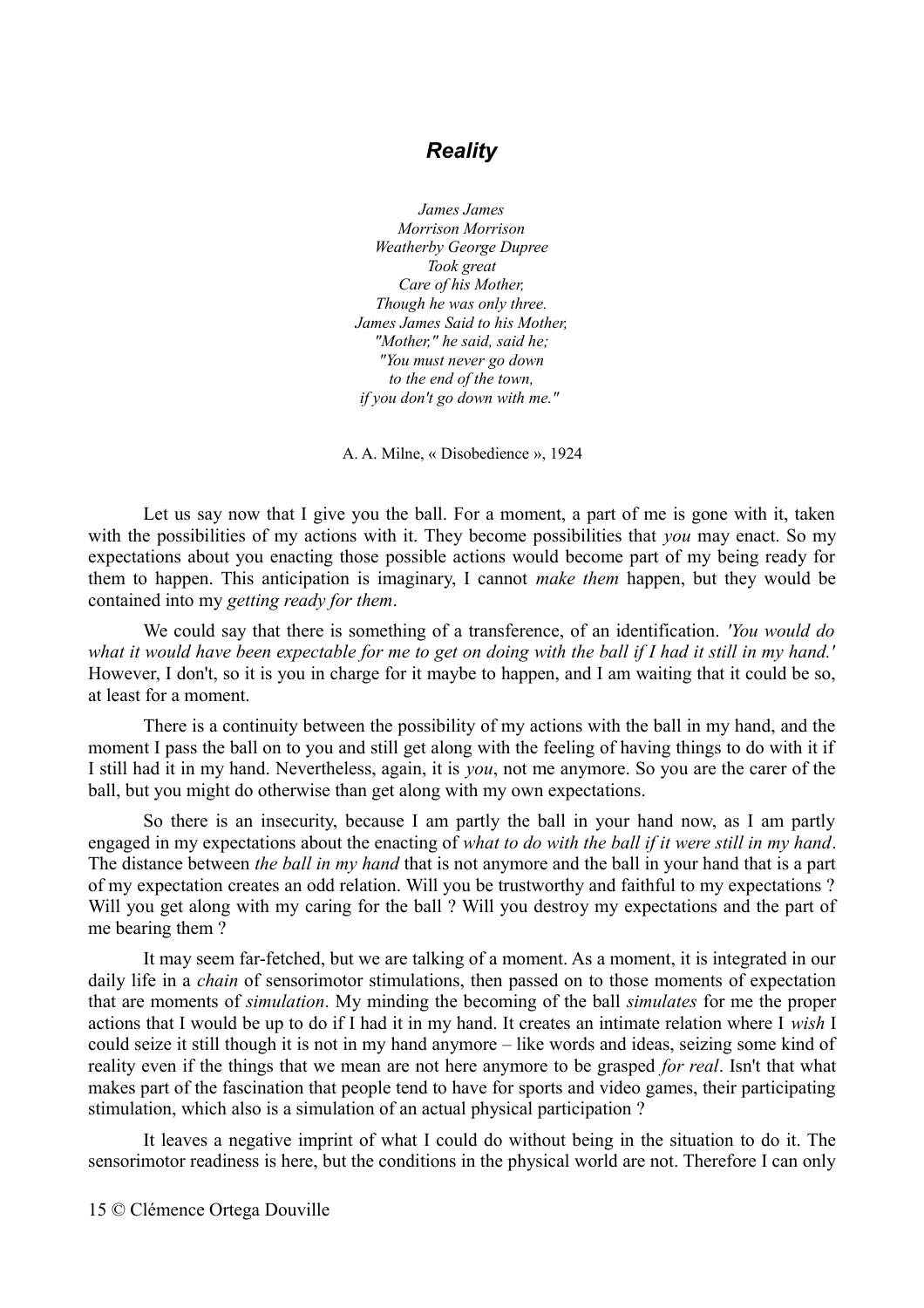imagine for a moment that I am still holding the ball, and that you may act the same as me.

Of course, those moments are psychotic moments. They happen all the time and to everybody. Only they are fractionated. It is all a matter of proportion. French child psychoanalyst Denis Vasse used to describe psychosis as the sheer identification of the subject with the object of their fascination, and thus as if their body envelop was symbolically not closed.<sup>[5](#page-15-0)</sup> The symbolic object kept on being part of a leak from their body-image to reality.[6](#page-15-1)

In fact, it is about creation, because we identify then reality as a continuum from our bearing it, expecting something from it to happen. What I do, what I may do and what happens in real life form part of a same event in the psychotic moment. The *other* is not included as a subject pertaining to a common symbolic thread but as a *force* with an unsharable will.

In fact, as Darian Leader stressed in his study of psychosis, there are two moments in its pathological structure : the crisis in the person – 'I don't understand what is happening to me' – and then the strategies they develop to respond to the confusion in the fabric and structure of the reality they now perceive – 'how do I make sense out of *this* ?' Psychosis can be silent, not obvious to the outside eye, specifically because it is about the meaning of reality. Psychosis is the workings of the human mind when it is loose, cut from a common stable structure that would include the other as a possible referent for my potential action. On the contrary here, the other one cannot take on my action as much as *they are* the action itself turning against me.

When I am confronted to my own hand, there is a crisis for a moment because I cannot decide whether I will move it or eat it. If I move it, it disappears. If I eat it, I destroy it but I also hurt myself. So human species developed – that is the theory of the hand paradox – another strategy to answer to this new configuration : we let it happen. We let it be part of our reality, but silent. We let somebody else decide, knowingly, what to do with what we *might* only do. We passed on the ball to someone else, though we cared so much for it. And this person thus gets their name : *reality*, though a mystic form of reality, with a will of its own – the same kind reality than the *wilderness* that tackled early Euro-American authors like Nathaniel Hawthorne, in *The Scarlet Letter*.

What is reality ? Reality is an entity, formed by what we let be decided by someone else, or something else at least. A rock is there lying : I could take it and try to eat it, to make it a part of me as I may try to do the same with my hand – why couldn't it be transferred that way ? However, it is not for sure. I may as well let it be there for a moment, *someone else* may be trying to do something with it. *This* is reality, there is always someone else to decide what to do with it, someone else busy with reality. Reality doesn't belong to us only, because I might need someone other than me to help me sort myself out.

But why is it so important, that precision ? Because justly decision making may have become a problem in our *prehistory* (in the genealogical sense). It was no longer a matter of sensorimotor quasi-automatic response. It is not self-evident that I would not eat my own hand, however I would be tempted to try. Nonetheless, the question is posed : what is that thing that is now alien to me, that I can't determine ? Whose is that ? In *that* moment where I cannot decide what to do and if I can do something, I only need a third-party<sup>[7](#page-15-2)</sup> to decide in my place. Only a third-party could cut the bond that blocks it all.

For the object to remain – the hand fixed open in my vision, I need to be still and not to remove it from my sight. If I act, the scene, the situation will disappear. So I need precisely

<span id="page-15-0"></span><sup>5</sup> *In* Denis Vasse, *L'ombilic et la voix*, 1974.

<span id="page-15-1"></span><sup>6</sup> By 'symbolic object', we mean an object that can be subtracted from its physical use to become part of an abstract chain - Jacques Lacan's *chain of the signifier* so to be referred to.

<span id="page-15-2"></span><sup>7</sup> The idea of a third party took a great importance in Jacques Lacan's theory of the stage of the mirror.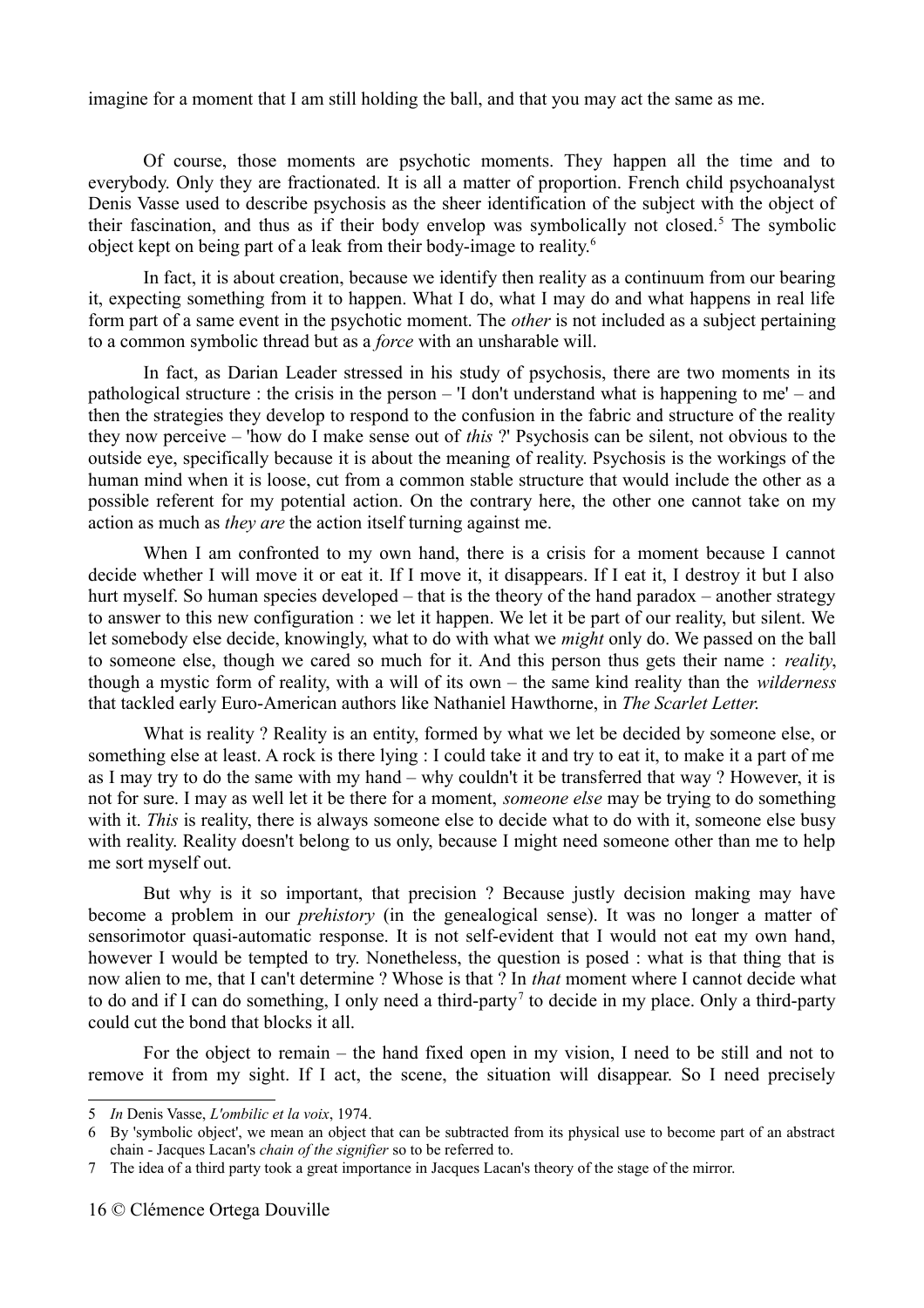*someone else* to decide what to do, even if this someone else is imaginary, even if this someone else is the world around, that becomes a mysterious entity. And more, I am charged now with a potential action that has been blocked, that is contained, that becomes a referent, an object for itself, that I *relate* to something else outside of the closed relation to my own hand. The paradox stirs me out of my cage to the open.

Which means not only to transfer the expectation of one possible action to the object that I pass on to someone else. In fact, here I transfer the very necessity that I should act toward *anything* at all that may be able to respond and break the charm, the blocked situation. Anything that could bring an answer and help me resume with my ongoing life may be equated with that necessity.

Hence, that necessity is what makes this rock there not only a rock, but maybe a solution to one problem : what to do with this contained energy, this insecurity about me knowing that something has been disturbed ? The order of reality has been disturbed. Because I couldn't do *that*, assimilate my own hand, only because I couldn't do it without breaking the scene apart or hurting my own body.

Yet it was a fascinating moment because in a way it allowed me to measure my own strength, my own violence, my own energy for itself and no longer depending on enacting a response to one object of my surroundings, for one particular motive. Now, the motive is absolute. Now, the motive is *everything*. Now I have a first measure of my self as a *thing happening*, of my being here still, against my very will and at the same time, because of that same will, because of the necessity to *choose* action over doing nothing or doing nothing over action. But I still don't know what to do with this.

Because I don't yet know the world surrounding me and the other ones like me.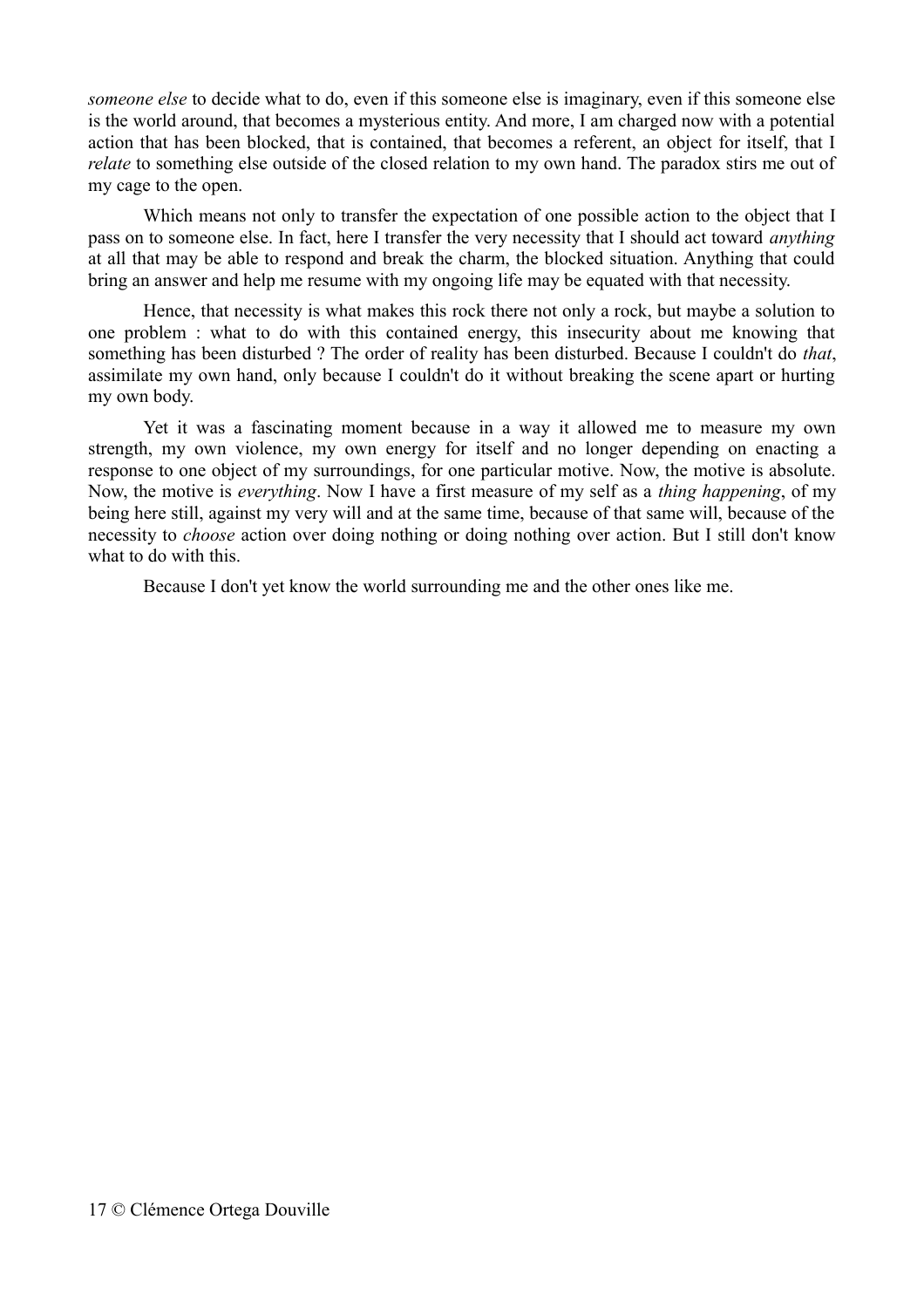#### *Terror*

*She bit. Must we blame her. abuse her.* Patti Smith, « seventh heaven », from 1970-1979 Early Work

We have spoken of a 'force', as to the object of the psychotic moment. A shape. Something beyond identification or common understanding. It would not seem odd now to allege that thinking is something about fear, which may take spectacular forms or more insidious ones. For instance, in Sebastián Lelio's film *A fantastic woman* (2017), everyone seems (even unconsciously) eager to get to see young transgender woman Marina Vidal's sex, as this would concentrate their fear of difference. The film avoids showing it to us, keeping it a mystery with its intimate place.

If you are blocked in a moment, stretched forever as it happens in the hand paradox situation, what does it look like also ? Fear. More especially, terror.

What is terror ? Sticking to the common definition, it would be 'that state of the mind which arises from the event or phenomenon that may serve as a prognostic of some catastrophe affright from apparent danger.'[8](#page-17-0)

Fear is the general state of the body and mind of the person, regardless of its object. And terror is quite distinct from horror, which implies an organic and physiological repulsion. You would get horror provoking a throwing up from the inside, a need to expel something alien from the body. According to psychoanalyst Julia Kristeva, in horror, in the abject 'I am at the limits of my condition of living being. [...] It is not me anymore who expels, "I" is expelled.'[9](#page-17-1)

Horror is one of something abject inside of an environment that I don't want to be close to me. There is a reaction, a defence from horror. It startles and shocks me but I am still able to identify something to step back from.

On the other hand, terror is everywhere when it is there. It is something dreadful *in* the environment itself. The surroundings themselves become, as a force, as a homogenous entity, a source of fear, something out of control, that I cannot protect from. Hence the political definition of terror, that is a state of the social and political atmosphere, which by the way can contain the horrors of war.

That means that terror paralyses us, because we cannot relate to an environment that would allow us to organise our responses on intermediary and common levels. The terror comes and gets intertwined with the structures of trauma.

There is no intermediary between the subject and the object of terror, which holds almightiness over the whole surroundings of the person. There is a direct line to it, a direct impact without any protection. The body and mind are bare from any protective space, and the impact of the *force* is direct, fearsome.

And as in the structure of trauma, there is an outcome in terror, that is the shape of terror, the shape of the menace, produced by interpretation and read in the forms and figures emerging from this personified environment. It is not only a reaction of fear to an unexpected event. It is the

<span id="page-17-0"></span><sup>8</sup> *In* A Law Dictionary, Adapted to the Constitution and Laws of the United States. By John Bouvier. Published 1856.

<span id="page-17-1"></span><sup>9</sup> *In* Julia Kristeva, *Powers of Horror* (in French *Pouvoirs de l'horreur*), Ed. Seuil, 1980, p.11.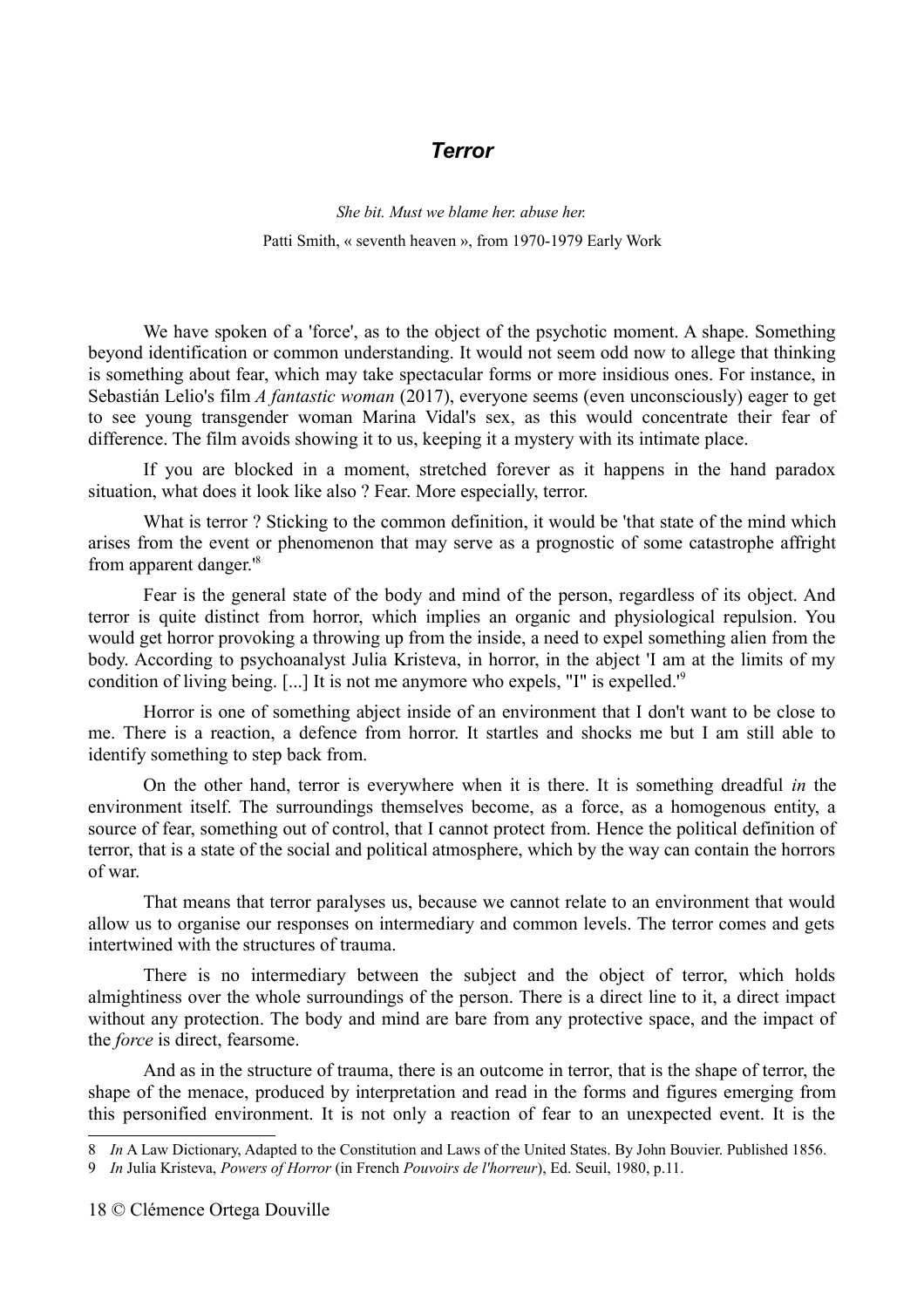anticipation of its happening *without being able to move* and decide a corresponding action, because the individual is blocked and paralysed in paradox.

What goes with the restained and contained reactions and physiological entropy of the hand paradox's entailments, is terror, because while we are made unable to decide anything clear about what to do, the surroundings around become *one* and almighty ; because it is not coordinated anymore by my action and reactions to it. I am stuck at the bottom and abyss of the hole.

I could react in any normal time, but here I cannot anymore, and I am sunk into the limitless source of unpredictability that surrounds me. Hence I think, because thinking restablishes a division of time and space, and a place for action, even virtual action. Thinking is a necessity to survive. Yet the imaginary has been struck by shapes that never were before.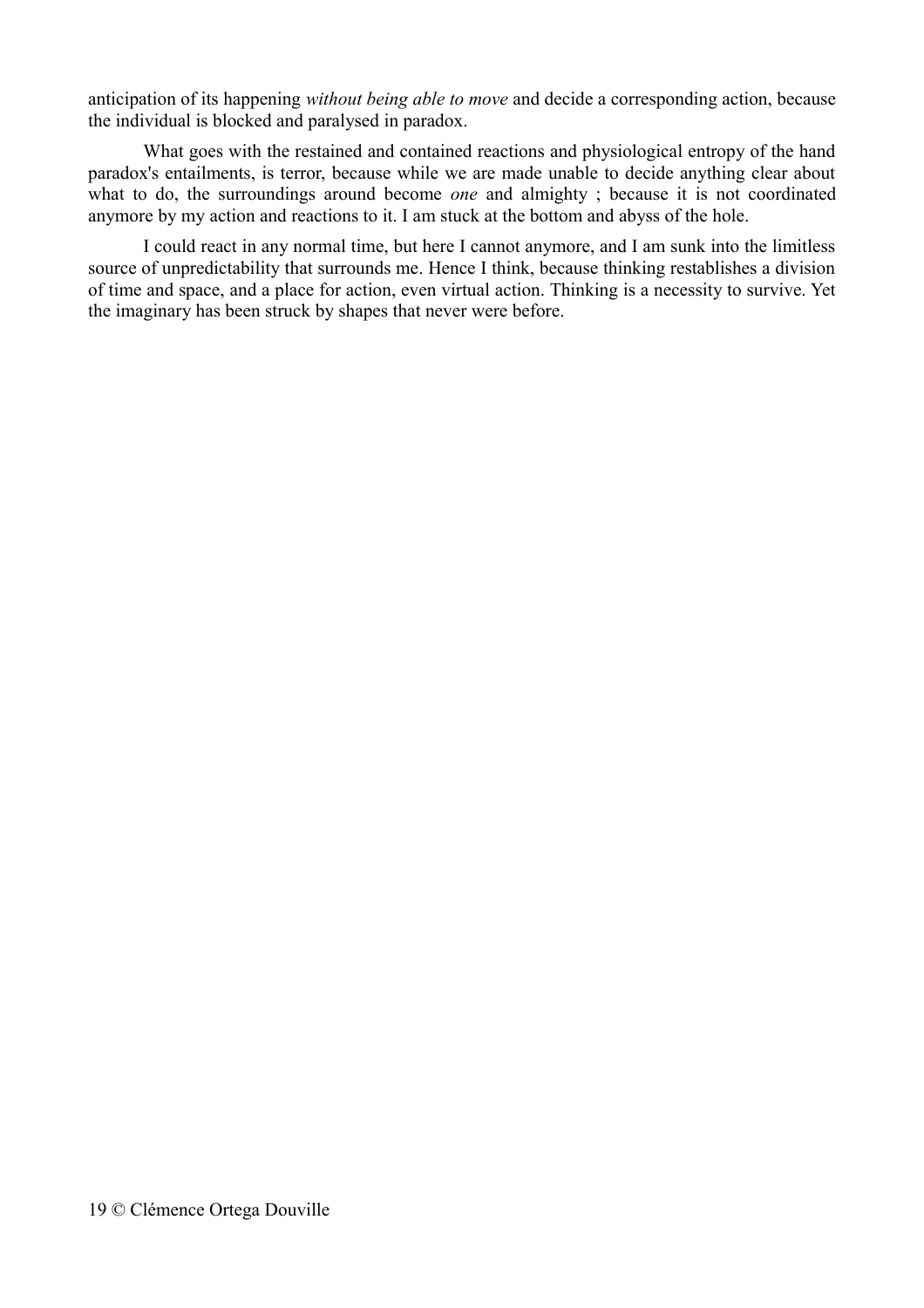# *Finding the object*

Я не знаю Но это не важно В самом деле. *(I don't know But this is not important Really.)*

Then what happens is that my environment becomes *one* and as I cannot respond correctly to my paradoxical situation, I am left back to the world disorientated. My responses become chaotic for a while and I am likely to use objects erratically for others, just because I need to enact the expression of a motor response to it.

I need to put some objects back in the middle between my surroundings and me, so those surroundings don't come into crushing me in my powerless state. I might express an excessive care for objects or living beings taken for others, in fact for a response to the cause of the terror and worry. This terror is the sudden fear out of being petrified into not being able to do anything in front of an extraordinary situation. One of today's best example is the crushing feeling one may feel before the annoucements of upcoming ecological collapse.

The world is closing in on myself as I am reduced to the powerless state of the hand paradox. I have the urge, this force unexploited, contained to the edge of my body, but everything around becomes awaiting for me to decide anything. So I am going to leave this situation discombobulated and rush to anything that would be likely to allow me to express something out of that feeling of intense void.

Then, it becomes a question of degree, of creating various degrees of expression for that sudden care. This modulation of my care to objects would be given by experience and by an interpersonal moderation in my shared spaces with others, a collective modulation and agreement on the value of the objects I tie up to my distress.

We give meaning to objects that help us drive our care and worry back on to intermediary spaces of action, composed in coherent sensorimotor sequences or their mental image. The sensorimotor blocking of the hand paradox bringing uniformity to my surrounding environment, it entails that meaning is only given by the attribution of the subject's attention on peculiar and arbitrary objects. *This* rock must have something special so it allows me to drive my need for sensorimotor response on something *now*. The urgency on restablishing something accurate on the sensorimotor level becomes everything.

But it is erratic, hence the importance of a third party and collective interactions so it becomes organised. Everyone from the group or a sub-group has to agree on the nature of the object. It has to happen also beyond the personal encounter that the subject makes with it, to get from a 'what is it to me ?' to a fair 'what is it ?', from imaginary impression to the stabilisation of a *reality* notion.

Do the others say 'yes' or 'no' to the object ? Is it something valuable to the group ? Is my curiosity rewarded ? My attention has to be driven on something, *anything*, but then I have to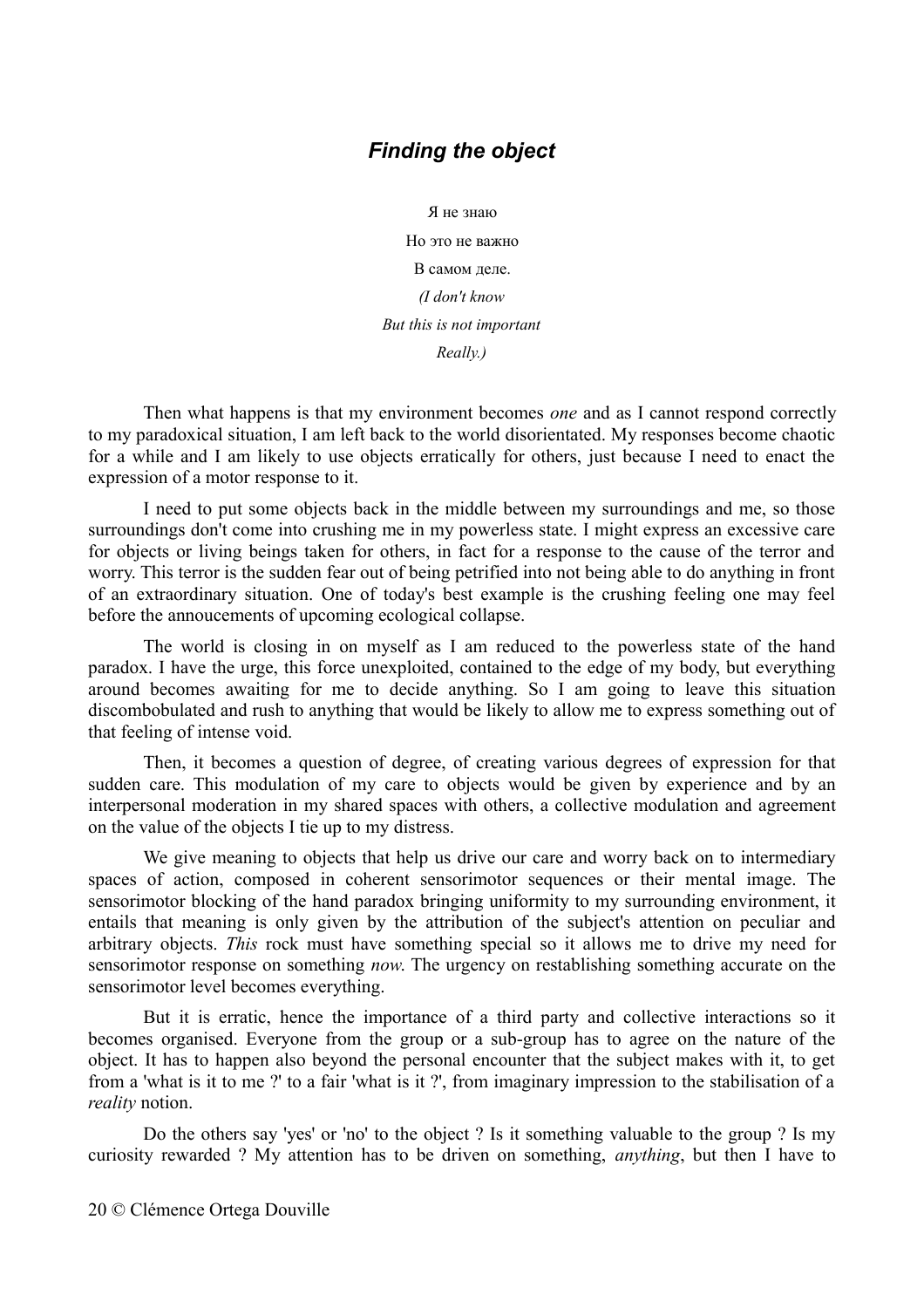actually *do* something with that. What action will do with such objects that are barely necessary for me to invest in the first place ?

That is where we try to get something out of anything, just for the sake of proving our erratic choosing right. However this seek is limitless if there are no others to bring us back to justification. The anguish of the void is the terror of sinking powerless state, of being lonely unabled to react and organise a response to our surroundings. Diversity in the responses is then brought back by those who are the same as me, that I can identify and coordinate with, with whom I can look for analogies and resolutions.

My erratic solution for my worry led me to a bottomless seeking, because there was no way to assimilate, for instance, the rock as I would assimilate food. I made it special because I needed it to be special to *me*, because I needed it to help me express something out of terror. Yet it only brings me some more insatisfaction as it isn't bringing me a regular straight answer. It doesn't feed me nor kills my distress away. I only need to find back the regular patterns of the behaviour I adapted to the others like me, so then the rock can turn back to be *just a rock*.

It brings two worlds in : the one where I look at objects in my habitual environment as suddenly strange, and the one when I am brought back to the prime necessities of life. All of that is the point of the three paradoxes theory. As we rose onto bipedal stance, our hands progressively disappeared from our sight as our face got distanced from the ground and the objects of our seeking – such as food. Less and less used to help us walk, they were used mostly to bring the objects of our seek to our eyes, nose and mouth.

The first paradox of the theory is then a sensorimotor paradox, the one that occurs when I hold my hand still open in front of my eyes. It is not a phantasy, it is merely a sensorimotor contradiction that makes it impossible to decide which is the object and which is the agent of my action. They are both valid at the same time, and turn the enaction of sensorimotor sollicitation impossible without removing the hand (the sollicitating object) from my sight. I cannot respond adequately and that is barely bearable.

The second paradox is that when I actually say the word 'me' or the equivalent in other languages, the word is directed outwards at the same time that it means to reach an inward reality. When I am experiencing the strangeness of the rock lying there, I am experiencing a feeling that is barely communicable. But if I want to communicate it, I need to get *out* from this very experience to take into account the point of view of the other person that I try to engage. Then if I want to communicate this feeling of something really personal, I have to convince the other person that *it is*, that it exists.

To do that, I have to sollicitate an analogy from their perspective to mine, from *out* to *in*. I have to get out of my own point of view and perspective to reach means to communicate those very point of view and perspective. In the same way, when I want to share and communicate the reality and the source of every communicable thing that I could experience with others – the reality that there is a *me* –, then I have to use one particular mean that already implies that I take into account *first* the point of view and perspective of the other one that I am trying to communicate this reality with.

To express the *me*, I have to engage the *you*, and that is paradoxical because when I say 'me', I cannot but get out of it, and I am trapped outside in order to point it out from the other's point of view. Equally, when my brain is busy expressing the sensorimotor action of saying it, I can hardly experience the reality that I am trying to mean with a word. It is helpless, and it is only an analogy that I am trying to make from the outside. *Me* is a symbolic object to the others and language.

At last, the third paradox is related to the first ones, because it is the experience of seeing oneself in a mirror, having to stand still to one's own reflection as a stranger. It is also the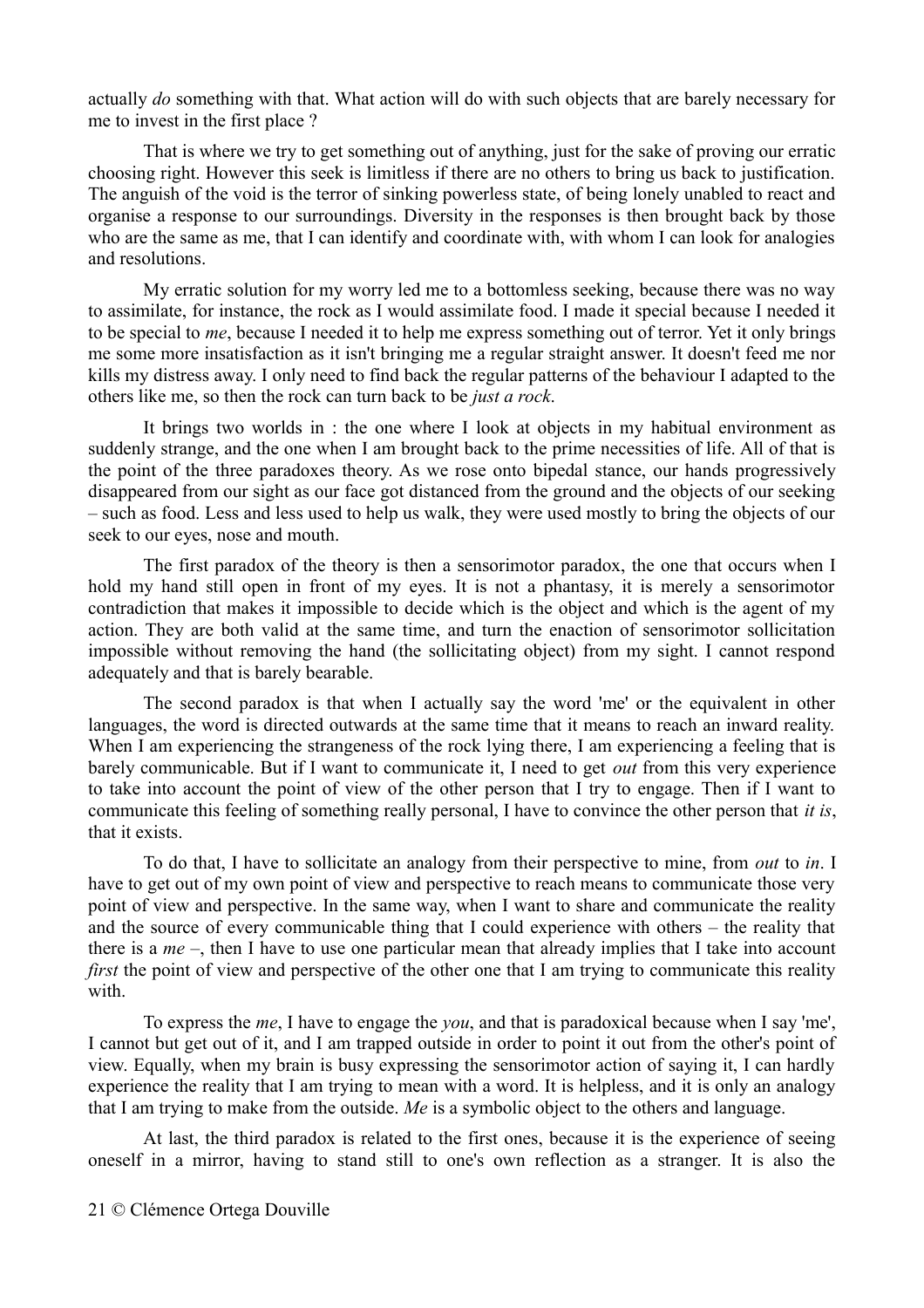inadequacy of language to fit experienced reality out of this terror and anguish of void and silence. Meditation practices have worked on taming this anguish for centuries (even Po's master in animated film *Kung-Fu Panda 2* [2011] eventually found his 'inner peace'), with some success, yet mostly with a mystical perspective. However when given the first paradox, the mystic issue gets thiner on the powers of imagination.

With these elements in hand, we wish that it would be easier to understand the turning point of our evolution from the regular animal world to an exception based on an incapacitated privilege : we couldn't overcome that feeling, so we tried anyway.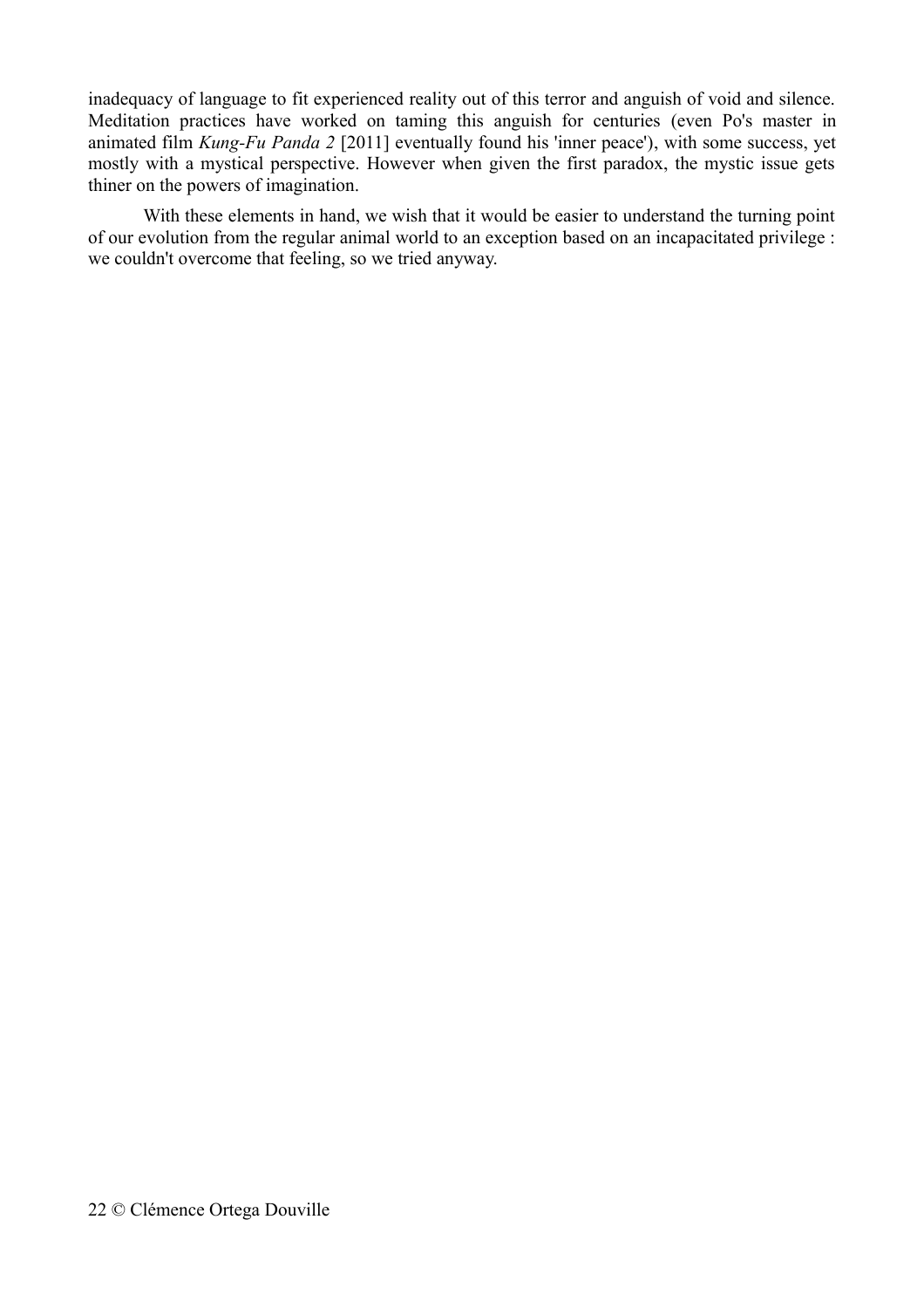#### *Mark*

*Like water ripples On the sleeping surface We echoe the silent tune Yet we leave no trace.*

Some other idea could lead us to a further theoretical development from the hand paradox situation. Something close enough from our ancestors on a daily basis simply was the ground. Progressively between primate-like crouched stance and upright stance, more things happened and were played on the ground. There was no infrastructure as we have today, putting things directly at hand level. No robots either, as many science-fiction stories tend to picture our future.

So let us think, what happens if you live in closer contact to the ground and happen to touch it more. You leave marks on a loose ground surface, like dirt. Therefore, let us go back to the hand paradox situation and what we supposed about it. I am in conflict with myself because of a contradictory situation created with my own hand. I then have to get something out of me or in. Something has to happen, because I don't know what to do with my own body in that moment.

Something has to be expressed from this sensorimotor blocking. I cannot stay blocked this way forever and I am dizzy for it. Contact, touch has been forbidden in this situation. To stare at my own hand, I have to neutralise it, to make it none so it can become an object for my intention ; but I cannot free it either without its vanishing. Anyway what I want, what I need, is to find back touch, feel, grasp. I'll take anything for that matter.

A rock is good. It is solid. But the sand is soft, the dirt finds my hand as to recover its whole shape. And then what happens when I pull it off the ground : it leaves a mark, an imprint, an *other* hand – *me* but not me – the hand missing. Which means that my attention has *something else* to focus on. The cause for my trouble has been displaced. It is not my hand, it is *this*, it, the mark of my being.

This is where the theory of the three paradoxes joins up with Ellen Dissanayake's work strongly. The mark left here, is no longer a consequence of my action, but a new object : a contact. My trouble in being indetermined meets the memory of having determined this, the moment of contact with something sure, certain, restablishing the need to touch and feel and be consistent with our sensorimotor nature.

It is possible that the symbolic was born here – and if not exactly here, somewhere sharing the same structure – where a resolution to an internal trouble meant the creation of another relation. It is the property of nostalgia, meaning *nost-algia*, 'the pain of the return', which implies that we never fully encounter the exact same thing back. Memory finds something similar, something that looks like it, but has trouble bringing back the whole situation when it happened before. A substitution, but an alien substitution, with a symbolic function.

One object and its attributes may summon the memory of a whole context, a whole environment and surroundings, like a *madeleine de Proust*. Here the mark of my own hand brings me back to the feeling of being powerless in front of my own manifestation. But it is here staying, as a moment, frozen but still loud, keeping the telling about this feeling.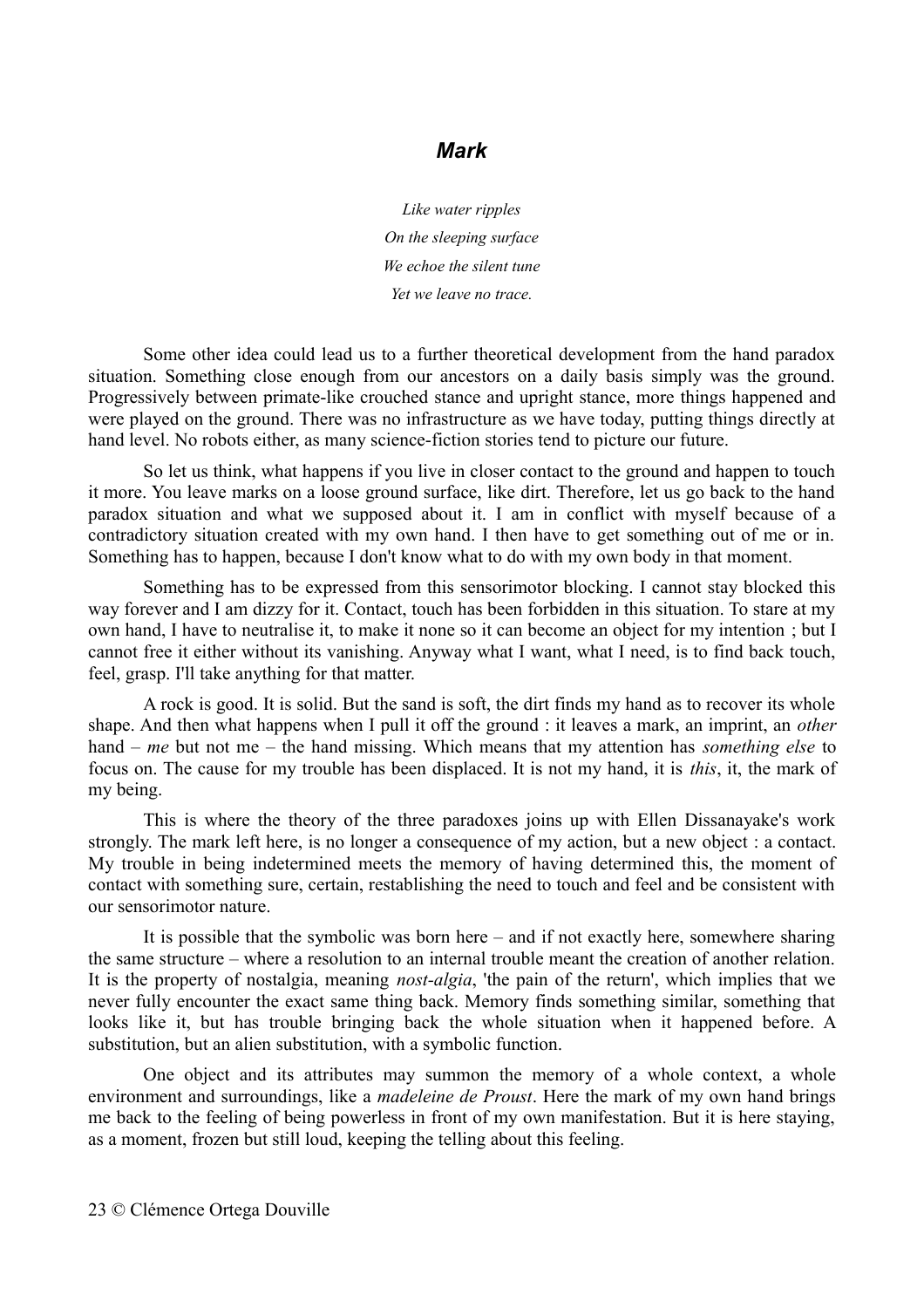But more importantly, it reminds me how it felt to find contact back with something troubleless, something steady and calm, like the page to write on, keeping us in memory. Memory in the dirt, quietly.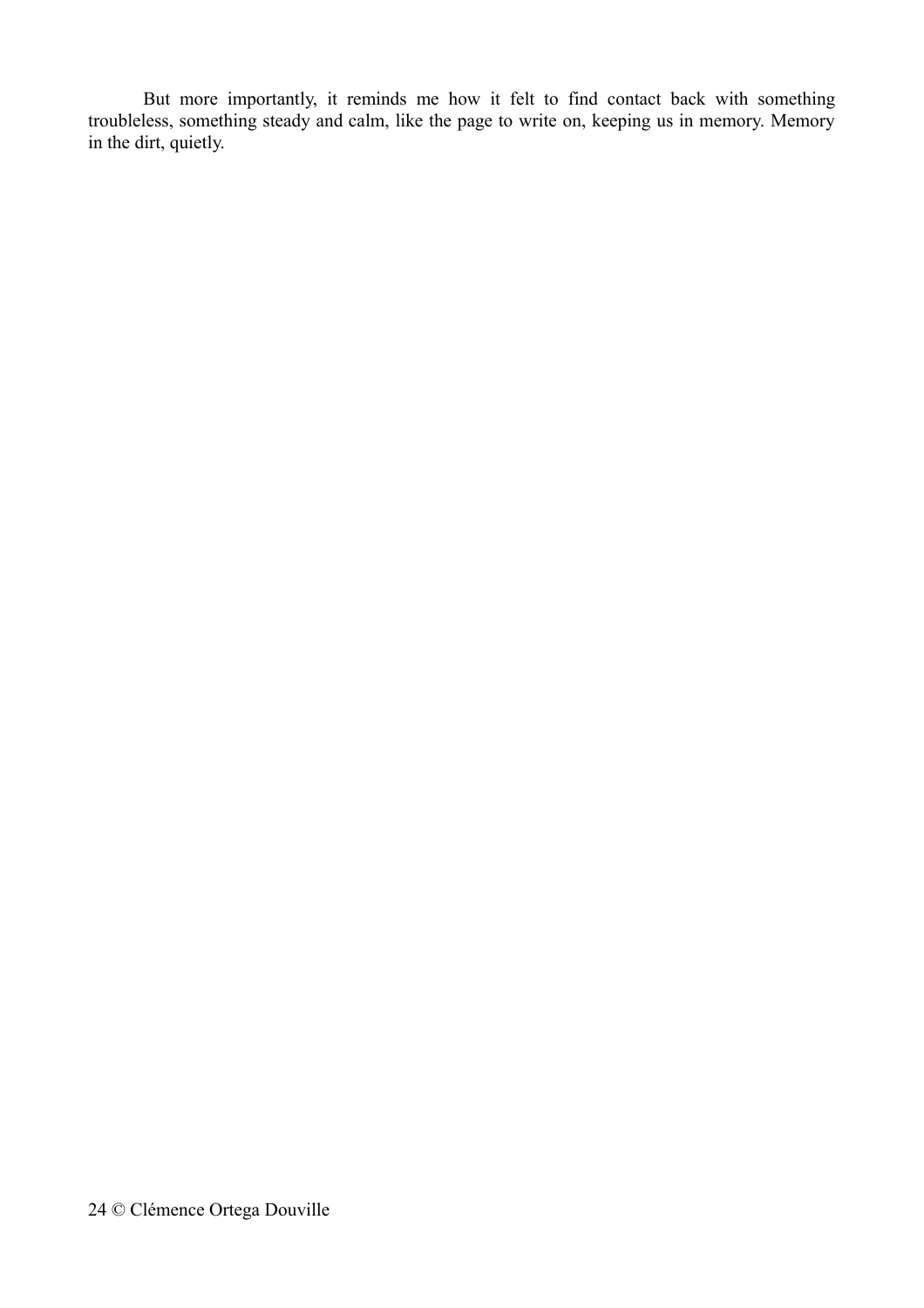# **Family**

# *First witness*

*Viens, viens avec moi N'aies pas peur Nous sortirons de la belle torpeur Quand le soleil nous aura tu ses dons.*

Of course, If I am one of my species, it is most likely that there would be *others* like me hanging around. It is even likely that someone would witness my behaviour, and *that* would become a 'behaviour' only when seen from an outside eye.

Formalisation takes way of a scene, either the scene of the response of my environment, the nervous drive of innate impulses or the observation of repetitions in what I see. For instance, I see one of my species, one that I am used to be in a close area with, or one that looks like them, and I see them occupied in the mazing of their own marks on the ground.

Maybe this is not that strange a scene. Maybe this one of my kind is just busy with things that would not be stranger from familiar ones. The ground is familiar. The crouching to it is familiar. Playing with my hands is familiar. But if the other one is lost in something familiar in an unfamiliar way, what does it tell me about them and myself ?

And if the other one notices that I am watching them, feels the proximity of my presence, in the tension of an abyssal bottomless seeking, maybe something would occur such as a form of melancholy. For they are recalled to assuring in a way their siblings that everything is alright, to bring balance back to the group.

The scene of the æsthetic experience is then the scene of a dream. Actions are not related to a specific sensorimotor chain anymore, directed to a biological need. The sensorimotor functions are being dismembered from a biological rooting, to become something detached, that one would have to relate to something else in order to find ground and contact again.

Then, the presence of the one that witnesses my day dream is also the one that wakes me up and pulls me into relating those dreamy detached actions to them, because they come to be the ground I need where something changes from step of disarray to step of familiar patterns. From the uprooting of the hand paradox to the recalling that the other one like me is a source of response, of meaningful action, there is therefore only the way to affective motion.

The break up with the biological stir brings out kind of a disorientation as to the level on which I am responding to my surroundings. Am I fully enacting my tight relation to them ? Have I been parted from them ? Am I more than that ? And what is more, the world, the others or my own body ?

That is where *the other one like me* comes up as a complete stranger first, because I have to recall what I have been into this world. And then this lapse of time, this lag between my being lost and my being refound, is all the room necessary for the symbolic evaluation to take place.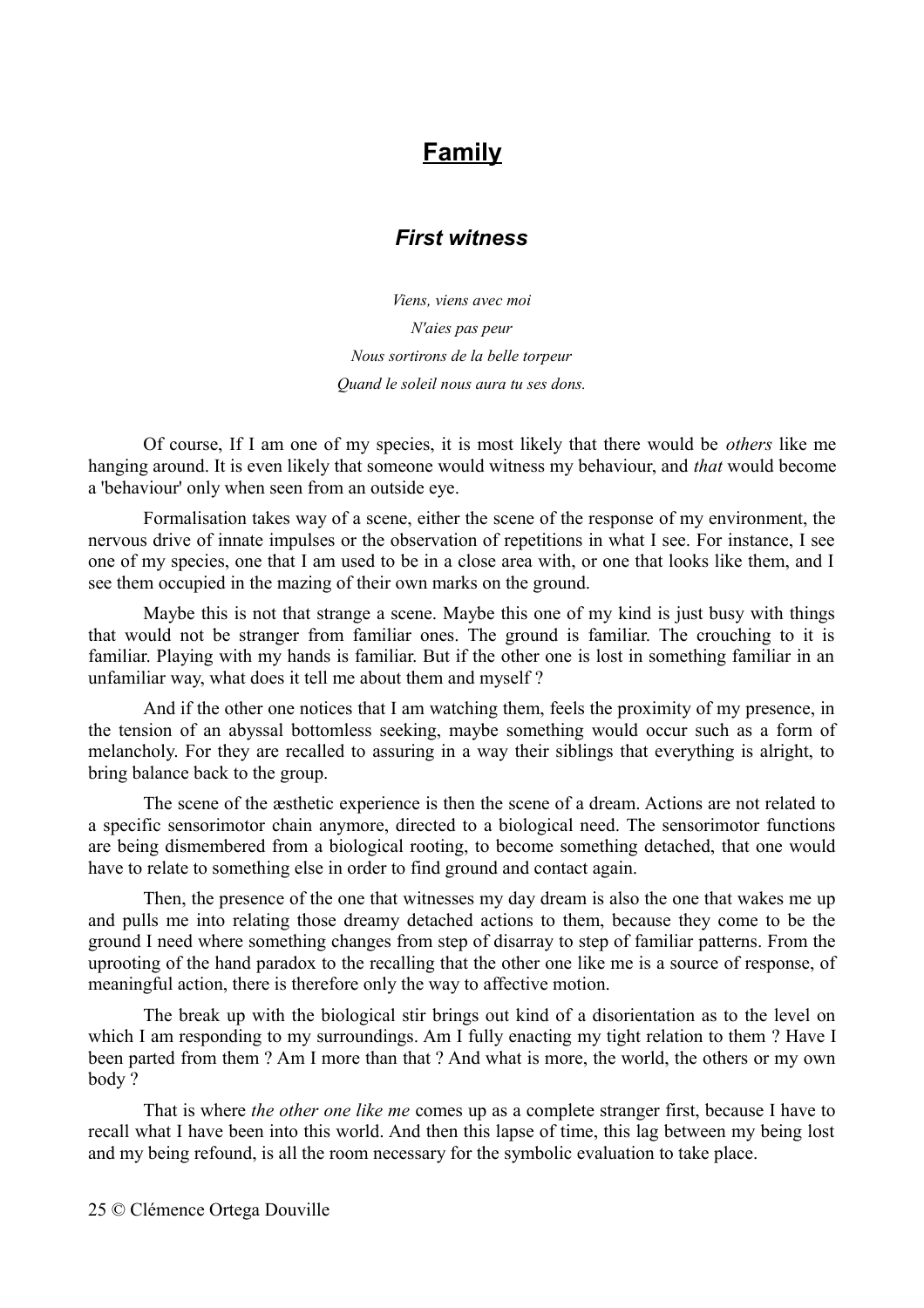In this small delay between one register of abolition of the common rules to their restablishment – where I *have to* repond to them –, there is an evaluation of how much worth it is, and how it is different from what I have just experienced. The movement between the two becomes the source of unexpected feelings such as grief and extasy for a situation where I can privilege dreaming over being driven by the moment – but to suspend it and let everything happen and go.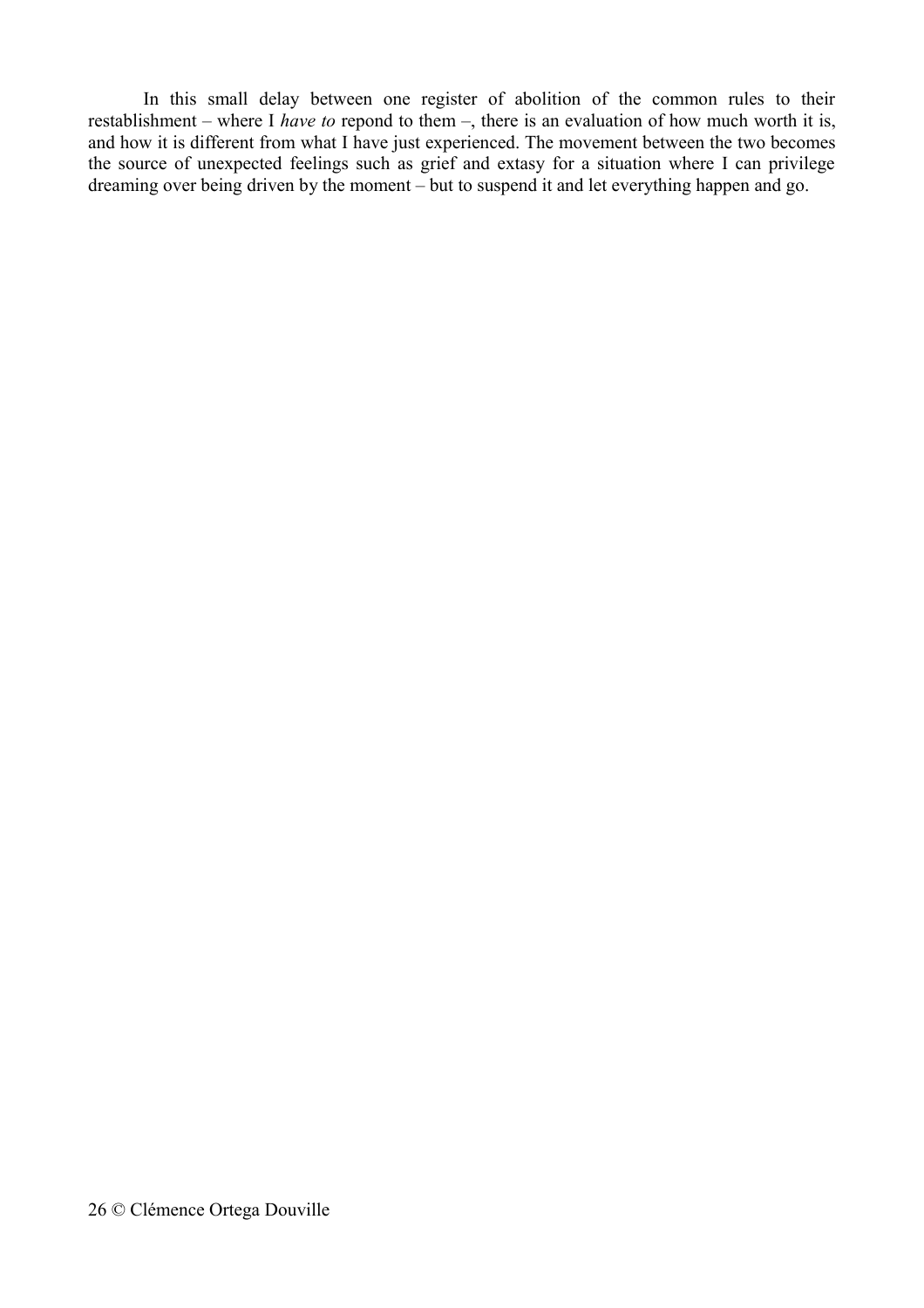#### *Theft and symbolic consistency*

*"Nature" is what we see— The Hill—the Afternoon— Squirrel—Eclipse— the Bumble bee— Nay—Nature is Heaven— Nature is what we hear— The Bobolink—the Sea— Thunder—the Cricket— Nay—Nature is Harmony— Nature is what we know— Yet have no art to say— So impotent Our Wisdom is To her Simplicity.* 

Emily Dickinson, « 'Nature' is what we see », around 1866

Everyone as children experienced the feeling of theft, that something would be unlawfully taken from our hands while we thought it was ours. 'It is mine !', we claim. And we claim it as long as we feel that the stream of our relation to it is maintained. Depending on how deep this relation was rooted in our heart, it will or will not progressively fade away.

Symbolic theft is the feeling that the ground that we were creating relations between objects on was robbed away against our will. Because the will to create such relations establishes the basis for us to be active toward our environment, even though the self-evidence of this complex relationship has been jeopardised by mean of paradox.

The hand paradox itself is the experience of theft. The possibility to enact the sensorimotor ways has been taken away from me, and the ground with it that I was so certain of. The object in my hands becomes the reason that I can build a new kind of reality within my holding it close to me ; and to create a new kind of familiarity with that solely depends on me and the interpretation that I make of my perception.

Then the *other one like me* comes in and robs it again. Demanding attention from me though I was not willing to be fully there is stealing the moment away from the reassuring relation that I tried to recreate. Should they try to steal the object from me, I would complain and claim that 'it is mine'. And it would become true, though it is not in my hands anymore. For I am tied to it strongly.

What has been torn apart is not the property of the object to me. It is the relation to it that was substituting to something lost with the entire universe around. The strangeness of holding the object where something was missing – that is the automatism of sensorimotor enaction to my environment – replaces the mystics of being thoughtless.

Thoughts enter where the body cannot answer. The body cannot answer the hand paradox, but the image it creates is the image of the body taken and entangled into this world. Self-image, self-consciousness, self-representation mean a separation from what is my own in order to see it as something apart, different from me, alien. This non-coordinated fixed image of me in the mirror, is it really me ? In the same way, wasn't Ridley Scott and Hans R. Giger's *Alien* (1979) so frightening especially because in a way, *it looked like me* ?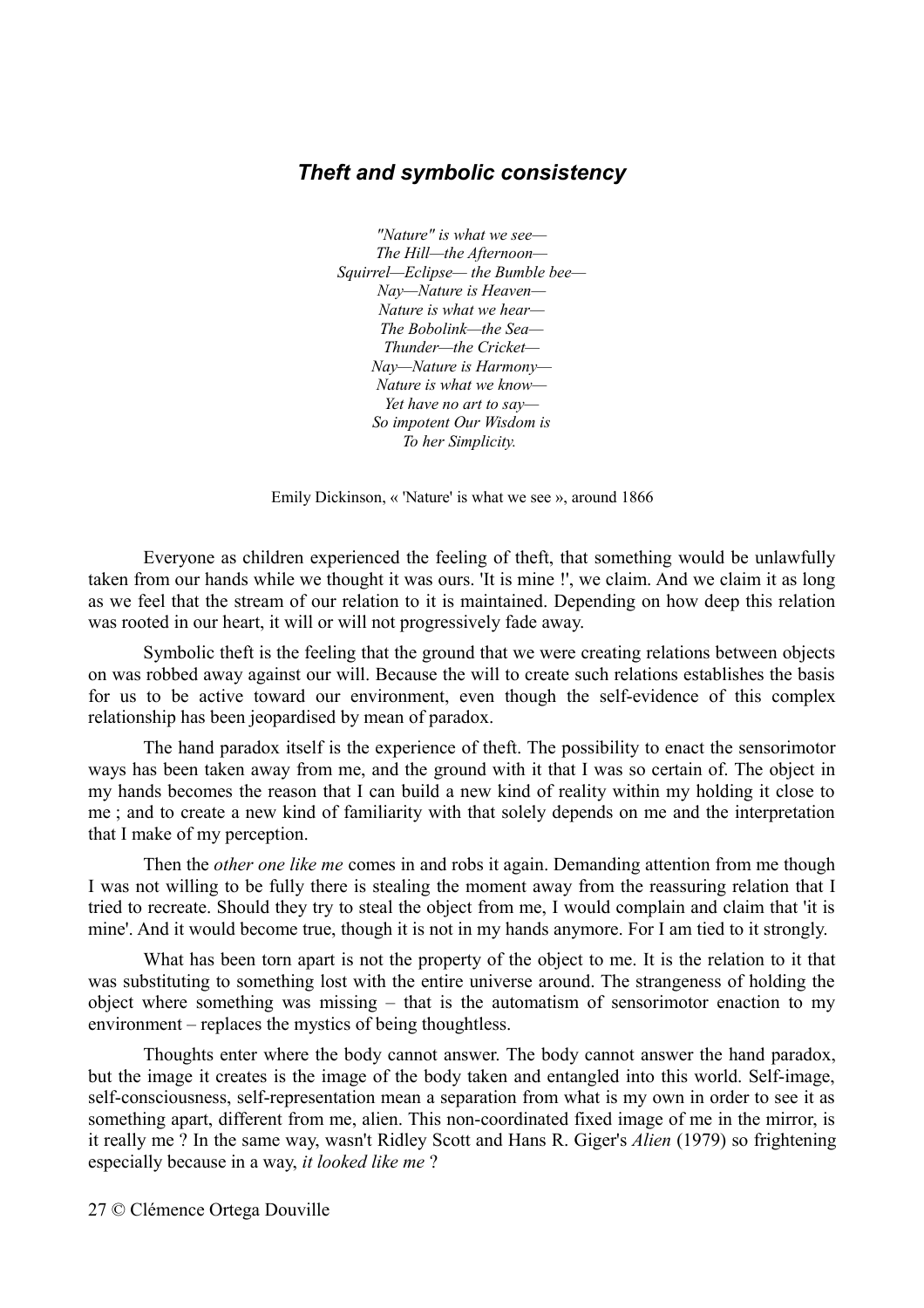Thinking is a process of alienation and psychosis that can only be counterbalanced by the fact that others like me would start joining me in my own state or a similar one, and restablish relations within that state according to consistent similar beliefs. When enough have started wondering, a new common ground is found, but it is like a game : you need enough players so it becomes collective.

However, like in every game, not all may be fully aware of forming a group by following the rules. Then some may irrupt and steal the party. Relations that I established through similarities between animated and inanimated objects of my world may be denied by the theft, the abduction of the coordinate object.

If some kid takes the ball for themself or if someone steals a piece of art from an exhibition, the whole set up is threatened. If someone takes away the rock that I made the impersonation of a living being in the world that I am recreating, not only it is taken, but as well my participation to the world, its meaning – and I am back to the void again.

The aggressiveness of that stealing implies the pain of losing the world again, of being denied a world of my own. Others may worry about my being discontent about it, but that is not theirs to fix. I need to be able to reset another order for my things to recreate relations again that would in their turn, permit the syntax of a world to exist.

The immersion of the living in their constant interaction with the environment which they recreate the possibilities of, is conditioning every moment of their lives, giving meaning. Therefore when this interactive constant recreation of sensorimotricity is jeopardised by such a thing as a sensorimotor paradox, imaginary relations become more than necessary to survive this collapsing.

Because I know that I am not supposed to destroy my own hand, unless I destroy a part of my own body. The image of the hand is symbolically consistent, because of its resistance to destruction. This is the first object to oppose symbolic consistency ; later they will become objects that I am not supposed to break, and that will therefore oppose their resistance to my doing anything to them. This will be the cause of a form of violence, rooted in moral setting.

The contained aggressiveness of moral restriction becomes its violence, which has no choice but to find æsthetic ways to shelter. When rules and relations are found to give meaning to the entropy of such a violence, a world of meaning is created. Then very often, a theft occurs by someone close to me first, breaking into the circle of the family cluster.

The theft of the object happens because the sense of those relations is not enough shared by the individuals of the group so that everyone *understands* its structure and necessity to exist. When the *world*, its structure is attacked, it is its members it separates and isolates again.

The coordination of set meaning to objects in the world, related by a new form of necessity through the resemblance to the interactions between people, allows the individuals to forget themselves again. The efficiency and interactivity of sensorimotricity is found back again even though sensorimotricity itself has been reconfigured.

The place of the individual inside of this new configuration allows a continuum to exist, taming the gaps inside it, creating such a continuity as for meaning never to break and collapse dramatically. Here comes the part of trauma, the layer of skin grown over the breach.

The first meaning of symbolic interpretation, thinking and language, is to provide continuity and a coherent world to the subject. Only the theft of that coherence makes this unity collapse ; and internal conflicts make roots.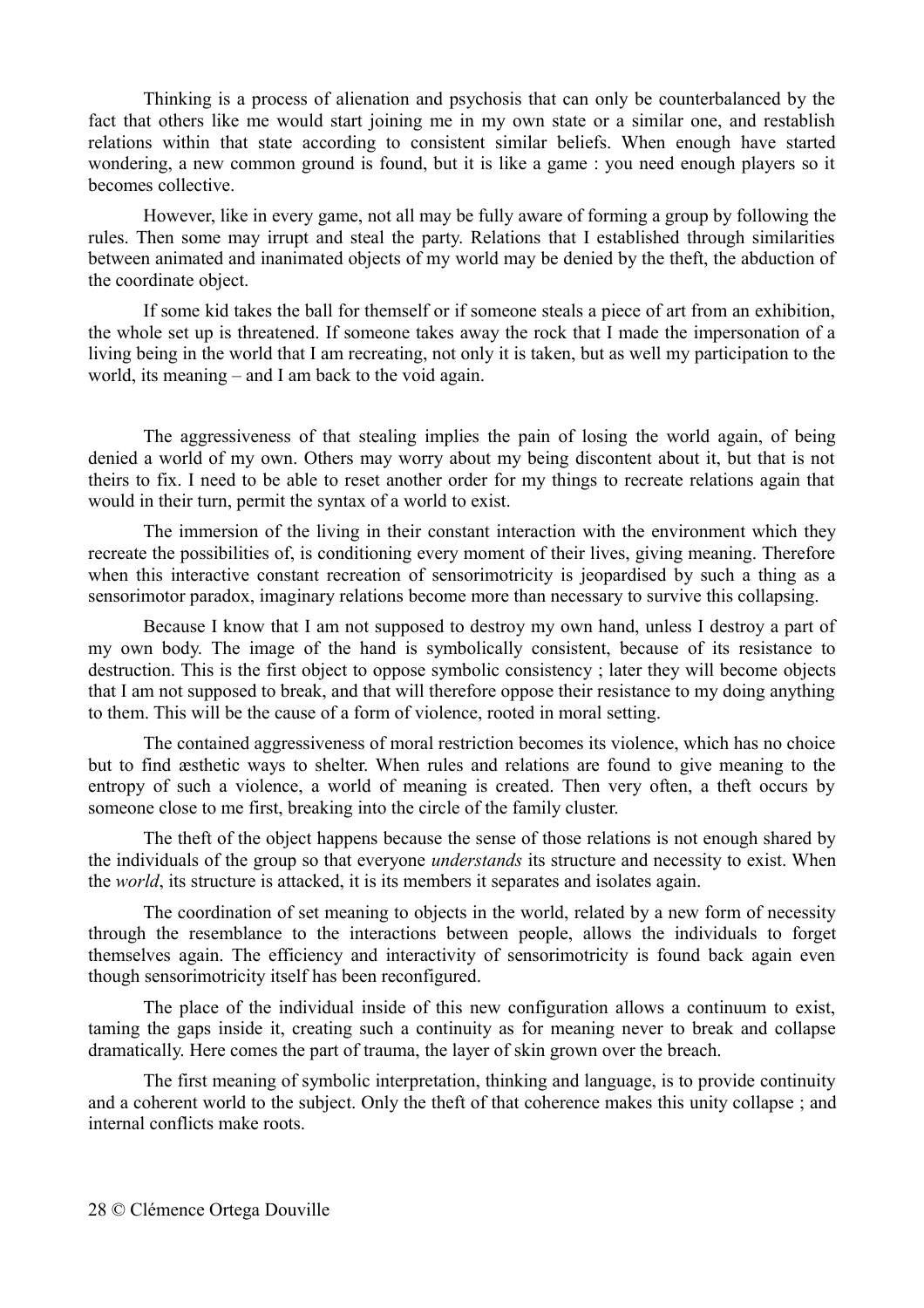#### *World of words*

*What is that That we hear Is that the sound of tomorrow*

*Or is that from yesterday's spear ?*

We often forget that words, as abstract as they can be, always take root in a fundamental and concrete experience. Psychoanalysis aimed at sorting out those fundamental origins in the meaning of words. Those meanings can remain secret to the subject as long as they can be. But by deconstructing all the layers of branches and leaves making a tree out of its trunk, you would eventually go back to the root and ground of every one of them.

Take a simple word and idea as flying. Would you be deprived from words, how would you express it and communicate this idea to someone else ? Possibly, how would you mime it ? What common experiences would you summon to share this idea ? What sequences of gestures and shared experiences would it take for you to be fully understood ?

We see that words, as simple as they can be, are always reminded to their conditional limit of referring to the same thing for at least two people – when it is about depriving them from words.

Then, what does it tell us ? It tells us that language is a network, and that as for every network, it only functions as a system of reference. In lacanian theory, it is the chain of the signifier. Each signifier is referring to another, which is doing the same. But the most interesting in lacanian thinking, that is inspired by linguistics, is that one signifier always carries away several different meanings. The signifier is polysemous according to the context for their interpretation.

If I say 'cat', I can refer to the zoological classicification of the animal 'cat', I can refer to the experience I had of an actual cat or I can think of being a cat, behaving like a cat, and so on. Thus, the word 'cat' does not imply only one reality or experience, but several cohabitating together through the same vehicle.

Now if I say 'loyalty', I would refer to a general idea that is hold to be a grand noble one. But I might surely have in mind my experiences in friendship and love, recent or old, as for my deceptions and great rewards, or for the most ancient feeling of pain when I hurt my knee on the ground as a child and thought something close to : 'this ground is not nice to me'.

And this becomes interesting because we can be looking for a personal judgement hidden inside of words, often passing unnoticed. If I say 'cat', this word will not be neutral. But it doesn't necessarily have to do with whatever I think of the cat or cats in general. What I may have on the back of my mind is : 'does this cat mean that *some things* are or are not nice to me in general, that would define my whole life ?' The important thing is that there exist actual things that have or have not been nice to me and then, it becomes a turning point to every word in asking whether those things would come back to me again.

If I am thinking of loyalty – let us say that I am in fact thinking of the ground that scratched my knee –, this very memory only belongs to me. Because it happened at a time when I had no larger notion of my experiences having to be a debt to others referred to language, to the written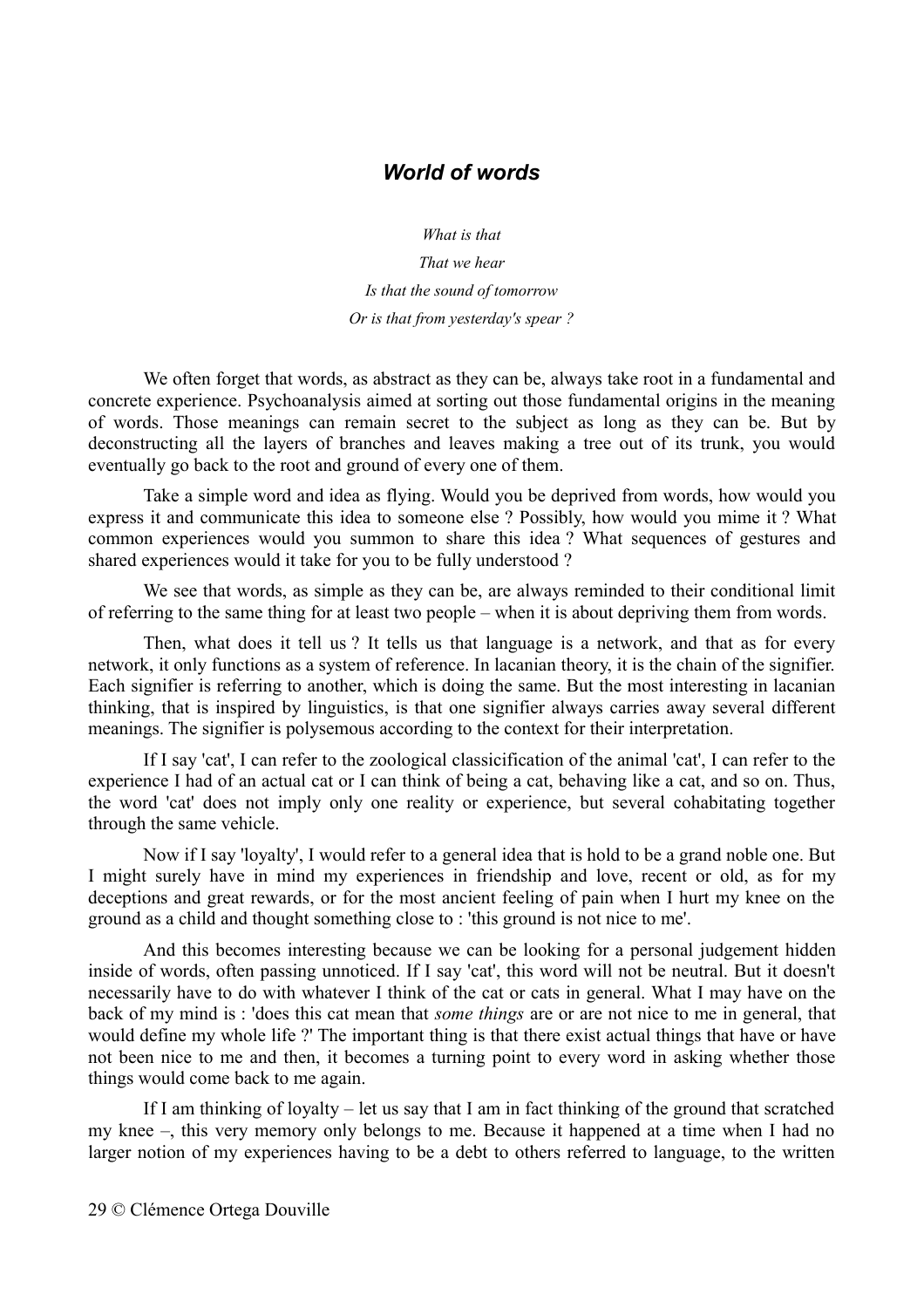book of my own moral history. I did not play and hurt my knee because I was planning to set my life in a certain order in society. If there was a society, it merely was the restricted one of my family, which can be extended according to its structure.

If I think of the cat, it would be likely for me to think of some living being escaping the rules of moral obligations to others. And maybe I would like the cat to be aware of those obligations that I have to answer to, to be part of my wondering about them. Yet by telling about the cat, I can only contemplate the distance that I am setting between me and them, that is the distance of stepping back, of disengaging from the sensorimotor responses to my environment.<sup>[10](#page-29-0)</sup>

Nonetheless, when I say 'cat', I am forgetting, I am obliterating something that I don't want to see. It happens in the same way that when I say 'me' in order to communicate the experience of being *me* to someone else, I have to get out of this very experience to put myself in the position of making the other *understand* what it is that I want to communicate with them. When I say 'cat', in a way, I always say another appearance of 'me'. I am recalling the place of the *me*.

Attention has been driven to the outside at a moment when it was clearly something *inside of* the subject that was revealed. It is always a balance of what is and has been nice or not to me, something of the pleasure principle, that is at stake in words. Because words are the stranger part in us. Words is having been taught to words, trying to reach the appeal to those others constituting a family around me – and sometimes their absence.

But more importantly, when I want to say *me*, I say 'me' that is a mean to convince the other of the existence of *something* inside of me that cannot be fully comprehended by the outside eye. The responses of the other to my trying to explain would give me clues that it is very difficult to pass the other's lack of full availability to what I am feeling. The other has other troubles, other concerns, other distresses and excitements.

So we can also find common experiences. But we cannot be relieved from the weight of being a *me*, the same way that I cannot be my own hand that I desire to eat and consume, to simplify into being absorbed. I cannot desire the *me* without absorbing the workings of desire itself towards something that *is not* me.

Words are polysemous because the first way out of the fundamental paradox of having such a thing as an alien hand has been a dead end. If we want to make it real, explainable to others, we have to illustrate our experience by getting out of it in order to see things from the other's eye – and then we realise that we left to point where there was situated a *me*. So there is no end in language, and that is why Jacques Lacan spoke of a chain, because it is always a manner of trying to get out of a body that we are stuck in invariably.

The world is thick with words ; and the density of language has to do with the density of its founding paradox. An impossible resolution.

<span id="page-29-0"></span><sup>10</sup> Idea as well developed by French philosopher Etienne Bimbenet in *L'animal que je ne suis plus*, Ed. Gallimard, 2013.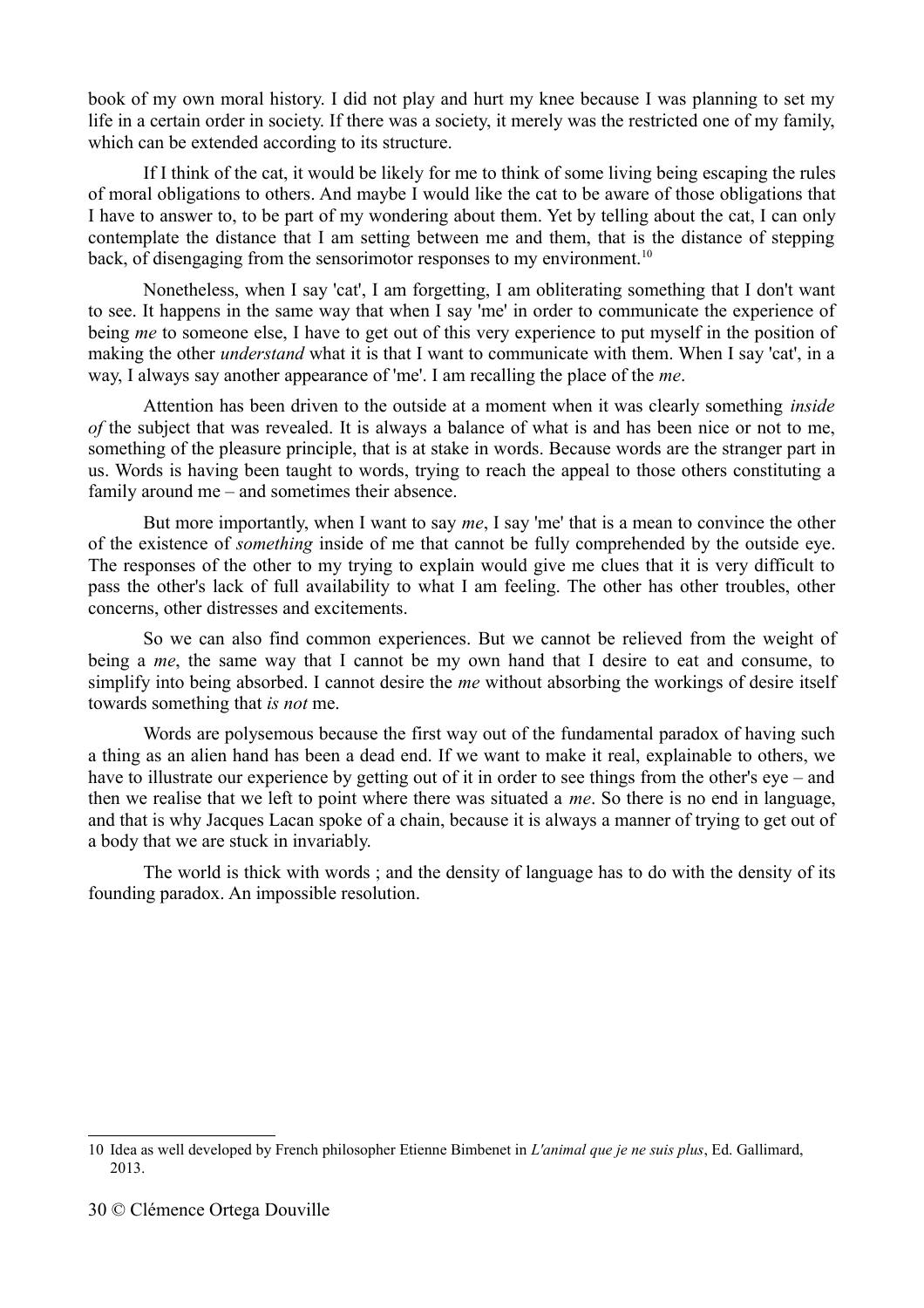# *The makings of family*

*Hablame de tu nombre Amiga o amigo que te conozca Hablame de tu nombre Desde dónde vienes tú Hasta ya que te vayas.*

What do we make a family with ? A family is always chosen, or it is only people that you have to suffer. That is why maybe many films and series are about grouping or being clustered together with friends (as in the Wachowskis' precious series *Sense8* [2015]) that would constitue a 'second family'. Family, indeed, has to do with the network of meaning. It is something one would root their meaning into, to situate their own sense of their life. There is no family if the access to this situation is blocked and broken.

Family is the first space of liberty, of laws, or it is the first space for their breaking. Family can be steady, encouraging, absent or invasive. Inside of it, the subject can thrive, find balance, be loved or be denied, ignored or destroyed. But first it is a map of the world as it should be, because its members are supposed to be steady, not likely to be removed, kept alive after their death by remembrance.

Family is of the ones you imitate in the first place. The child mimes for responses, the delight of a present gaze, the distress of their disappearing, the terror of their anger. It is important to remember what family is about, because many species are tied to a familiar bond, but none other than ours make it a pattern for *all* things when their members are gone. Not only calling for their return, but using their memory to live up something else entirely, playing *them*.

We evoked the early experiences of things being nice or not to us. The interpersonal play between the child and the caretakers makes the learning of one's self. Their own image is composed by a series of attempts and responses ; composed like a mirror, but first a mirror forming through the reactions of my siblings to my doings.

From Lacan's third party to mimetic mother-infant interactional bonds in Ellen Dissanayake's studies, we keep finding traces of an evolutional progress. Studies of maternal care, like French pedopsychiatrist and anthropologist Hélène Stork's *Enfances indiennes* (1987), show that around the world, many ways have developed to help children adapt to their environment and not perish alone.

Most surprising in this context are Aka Pygmy's lullabies<sup>[11](#page-30-0)</sup>. Contrarily to what we are accustomed to in Western cultures, Aka's lullabies are not the muffled tone type. They are more like yodelling, vocal and repeated chants, often collective, to put little ones to snooze. The tiredness comes with the endless repetition of the same melodic phrases, in spite of how nagging they might sound to the outsider's ears.

Then again, when the whole collective starts singing to soothe the babies' mood, what does

<span id="page-30-0"></span><sup>11</sup> You would find some moving video excerpts on YouTube typing 'berceuse pygmée Aka', like this one <https://www.youtube.com/watch?v=5yEikm4wKiY>

<sup>31</sup> © Clémence Ortega Douville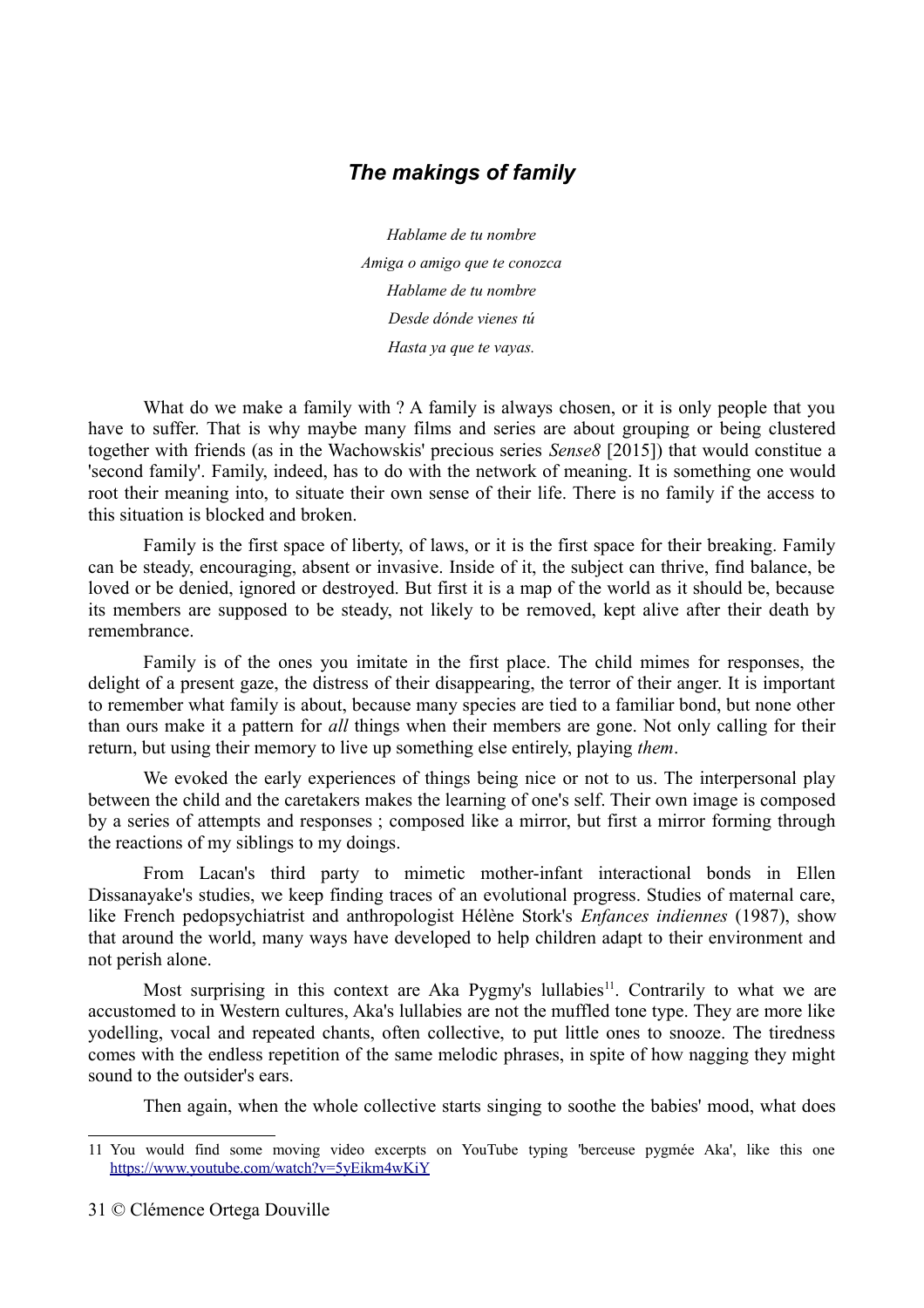make family, if not the perception of a coherent ensemble, something one can coordinate and recreate a sort of circularity with ? Family comes with fluidity, when every one has to consent to the rules established collectively. If not, the family structure is dysfunctional. If the individuals cannot relate, the family breaks.

Hence it is symbolic, a space of liberty and laws, as long as those laws are fully accepted.

Then, what *made* family in the first place ? The necessity to keep a certain moment, a certain structure in a state of stability. When trying to express what the *me* is, what it is that we are experiencing with our paradoxes, we make up in a moment an ideal structure implying the fluidity and stability of a possible common understanding. If you understand me, what I am trying to share with you, then there is a common ground and what we share goes fluidly from one to another, circulating for enough time so that becomes a stable structure. A structure for meaning to refer anything else to.

A *family*, in every sense of the word, is the possibility to maintain contingent state of mutual relations stable. A *family of words*, a *family of species*, a *political family*, a *family out of people*. Then necessity establishes itself from a remaining stable order, out of contigency.

That is the direction of Francisco Varela's idea that prescription always comes after proscription. A space of liberty with few forbidden things (or you wouldn't be able to procreate or would die) often turns into a space of obligations with few spaces of freedom, imprinting a certain social conduct on their members.

There is nothing necessary in a family in the first place. Until the XVIIIth century in Western Europe, women in the upper societies would give up their children to nurses with no regard for any 'maternal instinct'.

But family happens whenever you desire to *keep* one order of things that was contigent first, to make it a general rule for your life, knowing that you hold on a tacit reciprocity : *'You help me understand myself better, by bringing some stable order to my life that I am able to choose.'* The ability to choose is central because it is the ability to situate oneself in an imaginary and symbolic body and to coordinate with them in the long-term.

There would be no time if there wasn't a family, because family means that you can come *back*. Family brings the past, the wall on one's back, because that is what you want to keep : something to give meaning to whatever is happening elsewhere, what should be saved or would be lost eventually. Then like sewing, it shapes the rhythm according to which the timing of your life is going to set, event after event, the myth and story of what and who you are.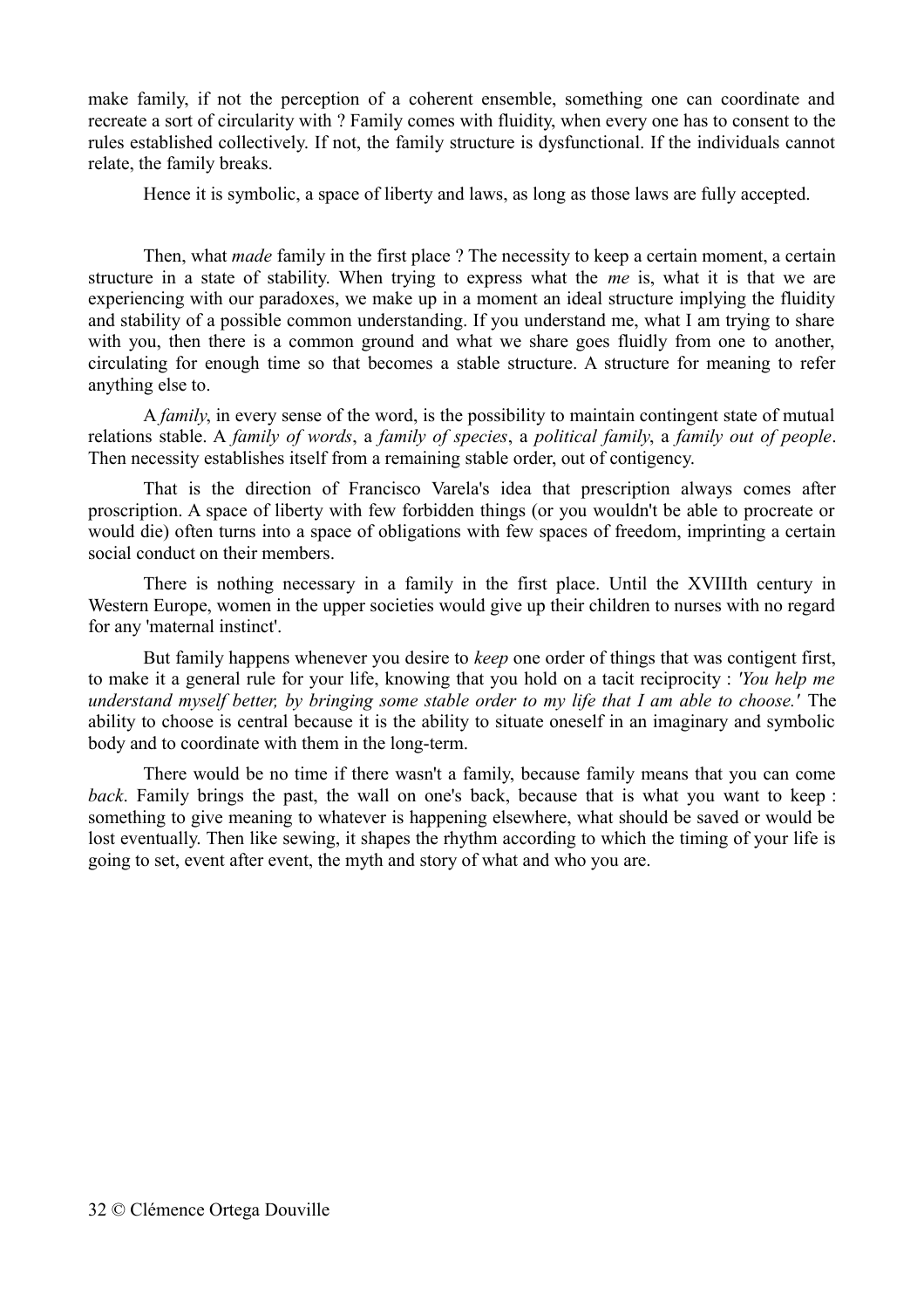# *Juggling with symbols*

*Fechas de revolución Y de las iglesias caen las agujas Es una fecha de revolución Y las aguas de beber no se quedan más.*

Inside of a group of individuals, you would find a community of values and rules that are understood and shared. A new individual born into this group would be introduced to such an environment, that is a selection of coherent behaviours, with constants and variables. But sometimes one or a series of unexpected events create a revolution inside of this coherent ensemble.

The training of the body to efficiently succeed in getting to what they want towards their environments channels the use of individual energy. Aggressiveness for instance is perceived as an actual aggression to the outside eye, while it was merely first an attempt from one individual to get something out of their body. To climb up a tree is an aggression to its branches, though it cannot respond to us in order to make us stop. To tickle a cat just to make it react can be perceived as a form of aggression. Yet again, it goes before being taught to the rules of reciprocity.

The teachings of morals take the way of learning their golden rule : 'you won't do onto others what you would hate to be done onto you'. Philosopher Paul Ricœur set it to be at the foundations of morals. Then 'because there is the violence, there is the morals' in order to prevent it. Except that violence itself is a moral conception, the conditions to its interpretation and existence.

Violence is a climate, a setting of conditions in which moral rules are not guaranteed anymore. Anyone can possibly and virtually exercise aggression over anyone else. It happens in a context where normally, one wouldn't expect it to be the case. Then violence is mostly the anticipation of an aggression, either a retained aggressive energy from the subject or the apprehension of one from the outside.

The balance of aggression inside of the group thus implies the learning of a certain codified social conduct, that is first taught amongst the family circle. There are objects that the child is allowed to handle, bite and twist as they please, like their cuddling toys (thoroughly investigated in by Donald W. Winnicott), and others that they must not touch, break or damage in any way. This teaching of the moral environment is first proscriptive – things that you are forbidden to do – and then progressively prescriptive – things that you are expected to do.

You are then progressively introduced to a certain social path by learning the conducts that you are supposed to follow. As pedopsychoanalyst René A. Spitz noticed, mothers and/or caretakers have a great influence on promoting and rewarding adequate behaviours.[12](#page-32-0) It becomes *behaviour* once transcripted as a patterned coherent sequence, constitutive of the individual's collective narrative into society. It creates a network for reciprocal evaluation.

Moreover, the injunctions and oppressive forces pushed onto the family structures and then the individuals are multifactorial, as stressed by philosopher and social activist Angela Davis in *Women, Race and Class* (1981). It all goes in concentric circles that communicate and resist to each

<span id="page-32-0"></span><sup>12</sup> Read René A. Spitz, *De la naissance à la parole*, PUF, 2002.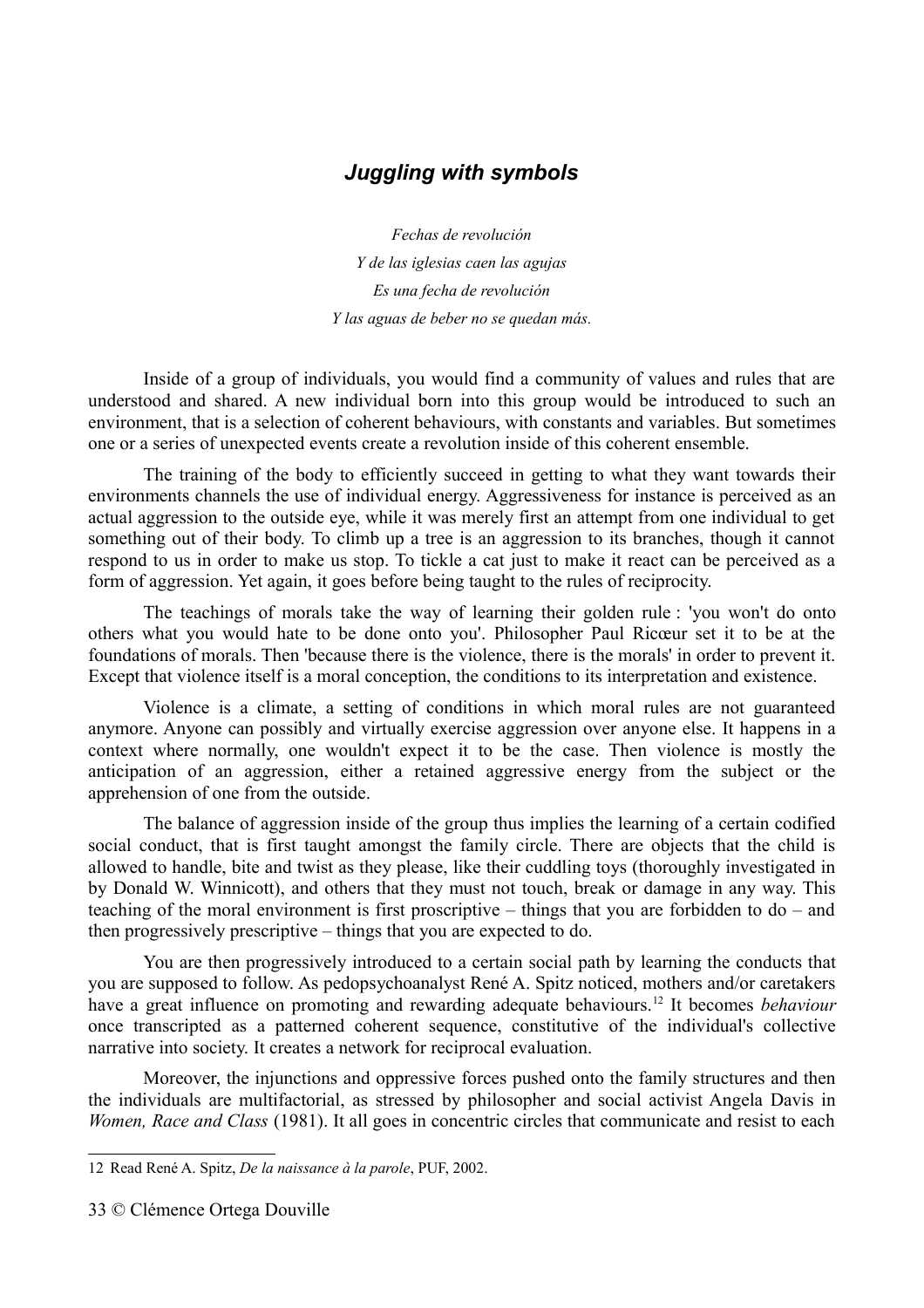other.

Yet again, revolutions happen, reshaping the stability of the whole symbolic and political structure. French philosopher Étienne Bimbenet analysed that in term of *event*, which is likely to reconfigure our conception of what the world is and how it is ordered. And it is always a question of interpretation.

One of the risks in ethological studies for example is to over-interpret what you would oberve amongst the variety of animal behaviour. The whole idea of causality has to be tempered. What would be the *reason* for such or such *behaviour* ? To speak of a behaviour means already that you have separated it from the rest of the conduct, formalised, sequenced and patterned it to make it a signal to be interpreted during observation.

And then, when you have got the signal, you are on your feet, not waiting but active, anticipating what is going to happen next, sometimes writing it forward, just as when one child would except a certain action to respond to their own when they learn to play. *Are things correlated to me, reacting to me, entering an efficient dialogue with me ?* And if yes, how come it would not be the case anymore beyond a certain limit ?

That the cat would get bored with my sollicitations, that would be kind of a revolution. It would upset a certain order of things that allowed me to establish patterns and then a form of language. I can only play with symbols when there is a possibility to switch some of them. If symbols, elements of my patterned environment, become suddenly unavailable, what am I to switch them with ?

When the child finds a hole where they expected to at least imaginarily find a concrete familiar object, what are they to trade it with ? How are they filling the gap between what they expected to be and what happened to be ? We see here that trauma enters in the way of suddenly juggling over the hole to fetch symbols indifferent to what has been lost. Their indifference to the case even comes as a blessing.

Whenever the breaking of one's expectation, trauma while grow a continuity by bouncing away from the crack, looking for a way to ease the lack of preconceived solution. The subject will eventually go for something else entirely to replace it, operating a substitution that would be none less than a way to get back to some understandable expectations.

When someone or something doesn't react the way it usually does toward us, in such an extreme measure that we cannot find in the details and variety of events in this behaviour some sign of the familiar whatsoever, we are pushed on to reconsider our expectation to the world around us. Trauma will then most likely use whatever is the closest to a familiar feature to bind it into a reassuring interpretation.

*'Maybe they are angry, because...' 'They do that but they must love me because...'* And with the *because* we go pass the brutality of the event to accept the possibility of a new world, with a new order.

When old Pedro is being told by his land owner that his crops and house are going to be sold to a major company, in Mikhail Kalatozov's film *Soy Cuba* (1964), what he does first after the shock is to resume his work *tiredlessly* and then tell his children to go have fun in the village. Then he burns both crops and house and dies.

The announcement of his ruin is the shock, that comes like a blind spot of stupor. The world falls apart under his feet. Then he goes back to a familiar pattern, though twisted with pain and anger. Then he lies to his children to deal with his pain alone, trying to keep his own story from hurting, and gets rid of it.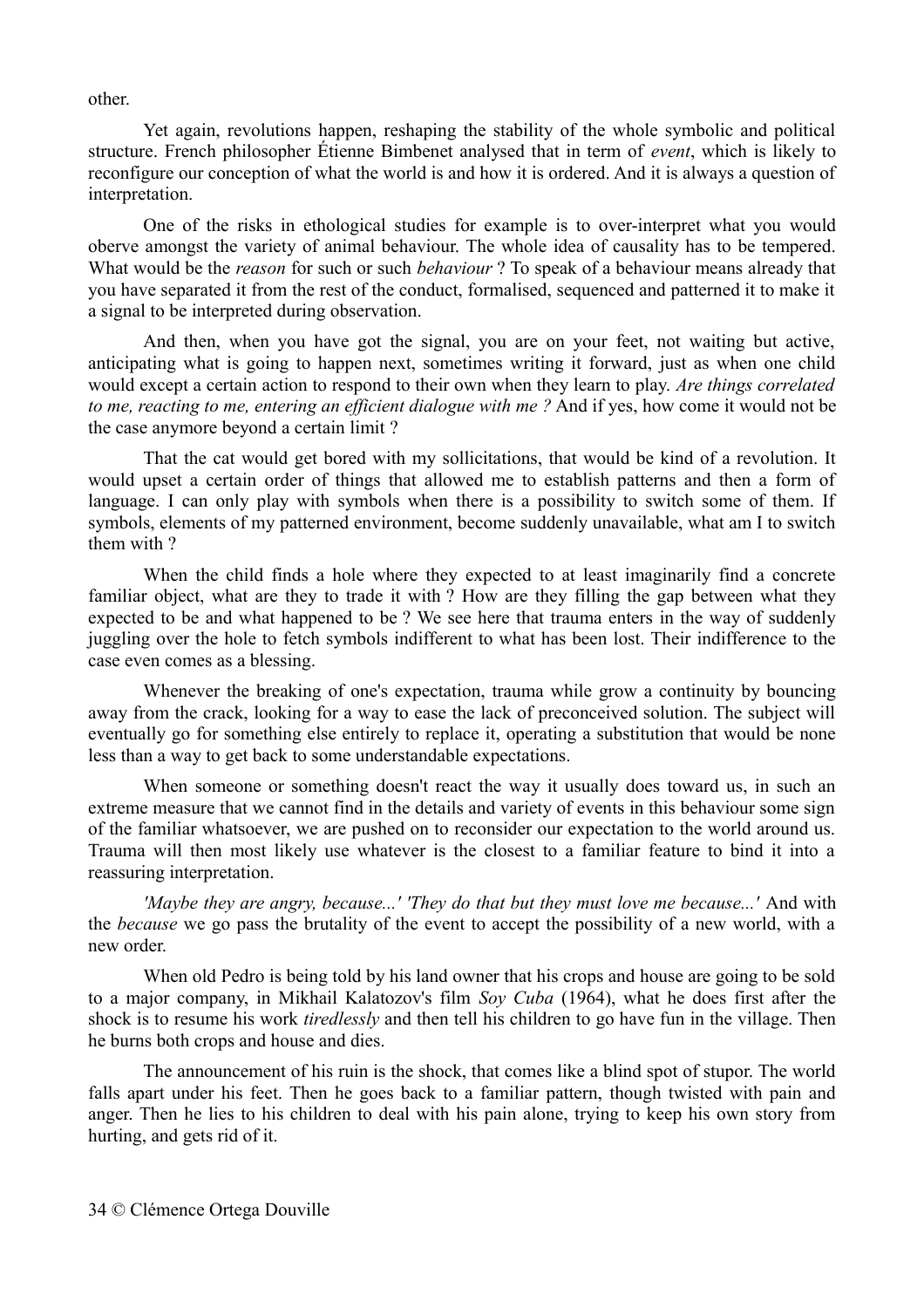The same goes with the ambiguity of rape when it occurs with a close member of the family. The family structure isn't supposed to allow *that*, yet that very event that should not exist makes it easier to switch over than to eventually make the family structure explode. It cannot be understood and taken up by others as we suppose that this wasn't expected to happen – to a greater extent when the person responsible goes on pretending to be a rightful member of the group.

A revolution happened, that has dramatic damaging effects. Yet as long as the event doesn't come into the collective narrative, it is up to the victim to adapt to this new configuration. Most likely, trauma will go on passing over the hole, switching a world to another. Because to forget that there is a hole, one has to change their perspective on their whole world. Then it is a trade between a world with a gap in its core and another that would exclude the existence of such an anomaly.

In this case, juggling with the symbolic is not only switching few symbols. It is juggling with completely and radically different universes which would either admit or exclude the possibility of violence in its structure.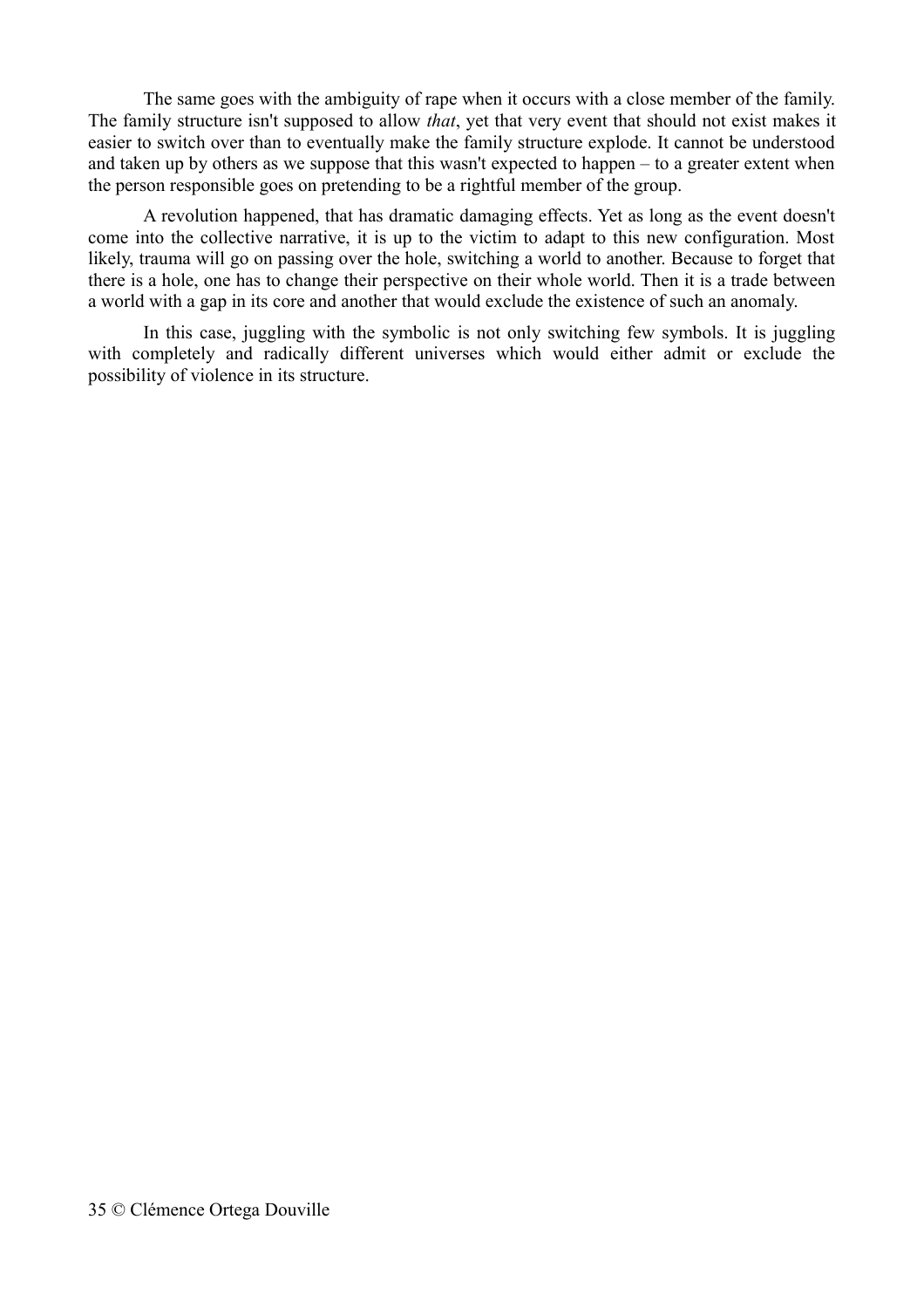# *Shall it be male or female, say the cells*

*Shall it be male or female? say the cells, And drop the plum like fire from the flesh. If I were tickled by the hatching hair, The winging bone that sprouted in the heels, The itch of man upon the baby's thigh, I would not fear the gallows nor the axe Nor the crossed sticks of war.* 

*Dylan Thomas,* If I were tickled by the rub of love

From experience, we could notice that whatever comes before our eyes must be reconsidered many times before to determine its direction. Everything has a center and a periphery. The first thing we learn is to mind what is around, not to disturb what or who must not be disturbed, then follow the right pattern.

The question of rape underlines that *someone* may want something from me. Then the question is, *what do they want ?* Most likely, they want to determine *me* as something that could be gotten, consumed, assimilated, objectified. How else could one's own feelings be denied ? And how the culture of rape could have reinforced the divisions between genders through so many generations ?

What are you being taught and how, when for instance your mother or your grand-mother has in their past endured rape ? How does it enter the fiber of your own education, or as slavery's trauma passed on through the genes and a persistent context<sup>[13](#page-35-0)</sup>, even when nothing is being told, but just because somehow in the details, the conduct of the person is meaning something that wouldn't show otherwise but through the discrete emotional lense and in the silences ? And how have those conducts formed societies through the very organisation of the family structure ?

Let us say that two bodies meet, with no knowledge whatsoever of moral rules, get to know each other and come to sex eventually, maybe after a longer or shorter time. Let us imagine what the beginning of *family* would have been like, what could have been the sociology of gender in the earliest of human times. Maybe a connection to what Swiss psychoanalyst Alice Miller called the command to honour one's parents, the idea of a Father and a Mother and the division between them ? Or could it have meant that the people carrying their own body identified as female would have been more easily put aside from taking decisions in the name of the group as they would carry a child ? What would depend on them then ? Would they have been likely associated to the child as a form of symbolic and social possession of both ?

Let us rephrase. What if we put aside the question of gender and even sex as formalised categories, and ask : what was to be taken ? If we are picturing a time when family and society quite merged up into a reduced group of people, what would the relations of power and domination have been like within the group ? Would the structures of patriarchy, as they were thoroughly analysed,

<span id="page-35-0"></span><sup>13</sup> Read bell hooks, *Teaching to Transgress : Rducation as the Practice of Freedom*, 1994, on the importance of the educational context.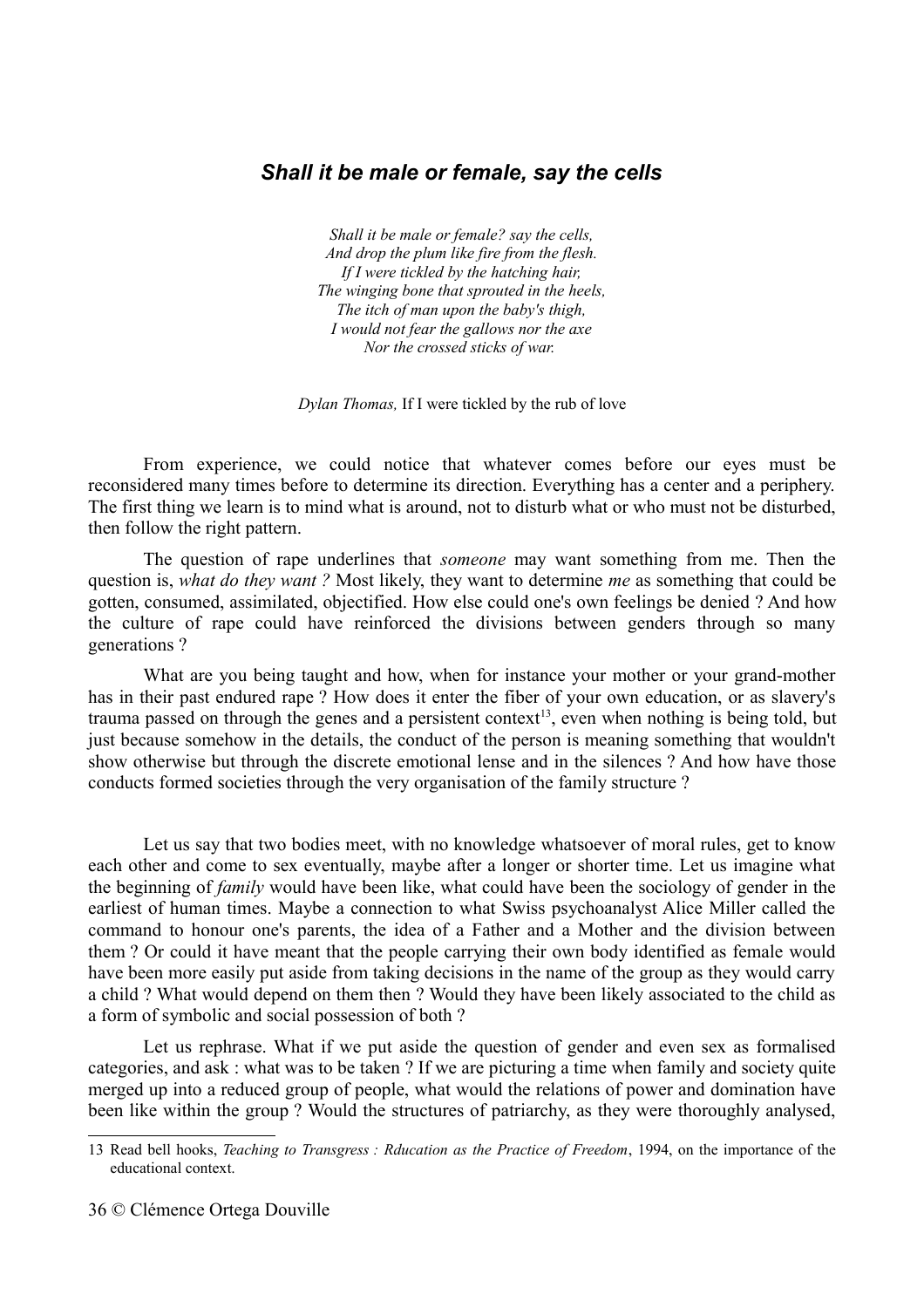for instance, by feminist writer Kate Millett since the 70's, have *necessarily* emerged ?

If we look at the organisation of the family now, we still measure the importance of providing food, shelter, security from the outside. Whenever the eventual state of danger decreases in our environment, greater time for idleness comes by. Yet, aggression is still possible at any time and anxiety never far, including within the group itself.

The tension line is that no matter how free the individuals may be to take some time for their own, they would still be up to respond to a sollicitation from the outside. However, whatever the manner in which most societies developed and organised, building up on the family and collective structures, most of the time some members of the group are more expecting than others to be interrupted in their wandering.

Structurally, as a social construction in most cultures, being a *woman* is somehow expecting to be interrupted by a dominant force. It doesn't say anything about gender itself, only about the pattern in which genders are set by conventions and rules.

But we will get to that later. We are now focusing on how gender structure and division is affecting the way early incorporation of the moral rules is being passed on from the parent/caretaker to the infant.

What kind of live interactions would some mother, knowing about those relations of domination, have with a growing human being ? We are merely asking those questions and keep the analysis on gender issues for another work. If we take on philosopher Judith Butler's idea<sup>[14](#page-36-0)</sup> that each individual in a way performs the gender norms in the symbolic order, *enacts* them the same way any living being enacts the possibilities of interactions offered by their environments, what does it say about the person that is the mother or caretaker, holding a baby, a little child, a soon-to-be young adult ? What does gender say to us about the emotional and affective resources of the individuals, entwined with the collective expectations ?

What does being a mother or a referent member of the (extended) family means ? And what about the eventuality of violence inside it ? What tensions build up the social structures of the family and the variety that their forms could take ?

We see now that all of these are representations and that like all representations, they are partly fictious, imaginary, symbolic. Nonetheless, their intrinsic value is given by anchoring into our emotions.[15](#page-36-1) If we think of the recent studies according to which our emotional states would even affect our DNA structure (Elissa Epel, 2014), we can adjust our vision of emotions as : what happens in the gap between the paradoxical state of indertermination and the call for its resolution.

Emotions would happen between that suspension of sensorimotricity earlier studied and the symbolic call for a sustained attention toward *something* nonetheless, even without knowing exactly what *this* is. Our environment is thus doubled with the abstract memory stimulation of some usual neural responses to stimulations from outside our body. There is the representation emerging of something we would relate to, and the expectation of a certain situation resulting from the encounter with it. In this lapse of time, as we saw, body energy is mobilised and waiting to be expressed.

Gender categories are then themselves a synthesis of some situation, but which ? Would it be the division between who's taking and who is taken ? Who would have had the authority to provide the distribution of the roles in the symbolic setting ?

It is like in Sally Potter's film *The tango lesson* (1997), when the characters ask what it is to

<span id="page-36-0"></span><sup>14</sup> *In* Judith Butler, *Gender Trouble : Feminism and the Subversion of Identity*, 1990.

<span id="page-36-1"></span><sup>15</sup> See the heartfelt work done by Delphine Montera on the analysis of autism and the queer spectrum, in her documentary project *Autisme queer*.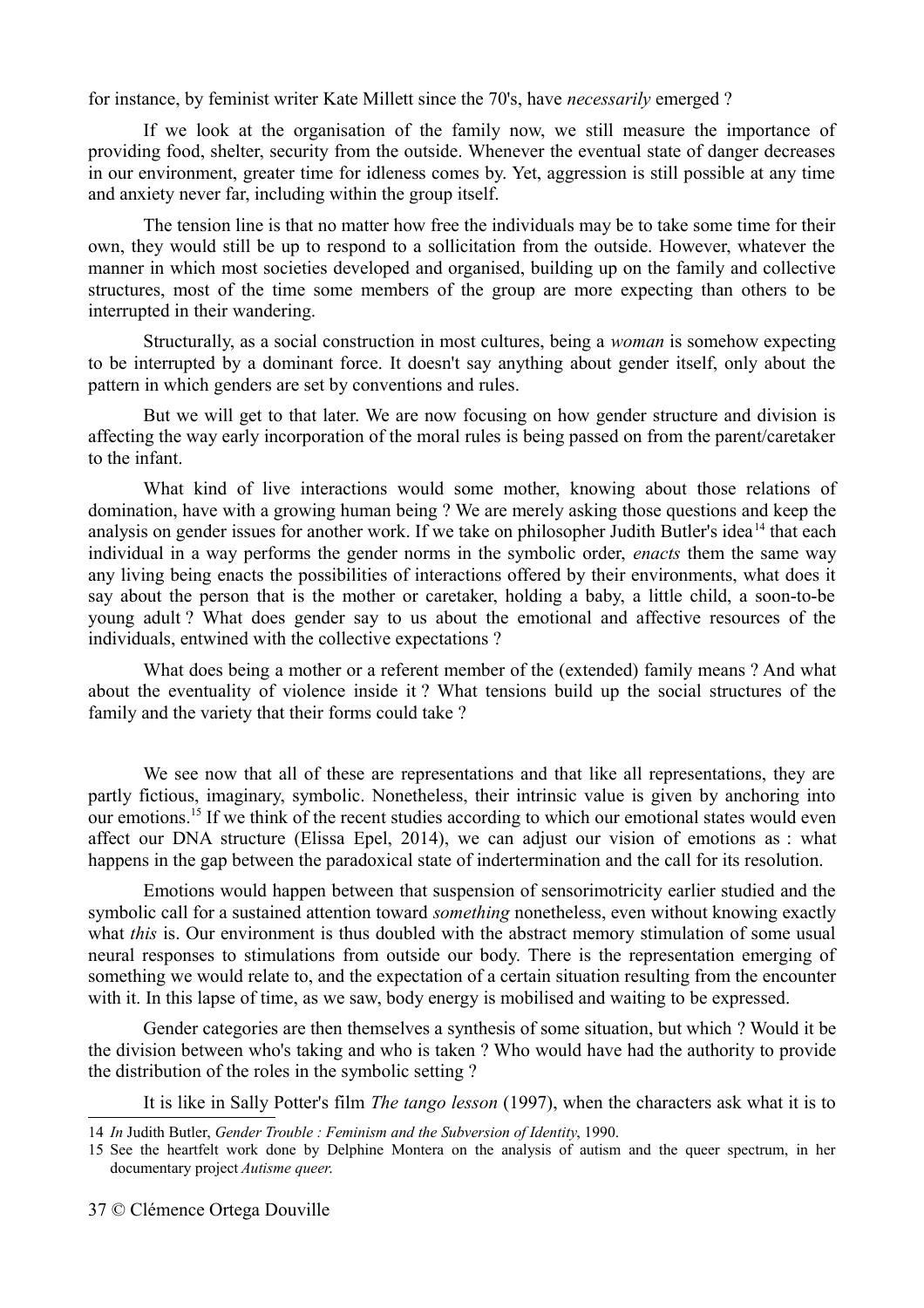be jew, if not feeling uprooted. Then what would it be to be a woman, if not knowing that you would have to occupy a symbolic space where you would be likely to eventually be taken, because of the social dialectic and formalised division of gender itself, allowing one's consent or not ? Further more, what would it mean to be a mother, if not also feeling that the life given is also the possibility of a life taken ?

The symbolic referent of the father is where Lacan set the referent of the *phallus* in the mid-50's (that changes later on). Because the image of the father means that the life given is a stranger life, first related to the women of the group, as the child would immediately be out of his hands. The *phallus* would be the value left, a stranger part of the body image and identity, a reward for the gift of the child to the social body. The *father* would remain set, in the patriarcal logic, when the child goes on their own. It doesn't have to do with the carried sex, merely with what is expected, what is patterned for a father to be in the very term and symbolic place of *father* in our societies.

Contrariwise, the *mother* – fiction that only exists because it is cristallised with the word and its symbolic function – loses the privilege of carrying the child whenever they are born. Virtually, the life of the child to be born depends on her and then, the social possession of the child is extended to the mother's, as the group should take care of the mother who should take care of her child. The vulva in itself becomes the symbol of what is loose and losing whatever is inside (child, blood and fluids), that is given away : a non-possession.

Therefore, *fathers* are accustomed to lose a lot of *women* when the woman embodies the possessive tense : they carry the possession of the group, as the child is given to the social body as a debt in exchange of its protection. Those fictious entities mean that whenever a *woman* exists, they are eventually lost to their children, as they are given away eventually to a larger ensemble.

The *men* category hasn't that much hold a quasi-general domination over gender division because of physical strength, but because they would in fact *lose* otherwise more than a *woman* has to lose, as a bit of their possession wish is given away, and they are not accustomed to be taken, then more discomfort to be aggressive for. Whatever the *woman* loses passes on to the child's life, in the terms of which we are accustomed to sacrify the mothers to their children. Yet what the *father* loses with his children's life is the blind place of the *mother* where their mate used to be. Being used to sacrify the mothers, there is an ambivalence as to the stability of the image of the woman embodying those symbolic prescriptions.

*Women* have been progressively erased from the political organisation of the family, and then society, maybe because of this instability. They could not be common to the *father* and to the child at the same time, and a sacrifice to society. And then we are back to our first paradox and the place in the middle becomes the switch : the place of the *father* is stuck where it cannot reach the child without passing the mother out, being in debt at least to a virtual sacrifice, letting operating substitutions take place. Hence a symbolic mobility where *women* are to stay put where *men* would imagine that they had to hold some control. This state of indetermination is a state of great vulnerability that we do not teach boys and men to feel comfortable with.

The function of the *mother* is then becoming a blank spot, where it cannot exist without the child, and hinders the *woman* as a category designed to remain available for gendered symbolic definition and virtual possession, because functionalised to breeding. When the *mother* replaces the *woman*, the *man* cannot but turn into the *father*, logically in the heterosexual pattern. However, they haven't lost as much as the space that has emptied where the *woman* was, and that *they* have to occupy in their turn to complete the structure of a control over possession. They were prepared to hold political advantage ; not to be alone in the moment when the feeling of social possession is taken away as a token to the social contract. Emotions are lifted up in the breach. But feared.

The complexity of this position is that the *father* has to accept somehow to *be* the *woman* in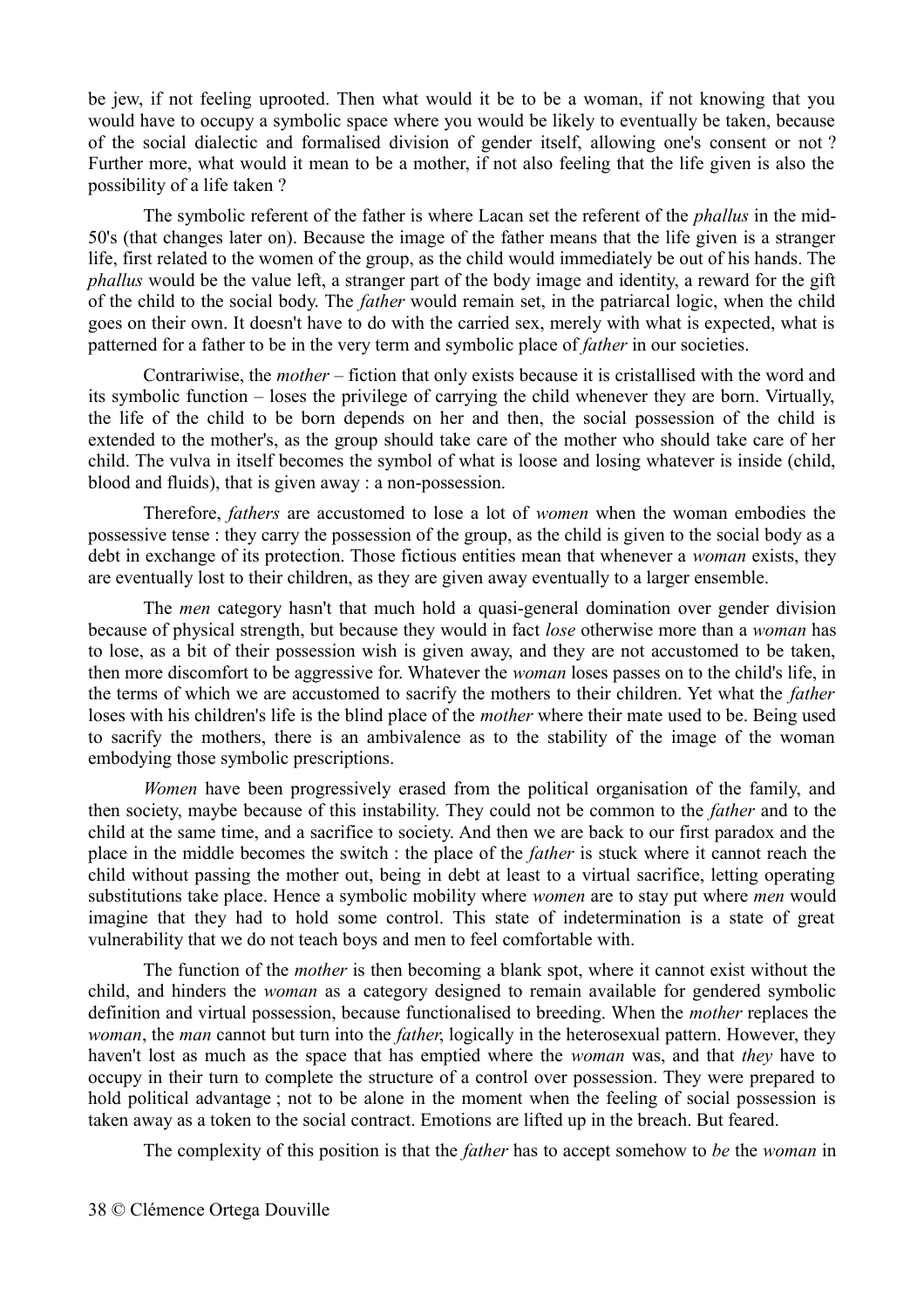her stead, but is often most likely to rejet the opportunity. Monique Wittig's critic of heterosexual normativity<sup>[16](#page-38-0)</sup> pointed out the problematic influence of those categories. Again, they are fictious if they are not enacted by the individuals, and we are merely here telling a tale about it. Then the *woman* symbolic figure fades away to the *mother*'s, which occupies a clear function in the family structure.

The *father*, in loss of the *woman*, has to grieve a missing object, that they would eventually replace by something else entirely. Eventually, the *phallus* maybe and a position of self-referring authority, but that is none of an obligation of course.

Here, we set the blurring reflection for the moment.

<span id="page-38-0"></span><sup>16</sup> *In* Monique Wittig, *The Straight Mind and Other Essays*, 1992.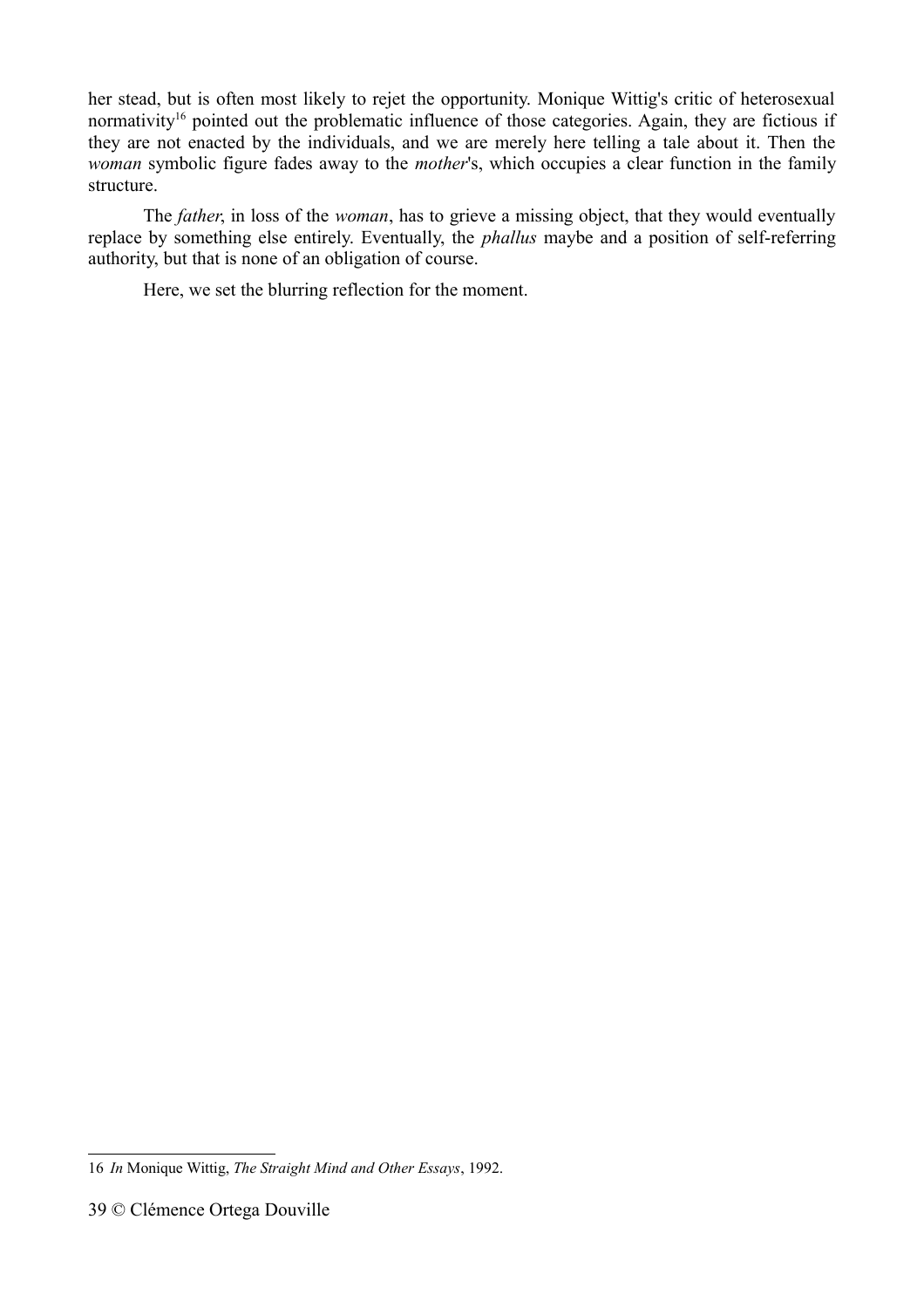#### *The other*

Другой, кого я не вижу В зеркале, на меня глядит. *('This other that I do not see In the mirror looks at me.')*

What is the other ? The other takes many forms, because mainly they go beyond where we are. The other is the multitude that presents itself before us. Starting with the hand of our paradox, it is *I* and it is not *I* at the same time. Like when I see my own reflection in the mirror : *'It is* I *and it is not* I *at the same time.'* Then what is it ?

As we said, the word 'me' as well is a paradox. I cannot say 'me' and be the *me* that the word transvestites to another person. The 'me' is a gift that we want to make, the gift of the *me*. The gift of the substance that should prove that we are.

My own hand proves me that something exists outside that is present amongst the others. My own reflection in the mirror shows me that there is something stranger to me that is seen in synchronicity with me.

Learning the synchronicity between what I do, what I feel and what I see that is done to the outside eye is in the essence of the power of language. It is not only that someone else should comment that I see myself in the mirror ; it is that I learn the constant synchronicity between what happens here and what happens *there.*

The person *in* the mirror will always be there, because it is experienced in a fixated moment. The image exists *with* the mirror. That we learn that, that there is always a person in the mirror, a stable connection between all that happens and this, and that it should be alright that it stays, that creates a territory where there is always someone that is eventually going to answer to me.

We talk to ourselves all the time. In a way, once we have learnt how to adress a request to others, knowing that someone is always there that shows a presence to us is perturbing. There would be no such dialogue if there wasn't this distance induced by the sensorimotor paradox between what I do, what I feel and what I see. It tells me that the other is *like* me.

Yet the dazzling presence of the other would not exist without the separation : I cannot *be* what I see when I am considering what I am seeing as something that I would wonder about. If I am fascinated by my own hand, I cease *being* it for a moment. It is something else that I see. It is *another* thing. Stranger to me, yet with me at all times.

But then it would not matter if I hadn't someone else to answer to. If there wasn't *someone* next to me sollicitating me out of my maze, I wouldn't wonder whether my sibling just right there could not make part of my own questioning. I create my own world that is safe from things alien to me, but with what I make my own.

In the confusion, the person taking me out of my daydream is also the proof that my own reflection – should it be the one in the mirror or my own hand – is something that I can leave and find back later. It will stay there where it belongs.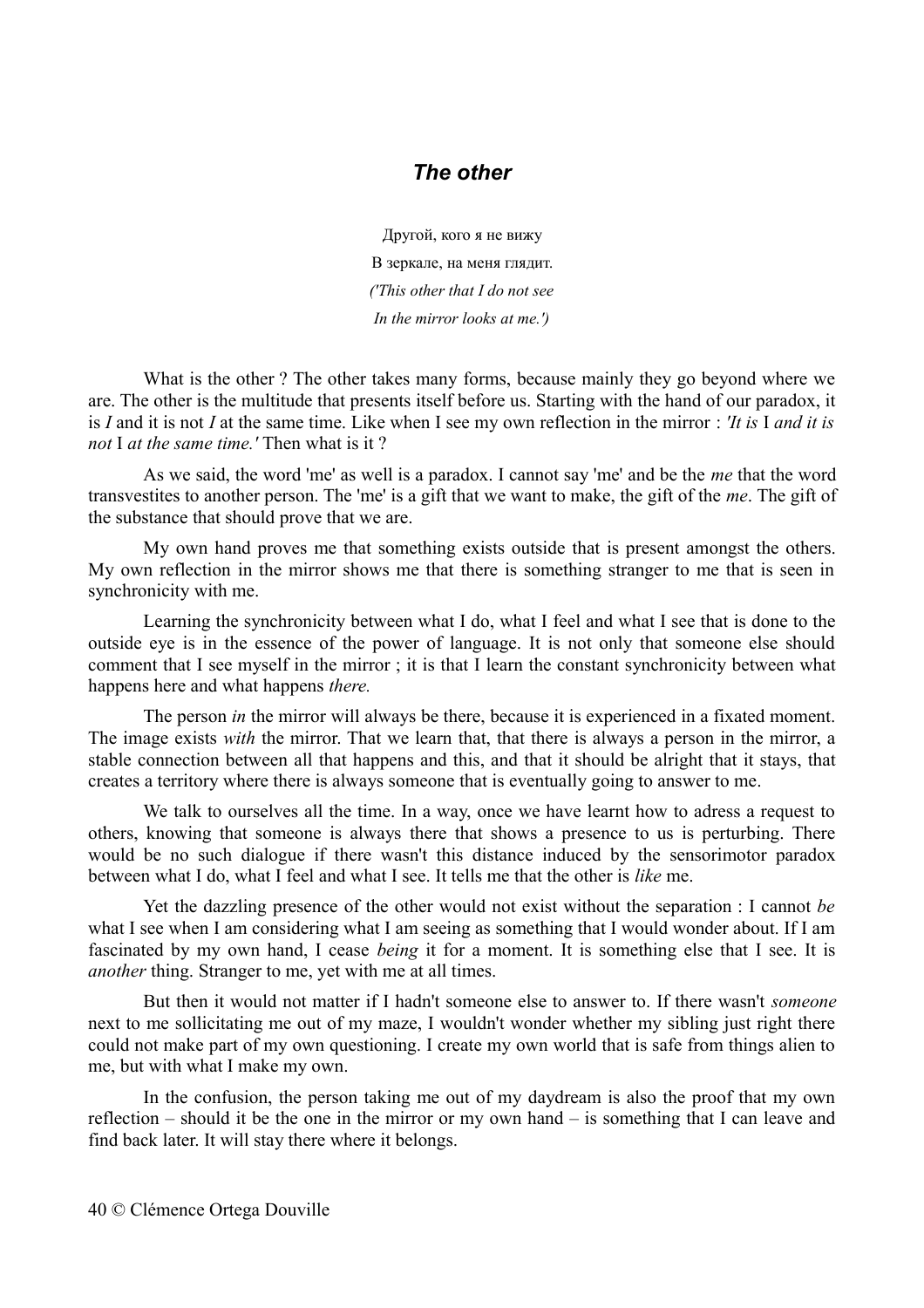Then, a territory is revealed, with a center. The center is where I can always find back someone like me that is another person that I could be if I were not myself. It separates my self from *myself –* something we should be convinced of, the self that we would talk about, that is in the third-party structure.<sup>[17](#page-40-0)</sup> As we have eventually to mind the other people in the room, in that place, in the community, we also have to learn how to leave this image that seizes us. We distance it progressively. Yet *who* are we talking about, *who* is talking when *I* am sollicitating an answer from someone else ?

It is the beauty of Lacan's mirror phase, but take it earlier. Let us say that someone took my rock, and that I want it back. I would say : 'Remember, it was *me* who found it first. It was in my hand, it was me it related to.' In the mirror where I see myself, I also say : 'Look, it is *me* who found it.'

So it is not only a matter of recognising myself in the mirror and being surprised that the other one would find quite natural that the two images – myself and my reflection – match. It is also that I am surprised that *this* moves and stays there, and that the distance between me and there can be played with.

Then I say : 'Look, how odd, it stays there as long as I look at it. Yet it moves whenever I try to reach it. I can never consume that distance, and it will always stay the case.' The presence of actual others won't help me reduce nor resorb the distance between me, what I feel, what I do, and me seeing myself as someone else, and that both would cohabitate as long as I try to make it stop.

One's own reflection is never something very agreeable to linger on too long, as it isn't to gaze at one's own hand for much time. It is dizzy because it is paradoxical. We can never reduce the distance and keep the relation between the place of the *me* and the thing at the same time.

Either there is a relation, either it is removed. But I cannot *work* it and that is the thing : my reflection in the mirror, in my own hand or in the word 'me' will only bring the impossibility to be at the same time the first two parties. Either there exists *one* point of view that is selfless, fully immersed in my environment, or there exist two : one that I am, one that I see. Or maybe the one that I see seeing *me*.

The hand that I gaze is also the hand that feels what it touches and grasps, eventually the air and itself *feeling.* When I see myself in the mirror, I see myself being seen. Therefore I experience vulnerability, emotion, surprise, a halt in time where I used to act toward things.

Any of the three paradoxes – the hand, the 'me', the mirror – is defined by an exposition to vulnerability, that we often fight. Then the third party isn't only the other person that sees me seeing myself, it is also that I defend myself from being seen as unable to speak.

I would say : 'Look, *I* can speak.' But I am only diverting the other's gaze from me being unable to explain what it is that I am seeing. I cannot explain it, because it is the same thing as me at the time as I am. So what am I to explain first ? That I am, ot that I have an image that looks the same as me ?

Would the other comprehend that ?

<span id="page-40-0"></span><sup>17</sup> According to Jacques Lacan, the inclusion of someone else between myself and my own reflection in the mirror stage. This other person would be likely to comment on what we see.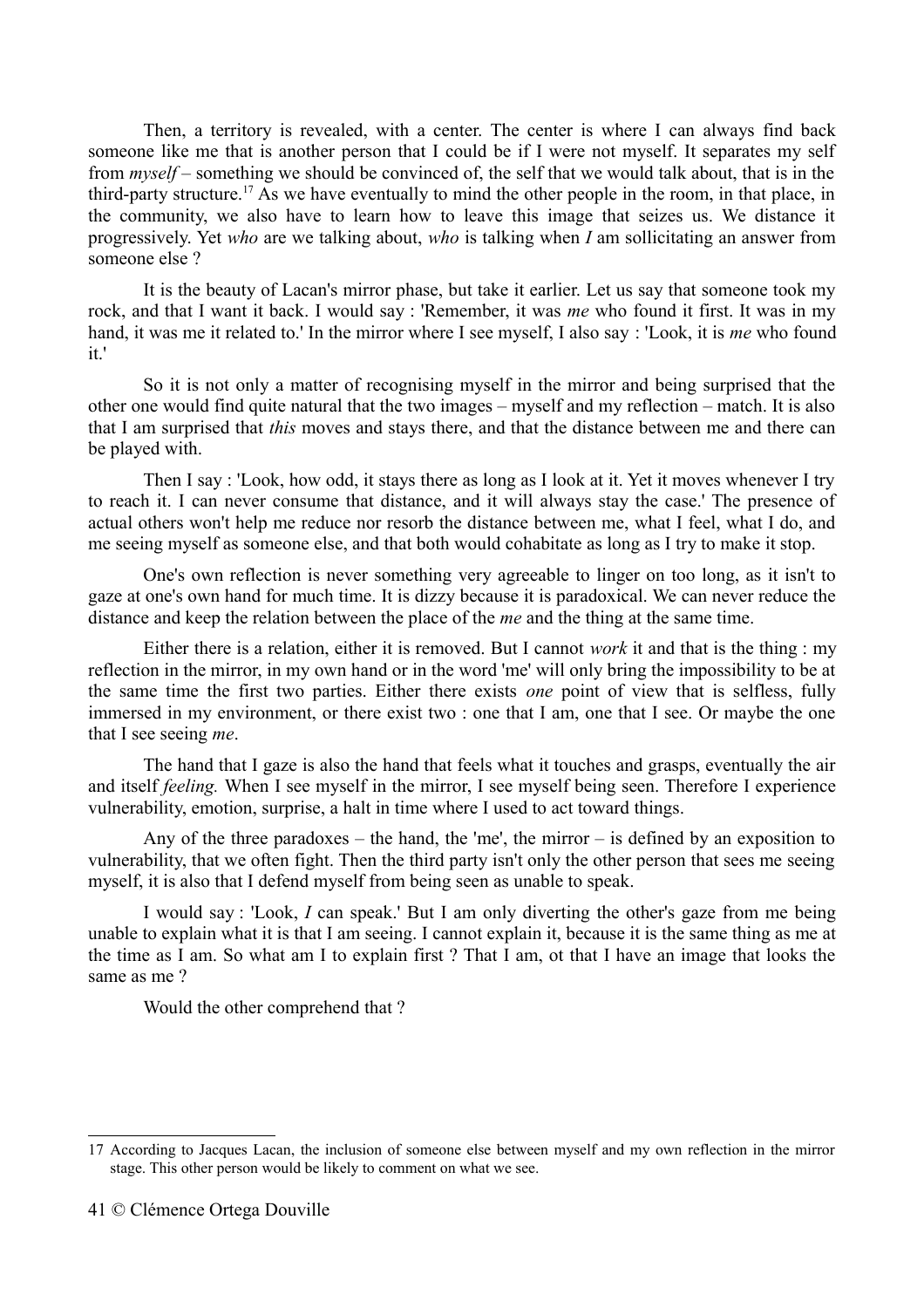### *Понимать (To understand)*

Иногда я не понимаю, что ты говоришь Тогда я себя спрашиваю Что же это могло быть. *(Sometimes I don't understand what you say Then I ask myself What it could be about.)*

How come people talk and we do or do not understand what they mean ? What is it about those sounds coming out of their mouths that we should or not interpret as something that enters our comprehension ? And what about those times where words sound empty of all meaning ?

The association between signifier and signified has been a subject to linguistics for decades now. We could dissect their intrications forever. In any case, we could say that they come with learning. They are or appear like unbreakable objects.

When the young child learns by being taught that *those* are the objects that they are allowed to use and twist, and *these* others those that they shouldn't, what do they learn ? They learn that the world is made of different matters : some are softly approached, others cost more effort.

The objects that I am not allowed to touch seem to carry more density. The prohibition to it grants them a restraint, and thus with the energy I contain, more symbolic density. These objects speak a language that I do not comprehend, because I cannot properly handle them.

People who are speaking things to me, as I am a child, they are moreover likely to handle me, to take me up in their arms and displace me as they please. I would maybe not understand that much the intention of someone looking at me but not touching me, keeping a sharp distance.

When someone is talking to you, whether as a live person or by writing, you would not only understand and interpret the play of words that builds up sentences. You would also manifest to yourself a set of intentions that usually go with body language.

When you are reading those sentences that I am now writing, you are surely reading it with a certain idea of how it would sound like if somebody else were to stand before you and say them, what tone they would use and what body expressions. You would not be able to read them in a totally neutral way, or this apparent neutrality would as well be an impression of neutrality.

Therefore we learn the meaning of words because it can be rooted to the apprehension of an intention. *Che vuoi ?* Repeated Lacan. *What do you want ?* I only need from an object to know that I could handle it and do what I please with it, even if I am not planning to do so because it would be pointless. Because I need to justify my actions. Why do some member of my family pick me up from one place to put me back some place else ? Some objects escape me.

For as soon as I am heading to a forbidden object, someone would retrieve me from it, I learn to live in a world where I am surrounded by objects that don't *exist* but as a second wall. The same way Donald Winnicott proposed that learning to be alone was learning to be alone *in the presence of someone else*, to learn to live in a world of objects is learning to live in a reduced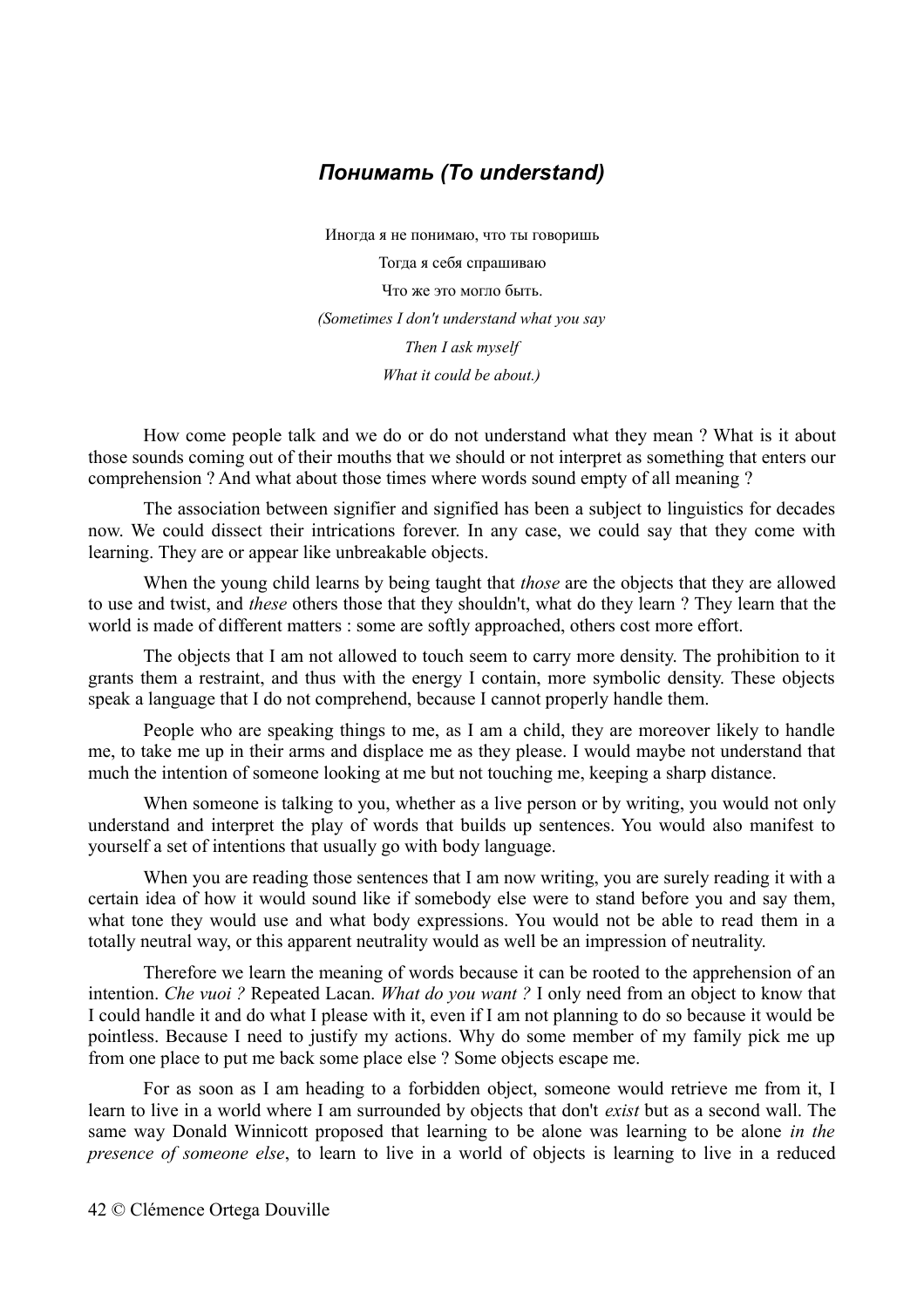environment.

This *impoverishment[18](#page-42-0)* of our surroundings is forcing us to retrieve to the imaginary, to keep our energy for discovery to ourselves, to handle those images that cannot carry any sense to the body. Images disconnected from action.

The same happens with the hand paradox, as the image of the object – the forbidden hand that I cannot reach – gets uprooted from any possible action to it. And the same happens to both other paradoxes. I cannot apprehend nor be touched by my own reflection in the mirror, and I cannot grasp the *me* that I give to another with the word to mean it.

To *mean* is to borrow an intermediary space for representation, where I nor the other are, but can still exist and be recognised. It means that both of us are uprooted from ourselves to a symbolic projection of our selves ; and maybe the only thing that gives us meaning, is to know that we could potentially touch each other *because* we are still able to touch people – and because there are two people at least in this symbolic room of our relation.

The body needs to know that it could grasp things, that it is authorised to sensorimotricity, that somehow the prohibition to touch and handle things can be tamed by the privacy of one single relation – even the Wachowski's *Matrix* (1999) understood this necessity and intergrated it in their fictious world. There is a check up in every thought to determine where the body *is*, in relation to the images that are produced by those actions which I restrain myself from doing. If I am writing on my computer, I am not getting up – but I could – so the energy restrained from my not getting up goes into the writing on my keyboard. Energy stabilises by being derived.

When the child does not go to the object that is taken away from them, they would resume their intention toward something else, or start to whine in a disordered manner. The capacity to *work* on something comes from the capacity to derive the coerced energy from what you won't do *at the moment* to what you would surely be more encouraged to do. It all depends then on those things that your family and social environment would have encouraged you to do and are encouraged to do themselves.

You are not to touch *that object* now as much as you are encouraged to play with this one. One is close, the other must keep distant. It gives one a moral cartography of the world surrounding them.

When other people speak, it is alright that I don't understand what they say if I can relate to them otherwise. They can speak of subjects that I don't know about or speak a different language. They can even speak to me but in a way that I cannot relate to them at the moment of the exchange.

Sometimes, the person that is talking to me or to whom I am talking is looking at me so fixedly that it is like I am talking to myself in a mirror. I say 'me' but the other is *already* fixating the *me* where it belongs : *in* the body.

It doesn't get to them by the way that I expected them to take it away. I say 'me' so the other would know that it is *me* and then feel comfortable with resuming their lives. Not to put everything on *me*, but to confirm that our convention still exists. When I say 'me', I do not give away the *me* that I keep. I give away the word, so I would be sure that what it was aiming at stays untouched in a moral consent.

But when the other is *looking at me* in such a way that I *know* that they are aiming at it, the word is pointless, and I don't know what I mean anymore.

<span id="page-42-0"></span><sup>18</sup> We here borrow from Sigmund Freud, in *Beyong the Pleasure Principle* (1920)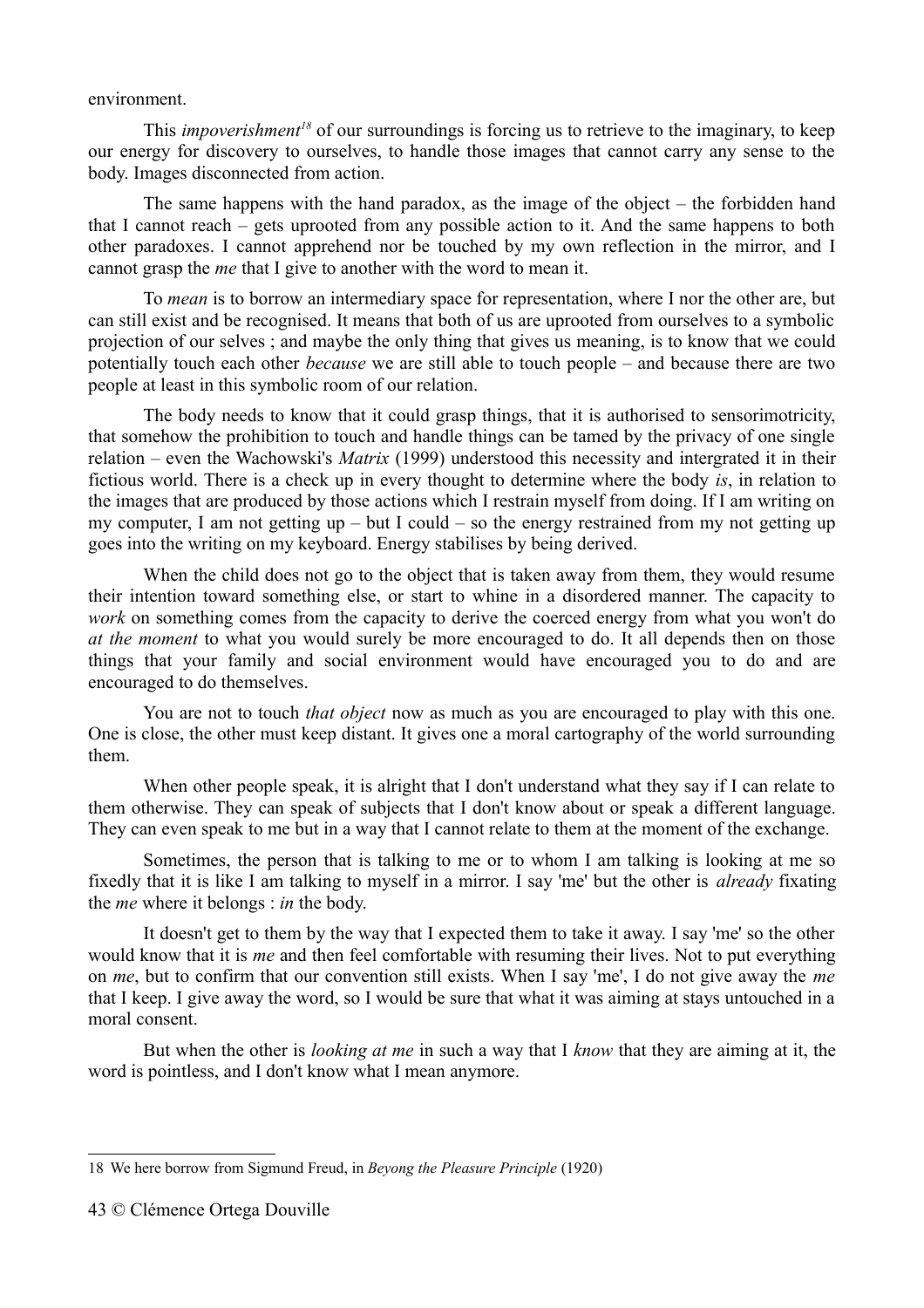#### *Mimèsis*

*The way thou look at me, I know Is that I follow thy look.*

We more gladly follow what moves. As children, we would try to catch the moving trail. When we see an object, even still, as we project our moving toward it, our intention to it, we charge it with the same imaginary preparation for movement : the projection of our own.

The reason why psychoanalyst Jacques Lacan could evoke the signifier as being be part of a chain, one always sending back to another, is that we are not passive to an object. The capacity not to *actually* go to the object but to restrain this impulse, does not suppress the latter in the first place.

When our relation to our own hand put to paradox, the fact that we are tempted to the hand is a necessary condition that there is a paradoxical contradiction to it. An unsovable tension.

As we learn not to do anything that we would be tempted to do with our surrounding objects, we nonetheless cannot suppress that this temptation exists but is derived in a socially accepted conduct. The tension that pushes us to continually keep thinking to ourselves, trying to occupy our mind and body, is that we must maintain the stability of this conduct. To keep it contained in a delimited space.

We follow what moves and stimulates us, but mostly we are encouraged to be stimulated by our own selves, to quitely keep our wishes, thougths and excitations to ourselves. Family structures have a hierarchy and we belong, at some time of our life, to its possessions. As part of the structure, we have to learn our place, as adults already are to keep theirs to both family and society.

In the room that is allowed to us, we have to learn how to keep things. We progressively gather our own space, our own world of objects. As infants, we learn to follow the movements and facial expressions of our mother or caretakers. In case we don't reach what we mean to follow, should it be our own projection on some object, we could always hope to reach someone's arms.

The capacity to play interactions between objects that we gather as being *our* objects, for instance our toys, is only possible because spaces have been discriminated. Some objects have been handed to us. As long as we stay quiet with *our* objects, making part of ourselves, a room is formed around us. That means that a line is drawn between this room where we play, and the other rooms where we are sent back from to the first.

There is a constant return *home* from outer spaces to our own, whether we like it or not. Because spaces are organised as a function of the family structure. So it has (in best cases) a life of its own, and this constant return, where our quiet place is also the place where *we won't bother others*, also contains a tension to those others that our own room lacks.

We find that in the structure of the *Fort-Da*, from one year and a half old Sigmund Freud's grandson playing with a spool, throwing it – *'Fort !' –* and pulling it back by the thread – *'Da !'*. In on time, the spool disappears there behind the furniture, in the other it comes back magically 'by itself', remotely, as if it were alive – or animated by an independent force such as one of the Jedi's.

The boy made the object come back *alive*. Freud did already analyse it as a way to play some derived anger at the mother's absence. We can moreover say that it is always this question of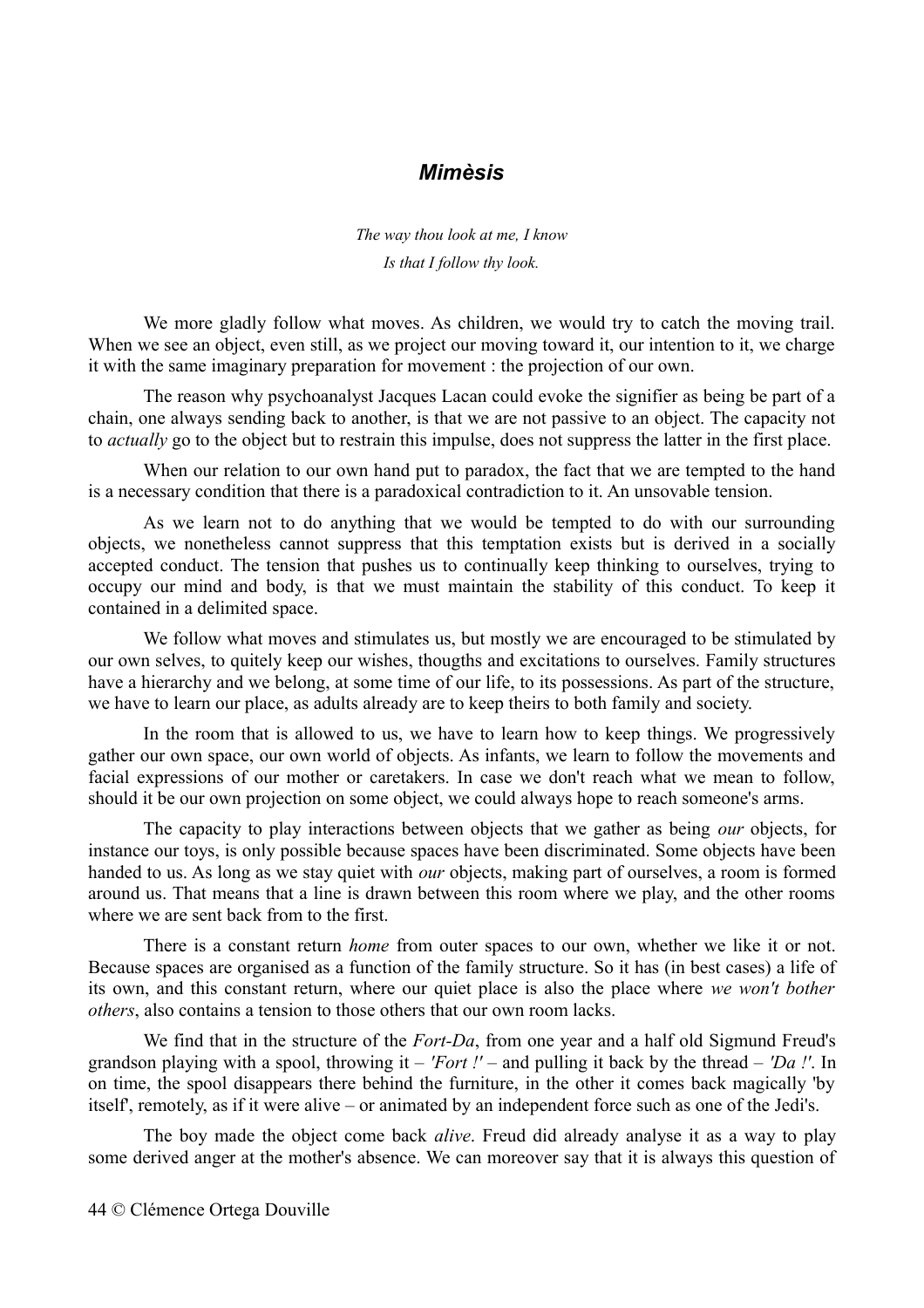inviting the adults and others in our room either way.

As we are dependent on their look, on their approval on our doing well or unwell, on their reactions to our behaving or not, we react as well as a space to which we expect their gaze to be invited to react and, luckily, to approve on what is going on so well in here. Mostly, we recreate situations where the experience of our interactions with them is made self-evident and commented. *'Bad girl !'* or *'No, you musn't do this !'*, they say.

However sometimes, the security of this room is broken. There must be a room so what happens inside it is coherent, can be played with soundly and without interruption except for a beginning and an end. It has to be available for being thoroughly invested as a whole so it could be directed to the other world, the world of the adults, as a faithful representation : *'You allowed me* this*. Look how well I am doing here where you left me when you were gone !'*

In French pedopsychoanalyst Denis Vasse's book *The umbilicus and the voice* (1974), the study of two children's analysis, one girl and one boy, was exposed. Both were diagnosed with a psychosis and in both cases, the analyst would sort out that the body-image of those children was fractured. In a way, it would have been as if this particular room for oneself was not allowed to be closed, as if someone was to take the objects away from them. They are not theirs, as there is no *me* in the other's eyes. They don't exist there nor can they collect the objects around them.

As we learn to know and describe, to define and determine ourselves as a function of how the others respond to our own image, whenever this separation between the others and *I* cannot happen, the *I* has no room to show for itself either. We collect a series of information about ourselves that are symbolic functions of what our self, our symbolic image *does* to the others. In this way, our body and others' reactions to our manifest presence inform us of what we symbolically and socially are and come to be.

Our physionomy, our shape and behaviour are interpreted as already agreeable or disagreeable and then, we are allowed or not to carry a room for ourselves in order to reflect on it. But we also need a public to this room, or we make a public of ourself, talking to ourself. We need that what we show *in* there would have some effect on our getting back to someone's arms *out* there.

The world of images cannot stand if it doesn't help us resume the course of what was happening outside of this imaginary room that we were to create from scratch. To see the image of a dog and to say : *'It is a dog !'*, only has value if whom we directed the whole scene to would come to agree : *'Yes, of course, well done, it* is *a dog !'*

In front of the mirror, we would only find some kind of resolution whenever we would signal that there is *someone* there that looks at us, if the adult next to us would actually pay more attention to us rather than to our own reflection. The latter can be dismissed as *not real*. The easiness with which adults would dismiss whatever is not concrete to them would inform us that the *I* would always get back to them eventually... unless it doesn't happen and they are psychologically and morally absent to us – Winnicott's *not good enough* mother or caretaker.

There is a representation whenever there is a discrepancy between one room treated lightly and one room treated seriously : a contrast. Without contrast, there is no representation nor æsthetic experience. It is always a matter of what can or cannot be done and in what conditions, what tension lying in-between.

If I am gazing at my own hand, incapable of deciding anything about it, what is represented in this relation is that someone is bearing it in the mean time, in the middle, and that this someone is *me*. When I am pushed back to my room when the adults are in theirs, I cannot pertain to a perpetual sunshine of their looking at me and I would try to reproduce this gaze of theirs by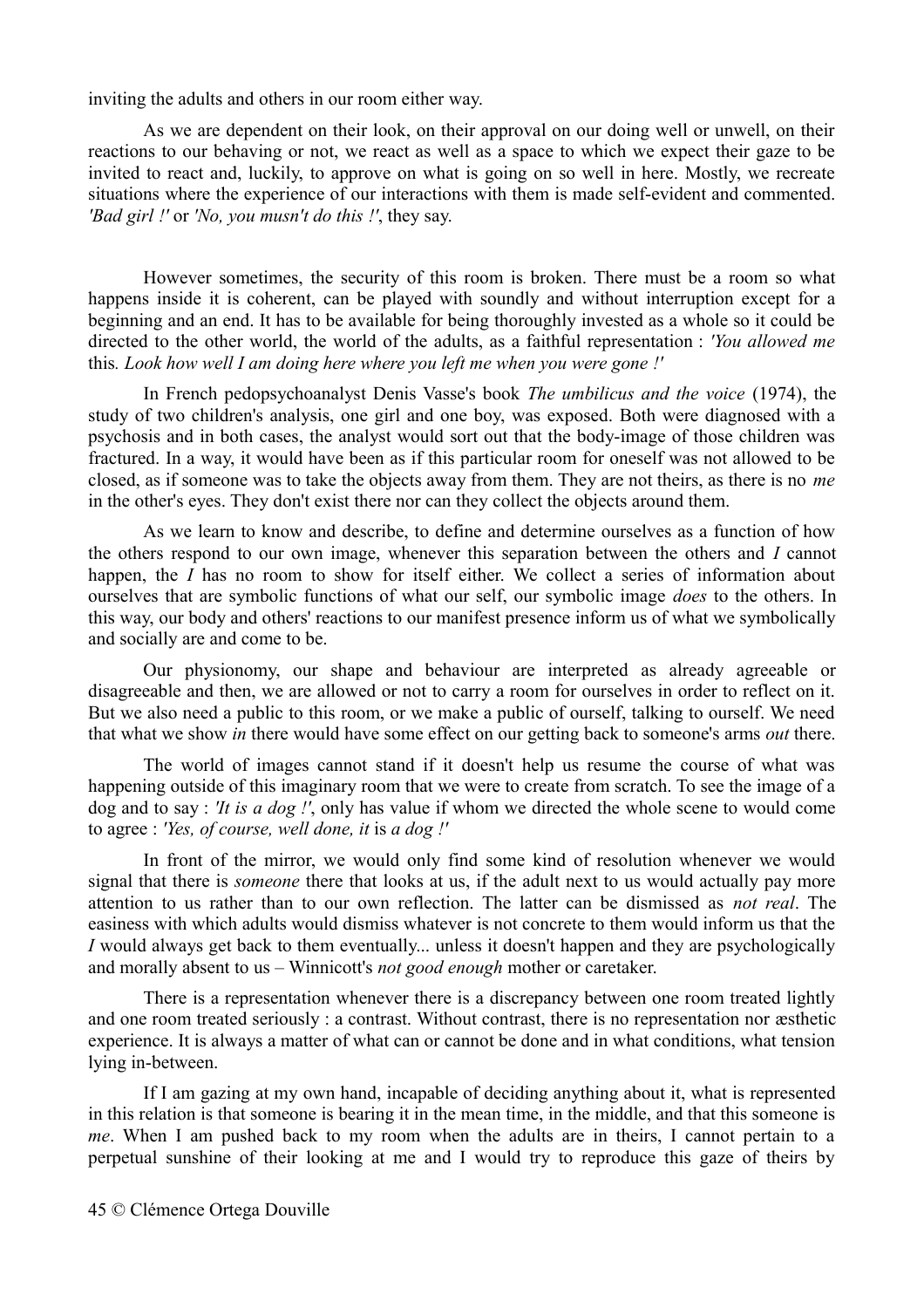pretending that my own room is where they want (me) to be. They *should* be there looking.

The analogy is that if I am here myself in the middle, looking at myself standing in-between undecidedly, at the place where my caretakers won't lift me up to resume our previous dialogue, I am as well in the middle of objects a bit more distant to me than my own hands ; but in the same way that my parents are a bit more distant to myself. I am left alone, but what does 'alone' mean if not *not surrounded by others* ? It all goes enlarging because of the sense of space created by the absence – unless I am not allowed to physically and symbolically encounter a larger resonance to my being, for I would radically be forbidden the touch of others.

The more distant the others are from my room, the more I would have to recreate proximity with whatever objects are around. Only this distance only exists if it can be crossed to join the other side. Otherwise I would only be in what Lacan called the *imaginary*. A representation *without* contrast, deprived from an external referent, an incapacity to figurate to oneself what the other *is –* something that you could find in Toni Morrison's essays *The Origin of Others* (2017), with the history of the creation of an African-American identity in the context of slavery.<sup>[19](#page-45-0)</sup>

In some case, this distance is blurred because we put too much of the other in our own room, and the distance is too reduced, too close, too overwhelming. We may think of Russian composer Dmitri Shostakovich, who used to sleep with a suitcase ready to runaway under his bed during the Soviet dictatorship of Staline. Then pieces like his  $8<sup>th</sup>$  String Quartet reflect this permanent state of tension and oppressive omnipresence. Maybe that is what psychosis is about, not finding the right distance. The other that would consider my reflection as part of what is *not real*, doesn't make it clear that they prefer myself than this other one in the mirror. *They* don't introduce the necessary distance to it that I should need to build up representations of myself and my relations to the outside.

If they cannot show that *I* could get back to their arms after having been parted from them, by the fact that *there are* two worlds – one that is real to them, and one that is real to me – who am I to answer my being lost in-between to ? And whom am I to follow ? Them, or my own reflection ?

And whose hands are those if *they* don't love me ?

<span id="page-45-0"></span><sup>19</sup> We could also wonder about the effect in pop-culture of Beyoncé and Jay-Z's (The Carters) musical video for their song *APES\*\*T*, shot in the halls of the Louvre, in Paris. The gap between the Old Continent and the Young One's perception on the meaning of History is made consistent with identities built on both sides on the practice of slavery and power abuse. Open breach again between the affirmation of resilience in African-American culture and the damages of a still present form of institutional racism. Read Paul Gilroy's *The Black Atlantic : Modernity and Double Consciousness* (1993) on the subject.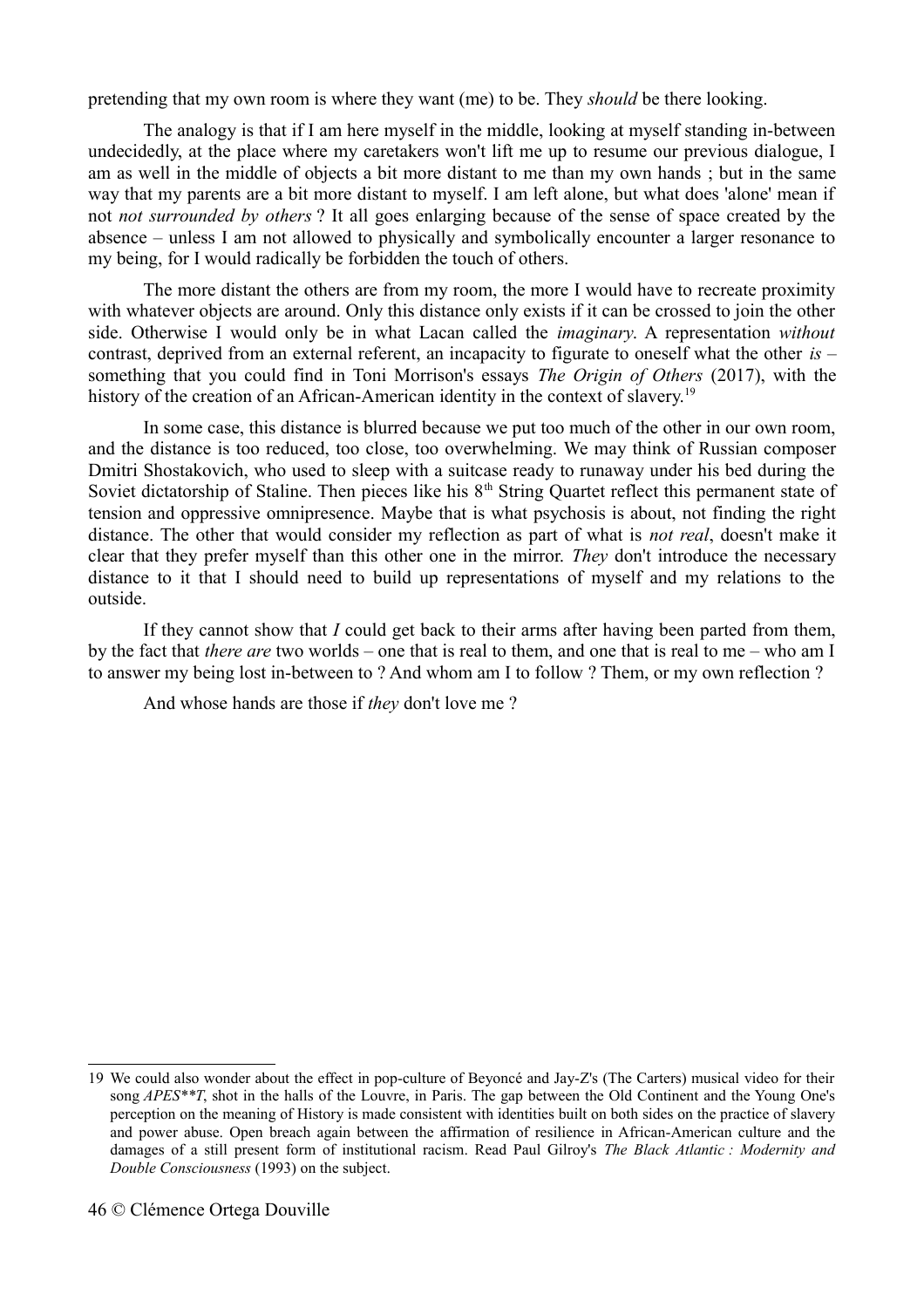## *Æsthetics*

### *What is it that I see ? What can you see there that I can't see ?*

Æsthetic experience is rooted in stillness. The hand that I see is not that much of this hand than the fact that I would find myself frozen into fascination. It occurs because I am suspended in an endless expectation from sensorimotricity, and fixated on this point of concentration.

When I am listening to some music, watching a film or looking at an art piece, those may represent movement, but nonetheless I have to be receptive to it : the referent to æsthetic experience is the fixed point of the audience, a reference to interpretation, the perspective given to the viewer and listener.<sup>[20](#page-46-0)</sup> That has been the point of abstraction in the Arts, quite radically since Marcel Duchamp and his bicycle wheel in 1913, or later on with John Cage's silent *4'33* (1952).

What if I am looking at some flower ? What would make me have some kind of an æsthetic experience out of it ? Mostly because I don't move. I could, but for some reason I don't, because I know that I don't necessarily have to at the moment or didn't *plan* to.

Learning the social rules, starting with the family rules, is learning the time in which things are done and to be done. We work with lapses of time that are coordinate. Then I am in one of those lapses where I am free to wander idly and I start gazing at that or those flowers. Why don't I move to something else, and where is the æsthetic experience ? Why do I *stay* there ? What does this experience resolve ? Anything else, because everything else is excluded. It is only one *moment* with those flowers. Then, why ? When was perhaps the earliest moment where one would wonder about what is around them and yet has to remain still, put, quiet ?

Maybe, at bedtime. When a child is sent to bed and knows that they *have to* stay in bed so their parents or caretakers would be happy, whatever happens around them is sometimes appearing odd. However, they are not likely to move out, except as a last resort.

When experiencing art or another kind of æsthetic moment, it is not that different. One is facing another kind of life, the life inside of the story that is told, how this music behaves or how free and mindless the flower seems. Yet one is not likely to move out to this other kind of life, since they have to answer to previous obligations to the people that they are tied to.

Family teaches that, however startled we can be by our incapacity to answer to what we see, we have to stay right where we are (otherwise this rule has to be broken). Æsthetic experience relies on the tension between being taken in something else's arms – and sometimes those are monsters, unknown forces around, later horror stories – and being faithful to the promise you made to behave.

Children know it better than anyone. What they see, is what they know they should not see. It goes since the early mystics of being surrounded by an universe that shows unknown forces greater than ourselves. The same is with the hand paradox, and that comes with a moral choice.

It is there, but I know that I should not count on it too much. I can see that there is something odd, yet it all should resolve with the return of the others whom I am tied to. Like Odysseus returned to Ithaca, we are allowed to travel for a moment where we are not ourselves but with the objects that we are tight to; however there would be no story if there was no referring point, no place to embroider and sew it for. That is why we leave marks – books open and close.

<span id="page-46-0"></span><sup>20</sup> By the way, spatial formalisation is always a four-dimension one including the tacit inclusion of sound, the same way that music perception is spacialised.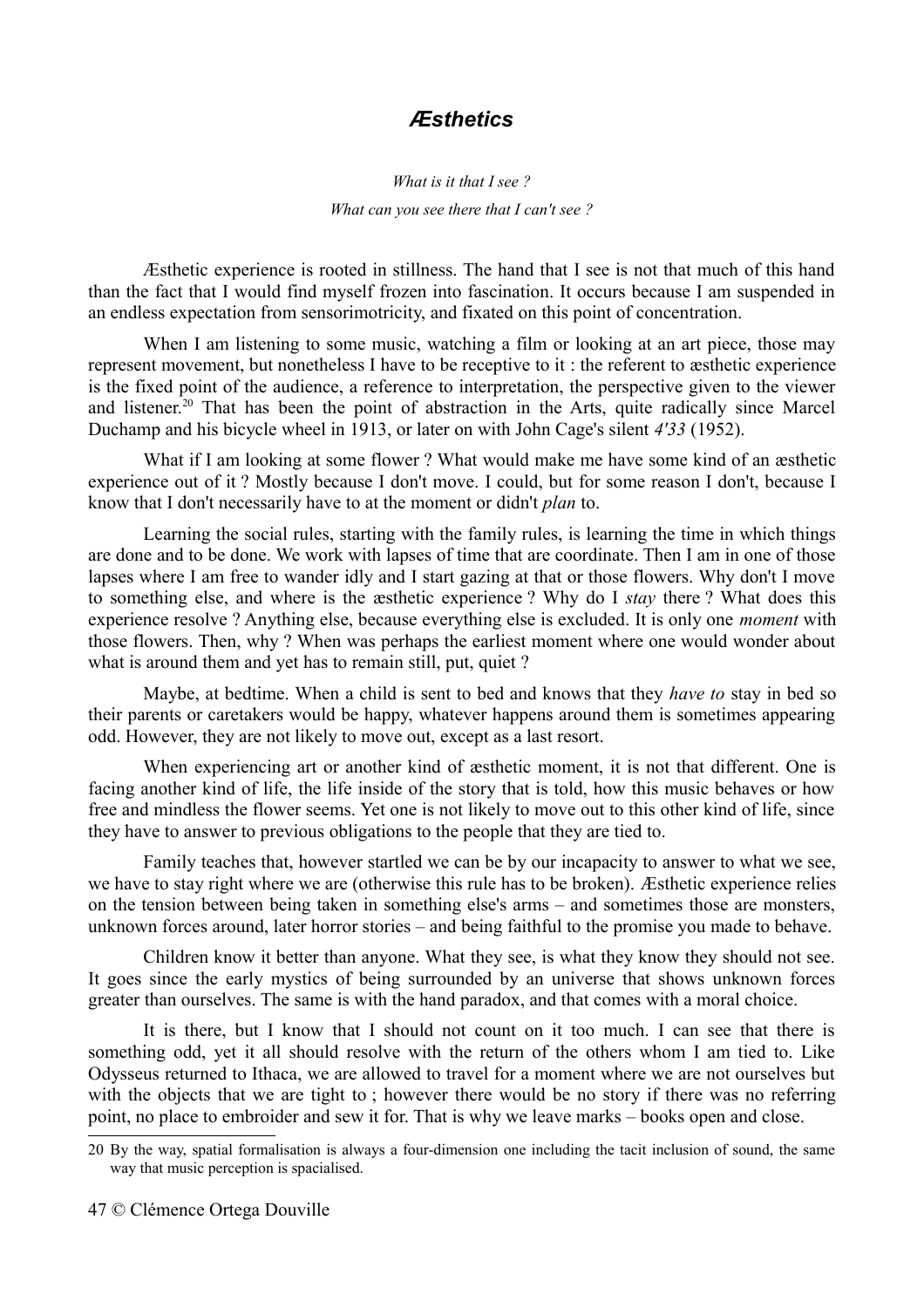# **Social spaces**

### *Different rules*

*i am water soft enough to offer life tough enough to drown it away*

Rupi Kaur, *milk and honey*, p. 137

Spaces are heterogenous. Not only they are physically different, but according to the organisation of societies, their rules are different. Those are mostly tacit, built up into the structure of what psychoanalyst Daniel Stern called an *implicit relational knowing*<sup>[21](#page-47-0)</sup>.

As we saw, we learn with our prime surrounding family what is authorised and what is forbidden to do. However, those private rules inside of the family structure become concurrent or coefficient with the laws ruling the other social circles outside of the family structure.

One won't be seen in a favoured way behaving in such or such manner and in such or such spaces. In those spaces external to the family environment, our parents and substitute will officiate as guides and intermediary. They will introduce us to the new rules.

Therefore there are as well intermediary degrees to what we there learn : the interactional dynamic inside of home, the interactional dynamic outside of home and, more importantly, the moments and spaces of transition in-between – notably public spaces which are transitory spaces. Those are the moments where the two spaces meet. What I will have done outside is likely to have consequences inside of home, should they be good or bad consequences for me and others.

I am thus learning that what I do outside is going to determine what I am inside of the family structure. Which means that my private space, and what I am inside it, is going to be determined by what I do outside of it, as I would likely be to tell a story about it. Which means that both spaces become a reflection to the other, building my identity up on the way people are going to identify me in both spaces.

And then, the structure of my most private room for self-determination is going to be a space for all those representations.

That means that identity is conjectural and topological. For instance, Lee Daniel's film *Precious* (2009), inspired by Sapphire's novel *Push* (1996) and Ramona Lofton's true story, portrayed the life of a 16 year-old girl who has to endure several social, physical and psychological handicaps : she is a poor black girl in late 1980's Harlem, she goes to an alternative school to learn

<span id="page-47-0"></span><sup>21</sup> See Karlen Lyons-Ruth & the Process of Change Study Group of Boston, Massachusetts, « Implicit Relational Knowing : its rôle in development and psychoanalytic treatment », *Infant Mental Health Journal*, Vol. 19(3), 1998, p. 282.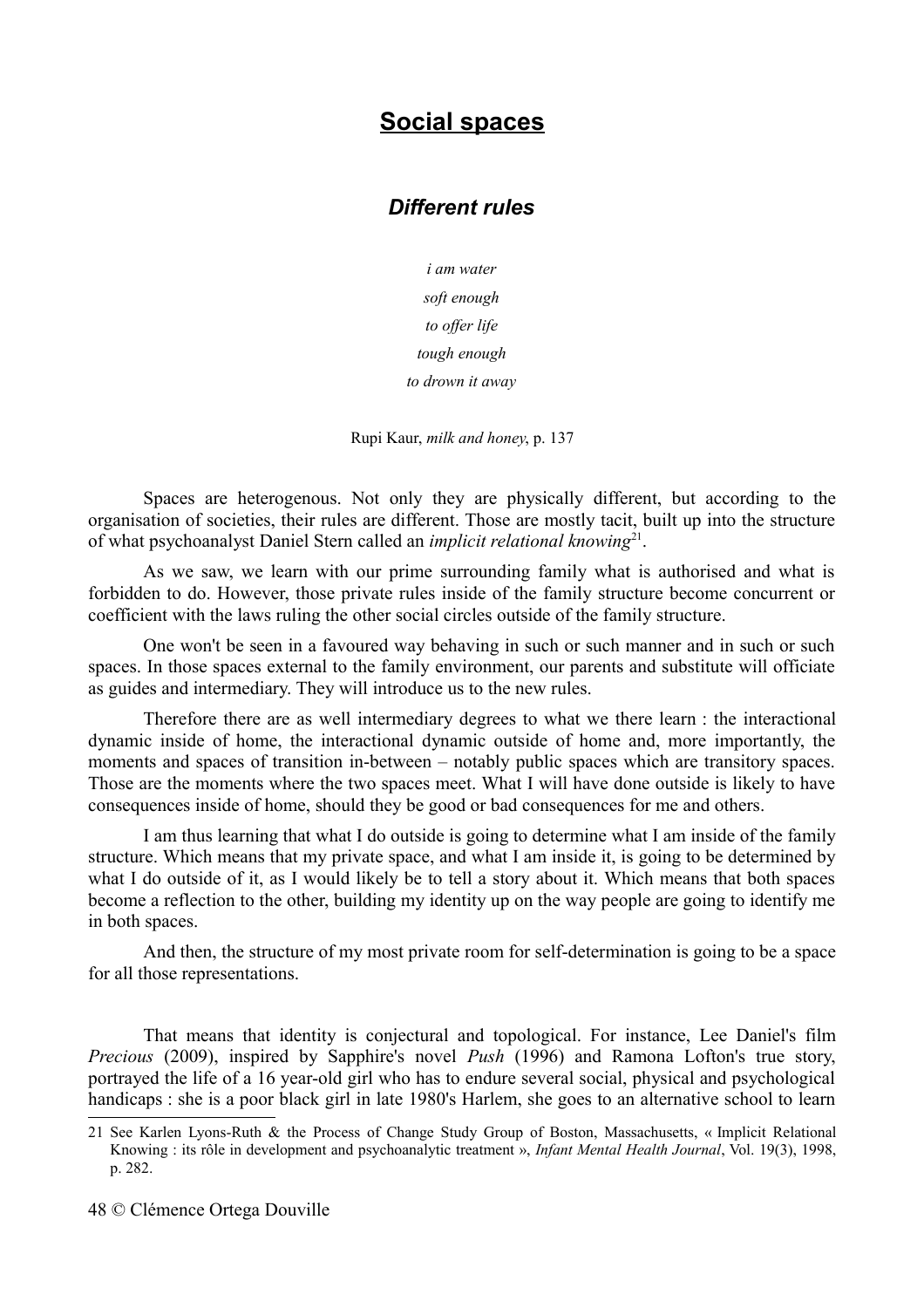to write and read, she is obese and mother of a child with Down's syndrom because she was raped and impregnated by her father, living herself with an abusive mother, and last she is diagnosed HIVpositive. How is her identity made one piece out of this ? Those parts of her life story are as many fronts to struggle with and move forward with her own narrative.

Identity goes with the continuity of the third-party structure that permits one to tell their own story. If the community they are living in is reduced to the proportions of one extended family, they will learn differently to be someone to an uncle or an aunt than to their parents/caretakers, thier brothers or sisters or granparents, to their more distant cousins. Their identities would form different spaces, and they would be societies of their own.

In the context of extended social structures, the organisation of the community implied the setting of coherent rules, either tacit or explicit. The more explicit, the more we are likely to talk about it, the more it becomes specified as to its locations, associating the words of the persons as referring points.

When we talk about something, we give it some kind of reality in the world, because language is always directional, should this direction be vague. But some rules exceed the actual expression of language and go with the relational and symbolic experience to an irreducible extent.

When Hélène Stork describes the rituals of mothering in South India, those are not only a set of movements that are passed on to daughters in order to take care of their infants. They are also a series of interactions between them that will inform the infant of how their mother or other female members of the family would be likely to interact with them.

The idea of concentric circles is that both individuals and family spaces are codependent and influence each other, the same way that social groups and society do, with their intricated implications on family structures. Then the determination of the individuals' identity will depend as much on the character of the person as on who they are to be in all of those spaces – and which of them is going to take priority on the others.

We choose at a certain point not only who we are to be for ourselves, but where we are going to be recognised as *ourselves*, under which form, and how those different aspects of who we are are going to communicate. Nonetheless, there can only be balance between those heterogenous spaces if there are enough intermediary ones to articulate a coherent discourse on how we do actually tie them up together.

For instance, if I am a child and I do bad at school, my eventual friends are going to soften the apprehension of this being told to my parents or caretakers. Then the moment of meeting between my parents and the teacher of the school will be a moment of waiting, my parents not being likely to sermon me right away in front of them. Then there would be the way back home and when home, the moment when my parents are going to tell me off. Then I am going to be sent back to my room and later, will be suppertime and its likely embarrassing silence.

We see in that example that all those moments, all those sequences in oneself being scolded for some bad action or behaviour is integrating what is suitable or not to do in each of those spaces : the classroom, the playground, the teacher's or director's desk, the street on the way home, at home, at the table, in the bathroom brushing one's teeth and in the bedroom.

Most of those spaces are shared with others and obey to different sets of rules according to who is there and who is concerned by one's behaviour. And then again, we talk about *behaviour* because it would be normed by those rules about what to do or not to do in order not to disrupt the order of society and community. We ought there to keep on being examplary of some kind.

However some moments and spaces function as airlocks between those places of moral authority. The relation between the private and the public is held in those transitional moments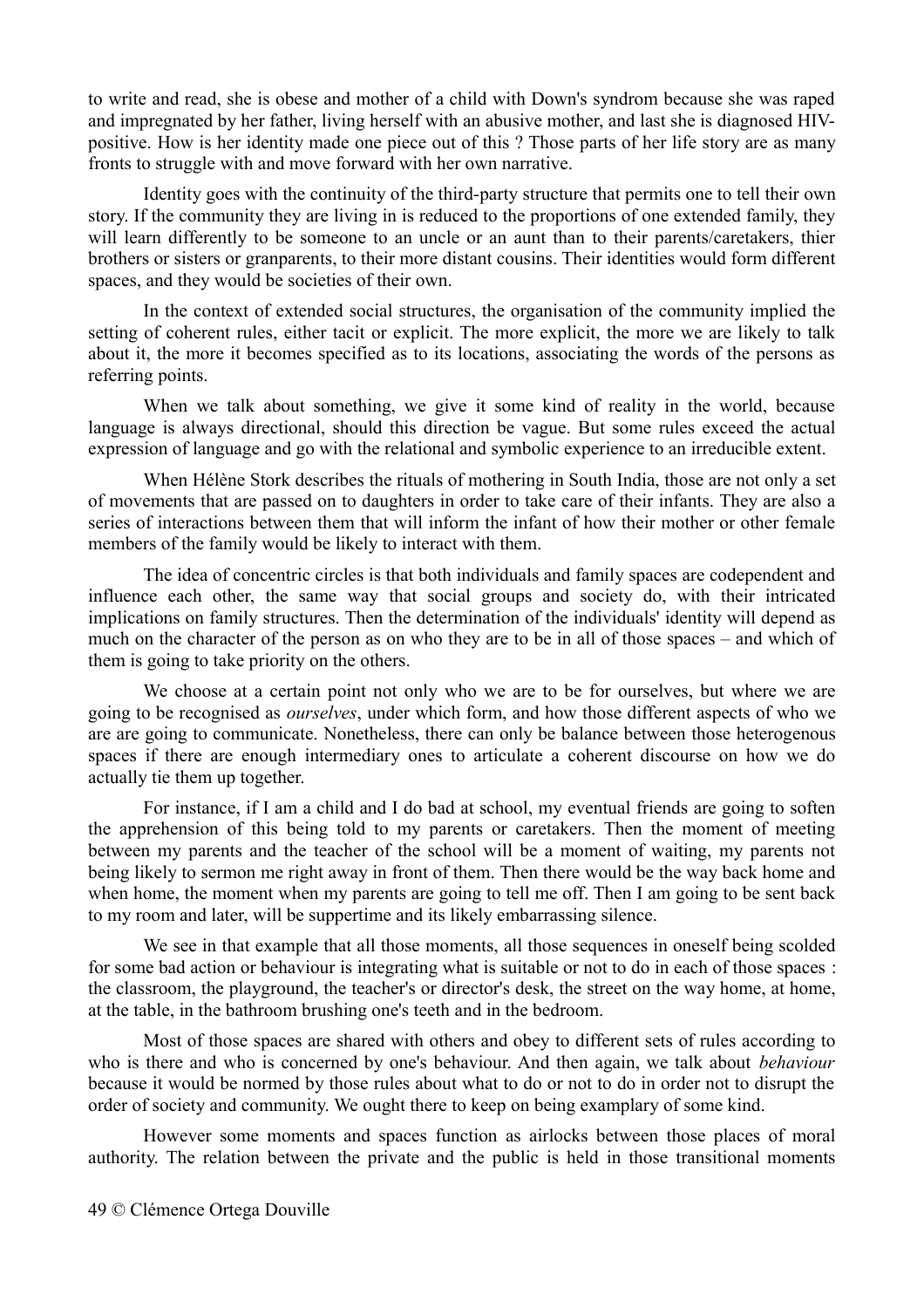where one passes through to the other. In fact, the middle-way is a way out when both public and private spaces cannot cohabitate together peacefully. The transitionary spaces allow individuals to try various options, in time for them to make a decision as to how to get along with the public spaces.

Marie-Pierre Pruvot's testimony in Sebastien Lifshitz's documentary film *Bambi* (2013) is enlightening as to this necessity. Marie-Pierre Pruvot is a transgender\* woman<sup>[22](#page-49-0)</sup> born in Algeria in 1935. As a child and until her 18 years old, the common rules of the community and society that she lived in was a source of conflict with her expression of womanhood, because of a deterministic vision of gender. She had no choice, if she wanted to live as woman, but to leave. Then even in Paris, it was only possible to fully develop her life first by working at the cabaret.

That is a specific example yet it shows, like in many situations, that in order for the living to exist, all the intermediary spaces are necessary – or it becomes such as in Pina Bausch's theatrical choregraphies, withdrawn in self-nurrishing irreducible combinaisons of gestures. Without this circulation, without the possibility of movement, most of the incompatibilities in the relations between antagonistic pairs would lead to the death of the relation itself.

It is simple dialectic, because a pair, a couple of equal forces metting each other would mecanically only produce a static and still balance – the situation would be blocked and not require language of any sort. Then when the balance is here, if none takes advantage and breaks the relation up, the capacity to divert to a third space is not only an option – it is the necessity for a story to be told.

<span id="page-49-0"></span><sup>22</sup> The use of the \* is inspired by photographer Neige Sanchez's use in order to include all the diversity of gender identification.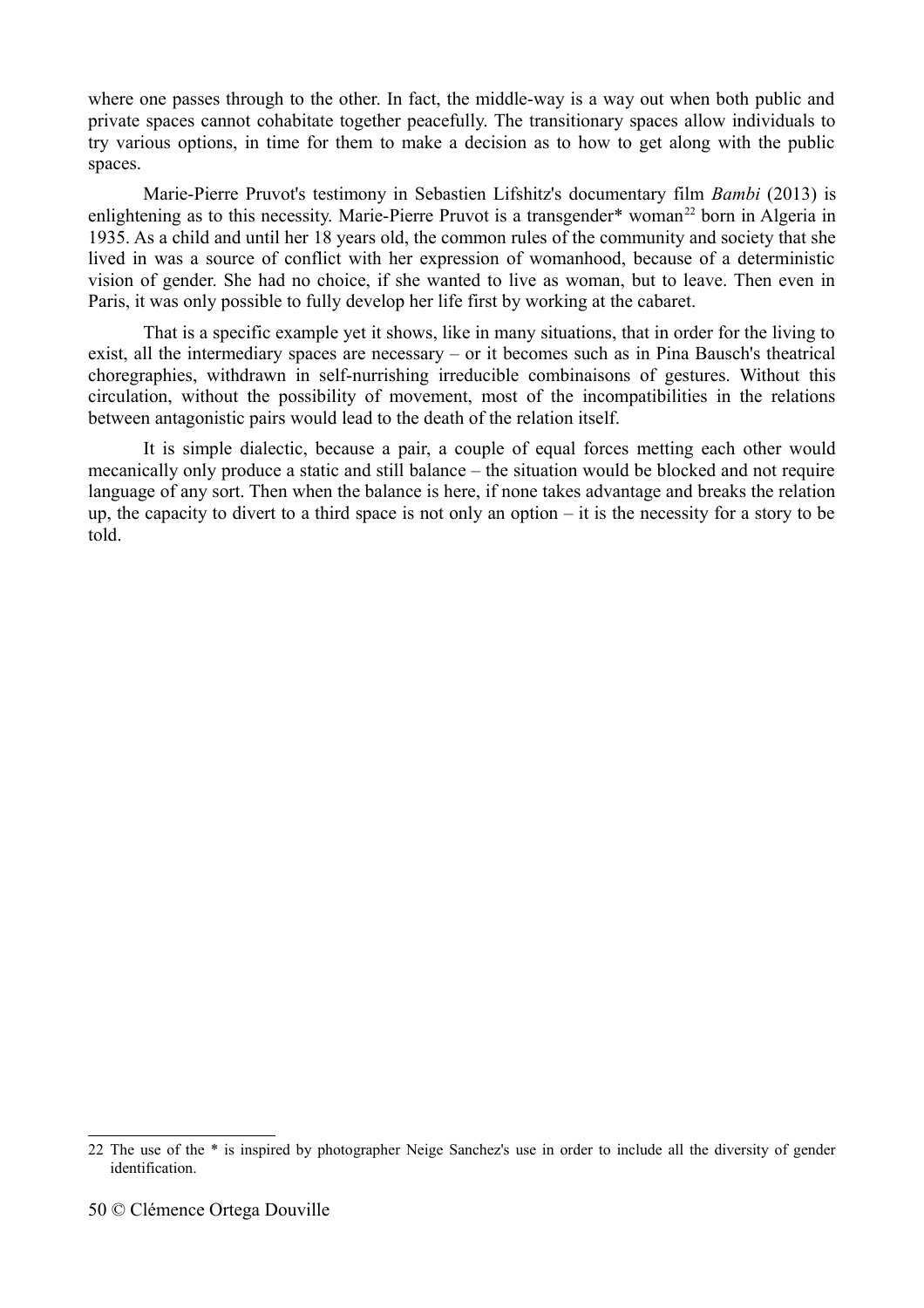## *Abstraction*

*'Un formidable déni de ce que parler, écrire, mettent en jeu des* signifiants*, perpétue un enseignement où se construisent, dans des « activités » sans fondations de sens, autant de petites tours de Babel qui s'effondrent une fois perdus leurs étais de nécessité scolaire. […] Face à toutes ces démissions implicites dans un nombre d'activismes débridés, […] il y a ce qu'il faut bien considérer comme autant de miracles : tous ceux-là dont on m'a dit ou écrit qu'ils ont réussi à transmettre un savoir, un goût de savoir, c'est-à-dire un plaisir ou un bonheur du sens de ce savoir ; qu'ils ont apporté à l'imagination une nourriture spécifique mais suffisamment variée pour qu'à travers chacun elle se singularise ; qu'ils ont ouvert des mondes.'*

*Stella Baruk,* Dictionnaire de mathématiques élémentaires, *Ed. Seuil, « Préface », p. IV*

The capacity to go for abstraction makes it a necessity to coordinate untied elements to some that are fixed. The latter are used as referents. When I am still, fixed myself by a sensorimotor paradox, all around me is moving. Yet it is not moving quite untied, but appearing to me in contrast to my being unable to move.

Abstraction, that goes with an æsthetic feeling, is a producer of images. What is an image ? An image is a coordinate representation, with a virtual beginning and end, with an implicit movement. It is not only a memory, it is a way how we fix a memory into an object that we coordinate with – like French writer Alexandre Jardin's *Coloriés* (2004) and their bodypainting, later remarkably brought to Theatre by Anapnoì Compagny.

To quote Francisco Varela again<sup>[23](#page-50-0)</sup>, all form of living possesses a form of memory, as a dog or a gorilla have a rich experience that entails their neural activity. However the capacity to summon a memory arbitrarily demands the capacity to use a way out of the individual being solely themselves in their experience. They have to use a trigger to their use of memory.

In *Les Coloriés*, those grown up children living on their island have for only rule to be governed by their games and the capacity to play, to recreate their own identities. The first thing that defines them is some *trait de charactère* that would introduce a liminal mark to come back to. Harold is miser, Cornelius is sneaky, Salomé is a bit slow, Ari is both tender and cruel – and Dafna knows well how to tell stories. The common rule not to fixate their conduct is what makes it all stick. The trigger to bring back a form of stability between them is then minimal.

To see oneself at two different places sets the conditions to develop the capacity for identity to be abstracted from momentary imperatives – as to the hand paradox, the experience of the mirror, the word 'me' or even, being taught the difference that it makes to be here or there. When suddenly I come to separate myself from my own hand, making it a manifestation of *myself seeing my self from an outsider point of view*, I get to discrimate spaces as there are an in and an out to it.

Coordination is not only here that I respond good enough to stimuli in order to catch my prey or whatever stimulates me, but that I situate myself as the center of something larger than myself. As I am still, the rest of the world around me becomes a source of hightened and denser sensory perception – because no motor responses are to follow.

As I broke the connection, the codependent necessity between sensory stimulus and motor response, delaying and lagging them, those sensory stimuli become more pregnant and overwhelming. However, I also become the center, the subject of that experience, as a prime emotional resource.

<span id="page-50-0"></span><sup>23</sup> *In the* La Recherche *magazine n°308, april 1998,* [https://www.larecherche.fr/francisco-varela-le-cerveau-nest-pas](https://www.larecherche.fr/francisco-varela-le-cerveau-nest-pas-un-ordinateur)[un-ordinateur](https://www.larecherche.fr/francisco-varela-le-cerveau-nest-pas-un-ordinateur)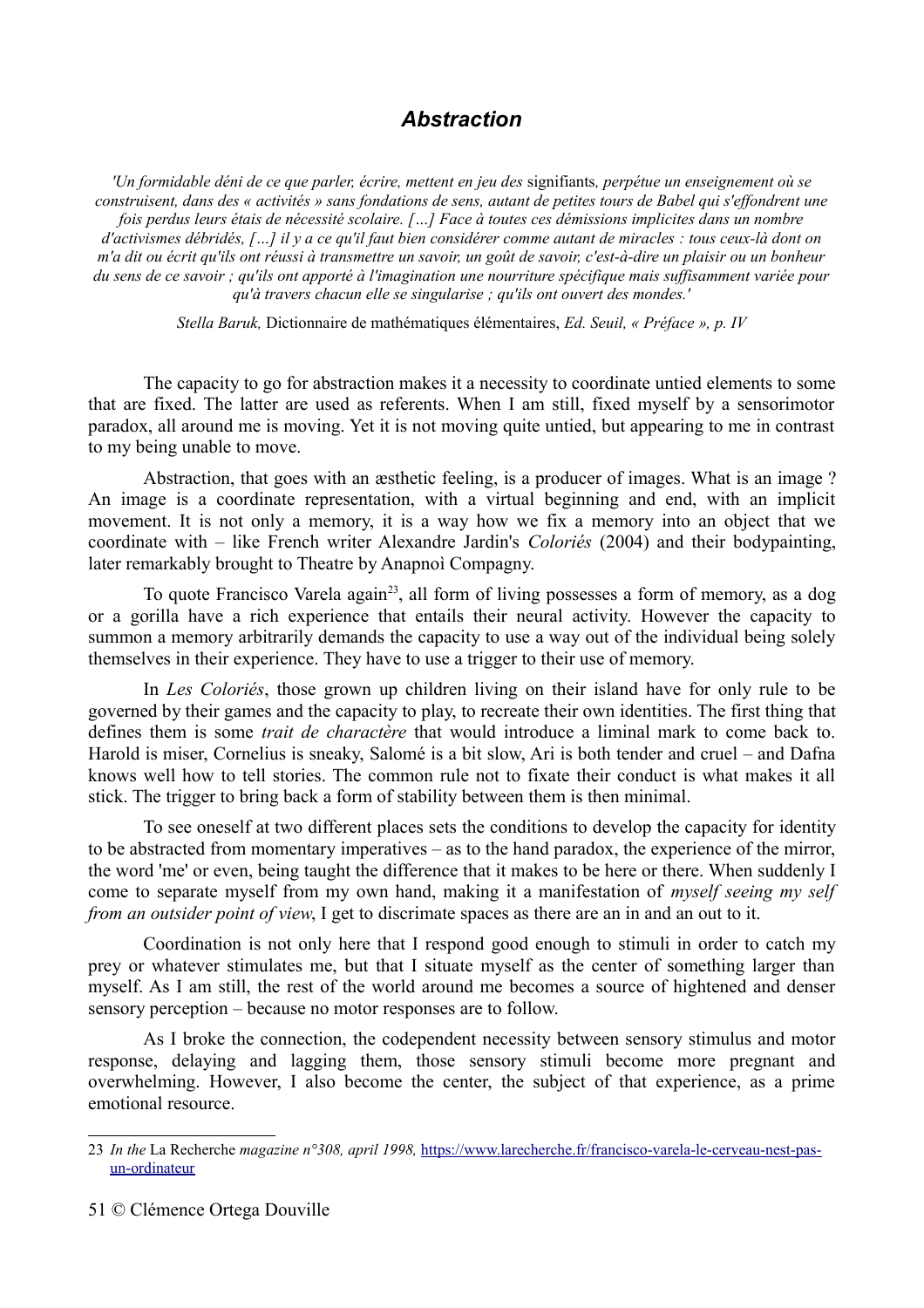Then if I want to feel that again, I would have to summon this experience back. And with enough consistency, even integrate this relation between me and the world around without having to artificially reproduce this hand paradox situation. Just to aim at that object that was so enthralling. Those others like me should surely feel something similar too. In any way, they look and feel stranger than they were before.

Then, as we begun with abstraction, we can now deduce that what I do see now from others, the same way that I perceive from my environment, is properly a 'behaviour'. As I am likely now to compare and analyse things around me as referred to a liminal experience where I am the center of my own, the way the others will appear to me would function as a sign and a signal for ongoing discrimination. An arbitrary coordination of my surroundings' perception can be introduced into my giving meaning to the world, when sensorimotor foundation has been put at stake.

I am perplexed by what happens around me while I am feeling the charge of something unusual and disturbing, feeling myself doubled, fractured in the inside and opened to a fundamental alienation. Thus the others will appear like a misunderstood movement. As I am made unable to express any consistent motor response, I would feel *everything* about the same way as an unified whole, because I can only bring the same response to it all – which is an absence.

We theoretically here get back on our feet as this absence is primordial in the theory of the signifier in psychoanalysis. Signifiers could potentially and eventually be applied and referred to any reality that we would wish to signify, because it is a way of response *instead of* an initial response that could not be anymore.

The automatism of sensorimotor enaction has been broken and stopped, then in those moments where others come by and sollicitate a reaction, I can only see how odd it is that I would feel so unlikely to do it. Space becomes undiscriminated, indifferenciated, so the only way to organise it back again is to start back from the beginning, and learn how to express this new form of perception.

The feeling of terror coming with it goes with the abstract concept of the sublime, which is both combining dread and marvel. Because the world around becomes the reduction of one single mystic relation : the *me* and everything else.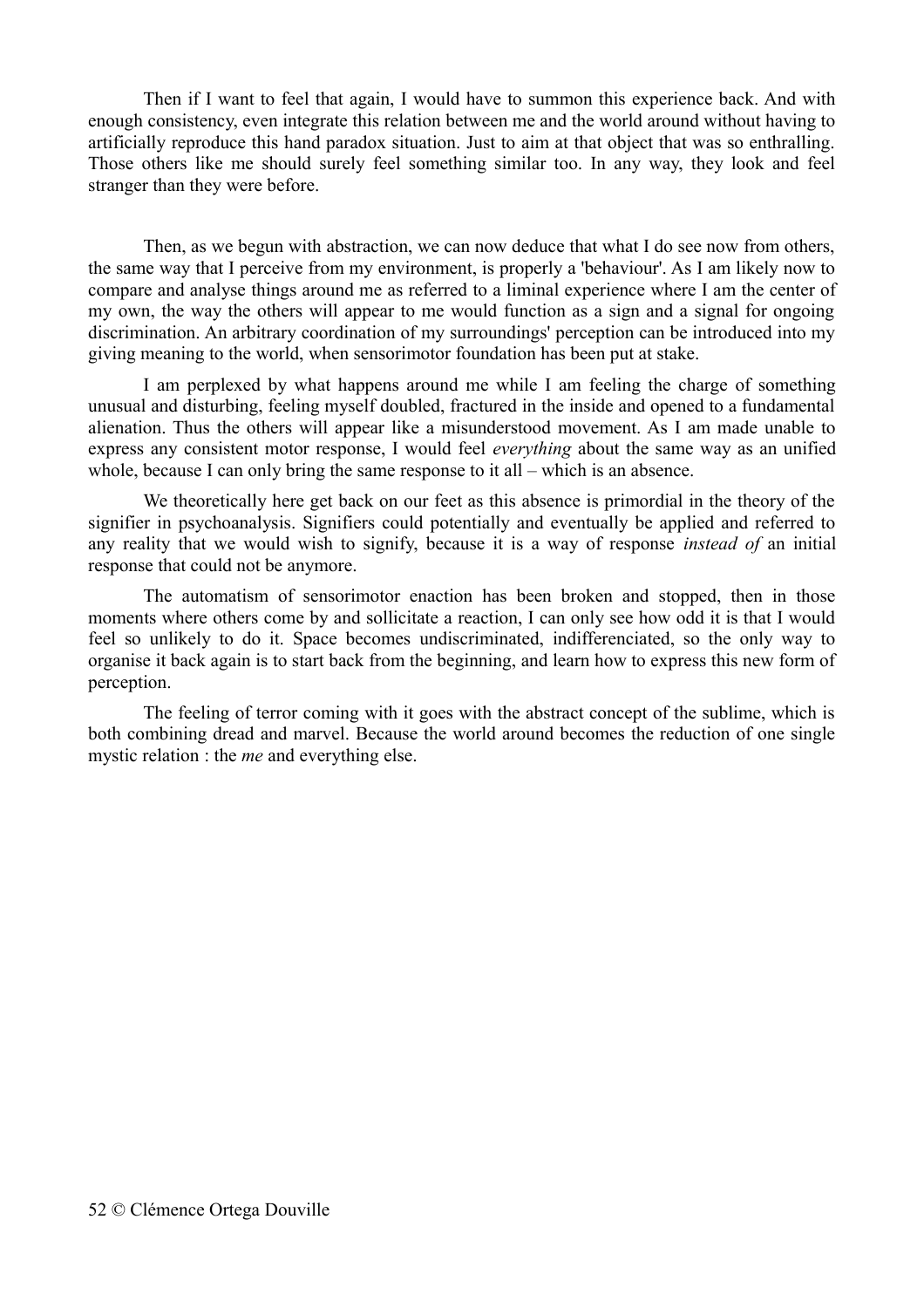### *Partial identity*

Что не видешь Ещё существует. *(What you do not see Still exists.)*

As social spaces imply different rules and are heterogenous, it is likely that adaptating to those would mean expressing different possibilities for identification, that would often combine. Identity, after all, is found between what one is inside, that is non-communicable, and what they are recognised for by others.

Therefore, to borrow again from Judith Butler, we in a way perform our social identity. We do that sometimes so well, that we come to transvestite what we feel into the way we come to think that we should appear to others. The mask of identity is the mask of being taken for what happens to be convenient to those social spaces, what we identify as such from our (often traumatic) experience. And of course we are getting used of identifying people according to patterns – hence the distrurbing effect of twin pairing, or close affiliation such as the Ibeyi singer sisters –, mostly to protect ourselves from any eventual harm before we get to know them, that would imply finding common ground through dialogue.

We could take one illustration of such effects in the 23 year-old American journalist Nelly Bly's pioneering undercover investigation inside Blackwell's Island asylum, in New York City, in  $1887<sup>24</sup>$  $1887<sup>24</sup>$  $1887<sup>24</sup>$  Once she succeeded in convincing the public institutions that she was mad, playing the part as well as she could, she was committed to the asylum to witness the horrific conditions there at the time.

However when inside the institution, she would stop acting and resume behaving 'normally', whatever she would do or say would be interpreted as a symptom of her madness. Once identified as 'mad', the suspicion over her being mad would overcome any reasonable sense of her being in fact quite sensible – as for many women in the institution, cast there for many other reasons.

Then the question raised of *acting an identity* is : whom are we acting for ? Of course, it is obvious if you are on a theatre stage, that you would play for the audience – or if you are like Virginia Woolf's *Orlando* (1928), living for centuries, you play for an era. That is one convention. But in whatever place in one's social life, it is in fact quite rare that they would express quite neatly their true feelings. Many original expressions of what happens inside them would be withheld and diverted from through one of those strategically summoned behaviour, which would be both patterned and seen as socially acceptable.

The rules of those various spaces (at work, on the streets, at restaurant, at friends', in a shop, at the hospital, at home, …) would set their authority over their visitors, that holds with a moral convention : 'you won't disrupt the order that allows anyone here to cohabitate in a relatively sound atmosphere'. Again, 'because there is the violence, there is the morals'. Though as we said, the effort of prevention of disorder often turns into an uneven injunction to bend to the convention so to be

<span id="page-52-0"></span><sup>24</sup> Read Nelly Bly, *Ten days in a Madhouse*, published by Ian L. Munro in 1887, <http://digital.library.upenn.edu/women/bly/madhouse/madhouse.html>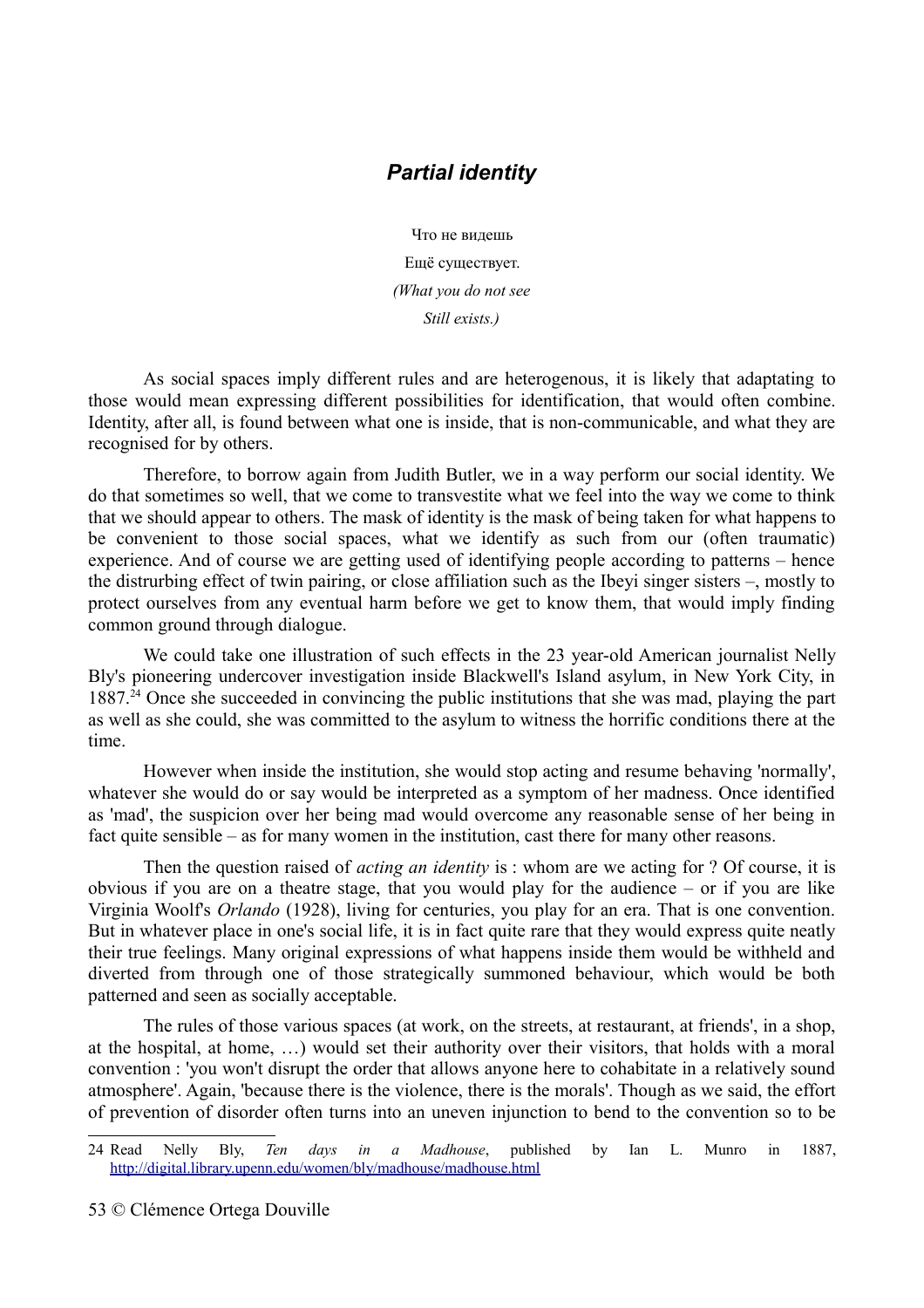predictable as a person – that could potentially be one *soon-to-be* cast from society's tolerance.

Consequently, anyone would develop ways to comply to these injunctions, learnt as children already, in order to show that they would behave themselves – yet in most cases without enough distance from this necessary compliance to measure the degree of deception at play. Because as in the wide range of original self expression, only partial identifications are made – dependent on the needs of those spaces –, one would sometimes completely lose touch with what is idiosyncratic to them if they don't get to preserve 'a room of their own'.[25](#page-53-0)

Because there is eventually one and only space that would stay with its owner, and that is *in* the body and its image for the person, whose intimate life is not entirely communicable – but only partially through language of whatever kind. That is why no dialogue can occur between at least two people if there is no third space between them. Between the traumatic encounter of the bodies, no stable understanding and interactions by the means of language can happen without the identification of some similitude between two (or more) totally *distinct* people, as independent members.

The integrity of each must be preserved so the question of the threat, of the other's voracity to devore the *me* would be resolved – the *che vuoi* but as well the symbolic cannibalism on one another's space<sup>[26](#page-53-1)</sup>. Then as the physical and physiological motions inside the individual, that pertain to the perception of feelings, cannot be transferred to another body, only a system of equivalence can bring the possibility to share the idea that we have of them.

We place in the middle between the other and us, the image of what we feel that is able to be shared. Then we build a third common space there, with and thanks to which we would identify something as common, in order to settle our consented cohabitation.

In the conditions of the dialogue, we choose what we can share with the other, so we formulate the rules that would allow us to identify the common object – that is a transitional object between the other and myself – as well as our community around it. However, we do it by investing the means both from our social experience and whatever it is that is withheld in our private one.

The transition from what is private, inner and non-communicable to what is public, common and likely to be communicated, is only allowed because a convention is set on the terms of this transition. The ethics of the dialogue is that one won't put another's prime intimate and vital room at stake in their place and from the outside. What is given in the place of the common object that allows the dialogue, is a representation – and both participants must agree that they would see something similar.

So what is important here is not much that one would be identified *as something*, as a social identity that would become a symbolic object to be dealt with – but that the common object in the middle, this third object that is *not you nor me*, would be identified by both of us as a common and stable object to be preserved. By preserving it, of course, we preserve the stability and durability of our being here around it.

The consciousness of this symbolic intermediary space between the other and I would be vital to understand the difference between morals and ethics. We can see that the morals tends to present itself as absolute and external to the individuals, embedding them into the vast structure of the social spaces that it organises in a prescriptive way.

Morals only allows a partial vision in the expression of one's identity and identification. Meanwhile, ethics would admit the necessity to show inalienable rules that would preserve each

<span id="page-53-0"></span><sup>25</sup> A kind regard to Virginia Woolf's work *A Room of One's Own*, 1929.

<span id="page-53-1"></span><sup>26</sup> Read George Devereux, *Renunciation of identity*, 1967.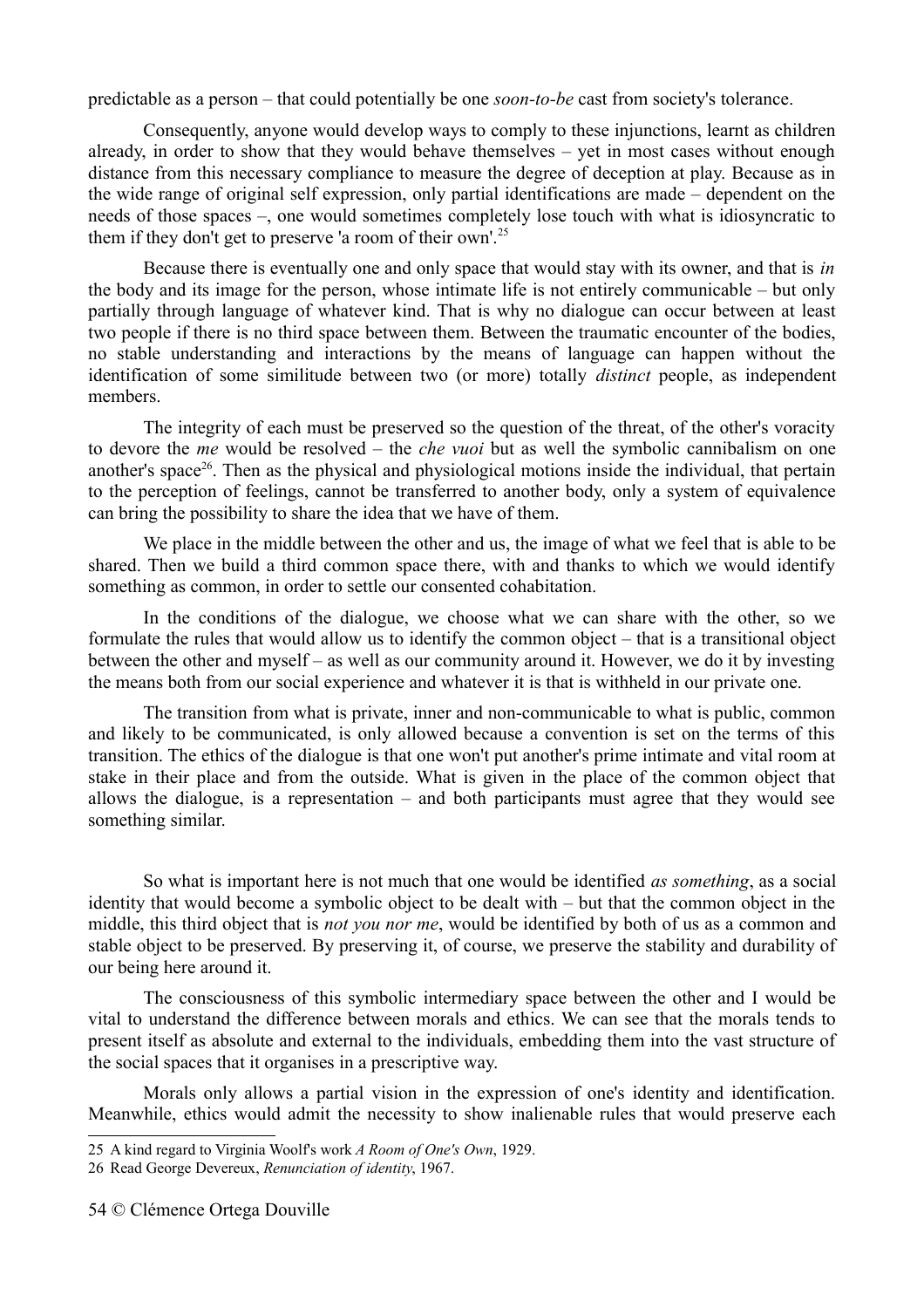other's integrity and life – yet integrating the capacity of judgement according to what we would put in common willingly.

The social and symbolic determination of the other is there not as important as is their will to give importance and meaning to what we chose to share. This is central to psychoanalysis as it is important in society – and vital in anyone's life.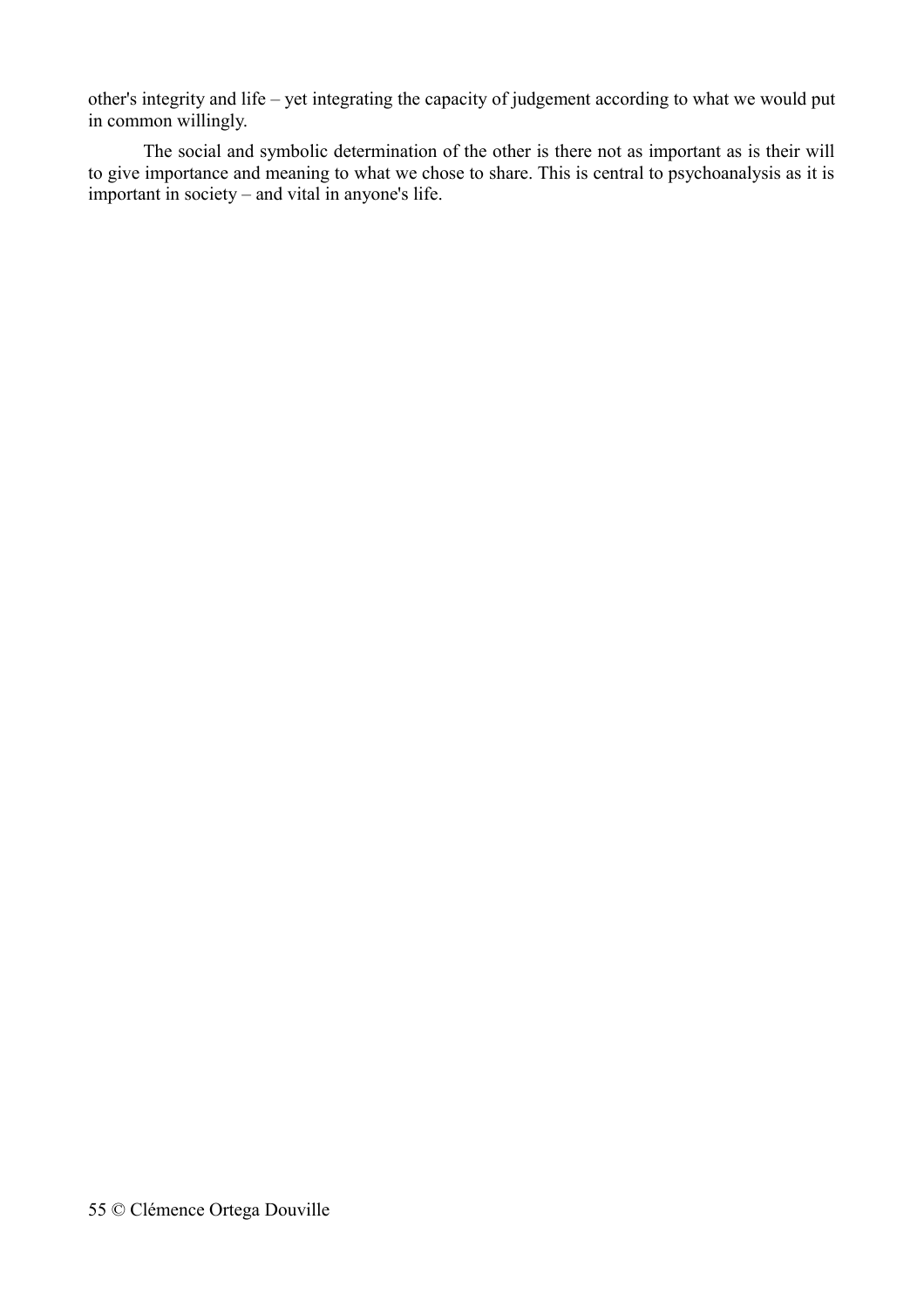### *Sanctuarising space : forbidden words and compartmentalisation*

*Come*

*Come brush the song of dance with our wandering steps Come don't you worry There is no assassin here, nor thief There is no dictator They are all allergic to the pollen of tango Come put your feet there where you feel euphoria Don't fear the mines But is there more desirable than to break oneself up in rhymes ?*

> Nessrin Karam al Khoury, « Dance » Syrian poet born in 1983

What is a private space ? Normally, it is a safe space where a room for one's own can exist. The size of such a space and how much it comprises others never denies though that such a room must be able to stand for everyone. It is the limit and paradoxical point where nothing can be returned back to its place without time : damaging that space, is damaging the person who bears it.

It is an early training to notice and respect those spaces – the collective ones and the private ones –, quite in the same way that we learn how to put ourselves to sleep in quite an artificial way, tuning our clocks on the collective time.<sup>[27](#page-55-0)</sup> Spaces, as well as the organisation of time, are compartmentalised, segmented and regulated. If then the delimitation of one's identity and its safety are denied in one of those social circles surrounding the person, what would happen in this one would impact the others.

Then, the closest circle should be damaged, the deepest the person gets hurt and the structure of meaning for anything else would surely collide with an impossibility to respond. The violence from not being able to respond – to terror or to a situation where moral conventions expect from us not to – creates a disorganisation.

For instance, if I can't stand the chewing noise of the person sit next to me on the train, it is most likely that I will not dare to tell them off so that they would stop. I cannot punch them in the face either. So as I cannot organise a proper direct response to what I would perceive as a trespassing aggression to my own private space, my body will be put on hold – and as it is, this would generate a violence, the energy of the body turning against itself, waiting.

56 © Clémence Ortega Douville

<span id="page-55-0"></span><sup>27</sup> Read Darian Leader, *Why can't we sleep ?*, Ed. Hamish Hamilton, London, 2019.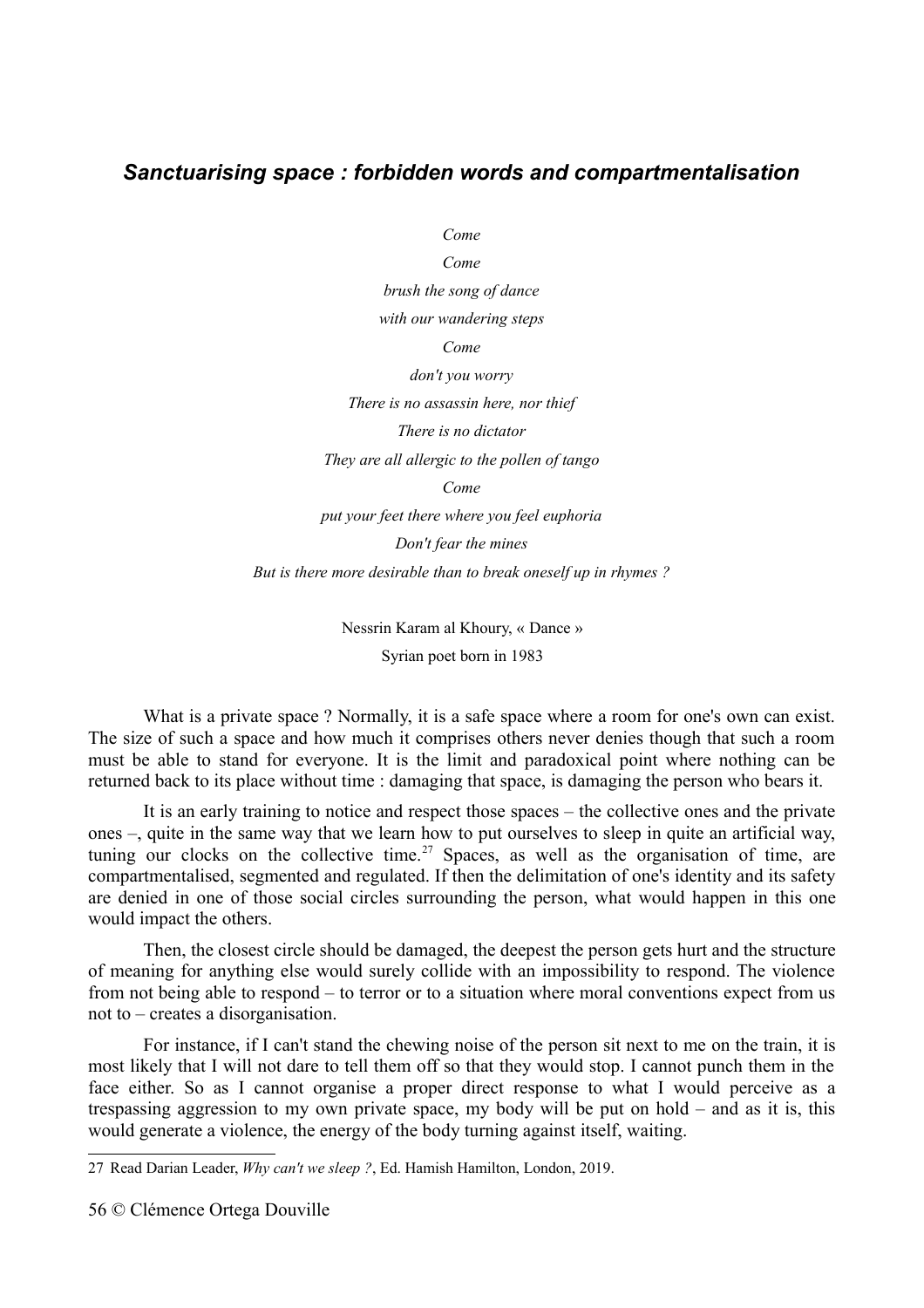There is a moral authority that is most of the time learnt and implicitly grants the right or not to respond to aggressions with an adequate or equivalent response. We may suffer a great deal from this incapacity ; yet we are much more worried about the aftermath of what would happen if we did react in a way equivalent to the disturbance that we suffer.

One's resilience to outer social or private circles, espacially when they trespass our tolerance, would depend on the solidity and stability of the prime ones meant for privacy.

Let us say now that we are attending to a conference on whatever subject, for instance, on literature. It would happen somewhere we may not have anything to worry about, to hear and talk of a subject that interests us. But let us imagine that one of the speakers would start developing a discourse that would seem profundly wrong to some of us and for moment, we would believe that everyone here would have the same reaction as we have.

Yet we realise that in fact, everyone else seems on the contrary quite enthusiastic about the ideas here developed and don't seem to see the problem. The space that was once safe, is now revealing something about the society and social circles that we are living in and with, that is deeply unpleasant.

Let us say now that you and I are women in this conference room, and suddenly, the person interviewed is a well-known writer, who has published a book on his collection of affairs with young women aged between 14 and about 22 years old, as it so happened on a French television set in the 1990's. The book has been released by a respected publisher and every guest on the stage is to comment this published journal on its literary features, comparing enthusiastically to Charles Baudelaire's the style of the writer.

(Fortunately that day in reality, it so happened that someone did speak out to rebel at the condescending slope the conversation had turned to. Literature, indeed, could not be a pretext to allow and let be ignored that this person most probably marked with trauma women well under age. Nonetheless, as a consensus seemed to be at play, that social manners were allowing to enter this delicate debate without raising any sense of reason but with flattery, no one except the outside eye of canadian writer Denise Bombardier was to interrupt the course of this uncanny situation.)

Let us say then that we would witness such a situation. Suddenly, behind the apparently safe space of social conventions, something less obvious is at play, hidden in the very structure of the consensus, that is constantly reinstalling relations of power and their organisation of time and space between the participants. The configuration of space, and social markers inside of the fragmentation and compartmentalisation of space, is redistributed.

There are *those who do not see the problem* (though they might feel that something odd is happening, but hold on to the hope that everything would come back to normal eventually) and *those who obviously see that there is a problem with this conversation*. Those who don't seem to see the problem would be privileged because they would not feel oppressed by the consensual and implicit contract they made with the speakers. The others will not feel the same way.

To make notice that something is wrong, the consensus has to be trespassed. The ethical choice would be to raise the voice when the moral tutor is vacant. Moral sense is learnt by the way of teaching from a source of authority – however, morality always needs an outside judge. If this judge is absent or partial to a cause that we, on our side, would judge wrong, morality would only turn into a system of power, often conditioned by the liberty of the dominant to use force against the then dominated other.

In such a case, if the ultimate space for one's identity is not sanctuarised and protected from denial and eventual destruction – as those young lives' in our example were so denied –, it is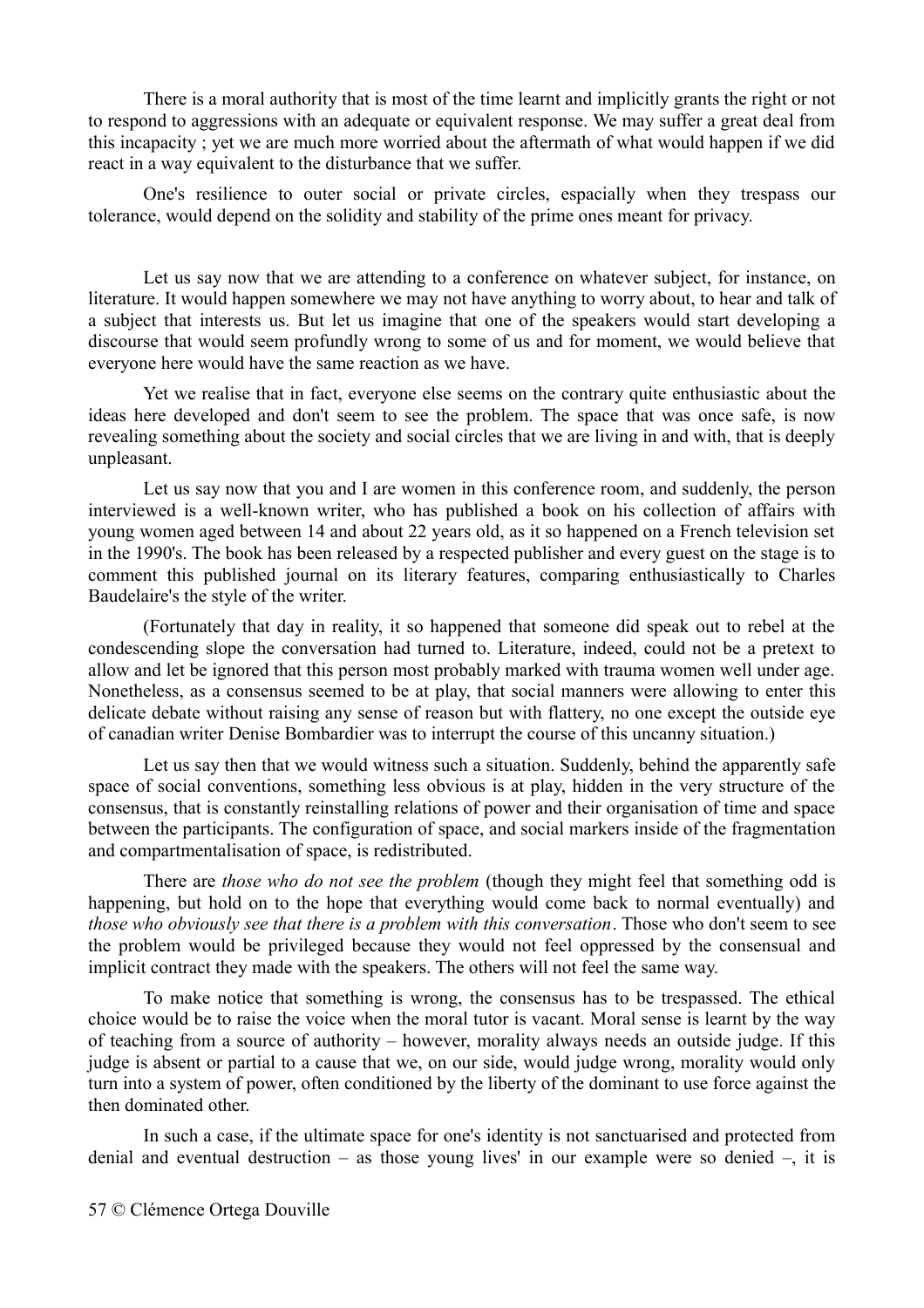unlikely that fragilised outer social and symbolic circles around would prevent anything from happening if they would not to be themselves duly sanctuarised. (And we need those spaces and all their colours.)

What we are witnessing here is the fragility of moral conventions when they only depend on a consistent authority to sanction the trespassing of its common laws. And shouldn't the first of laws, the Golden Rule be : 'you won't do onto others what you would hate to be done onto you' ?

Hence, there is a constant interaction between the inner space of one's own body and mind, the first intimate circle of the family, the various social spaces occupied or travelled and the organisation of the whole society. The resistance of those spaces depends on how much they impound or reinforce each other. Then if the moral order regulating them is in fact maintaining an uneven repartition of rights, including the one to occupy a fair space inside them and thus respecting everyone's legitimity to be *safe* there, what does it say about the necessity of ethics ?

It all goes with the fact that as well as social and symbolic spaces are heterogenous, so are the rights and their observation inside them. Interestingly, the article 2 of French Civil Code mentions something, that a law only disposes for the future and is not retroactive. We can interpret that in the way that the law always sets up what is to be settled for the times to come. There is an injunction to watch for tomorrow's events and to be responsible to what hasn't yet been done. It proposes some ideal of an organised collectivity – *Liberté, Egalité,* and often forgotten *Fraternité*.

The legal and symbolic organisation of social spaces are therefore always moving slightly, mutating to adapt for future contingencies, however the societies we live in are rarely upset in such a critical way as war, change of political system or environmental catastroph, at least in our Western countries, or in a subtle way that passes unnoticed. Yet is the silent extinction of animal, insect, bacterial and vegetal species less dramatic than the threat of a nuclear war ? Is the poisoning of a great part of the world's population by wide-spread multi-factorial pollution a least harm ? And what about the more and more pressing global warming ? Let us not pick on young ecological symbol Greta Thunberg and start looking at the facts.

Eventualities have to be prevented, hoping the best for oneself, anticipating the worst, often our wishes colliding with others'. The capacity to maintain perspectives that often goes along with the effort to maintain a stable vision of one's own identity and the others', gives us the sentiment of a continuity. How to create a coherent vision of the world out of fragmented and often contradictory spaces ?

Meanwhile, social spaces are always pressuring each other in order both to move forward and attempt to respect the moral clause we tacitly agreed on for *being part of one or several social spaces*, in society. In that conditions, what does it mean to sanctuarise them ?

As another example of discriminative organisation of time and space, study led by social psychologist Anne Dafflon Novelle[28](#page-57-0) in 2006 shew that sex and age were the first categories mastered by young children to differentiate others. This would participate of what American psychologist Sandra Lipsitz Bem described as a 'cosmological' sexuation of the universe. [29](#page-57-1) Through symbolisation and language, we would tend to attribute gender characterisation to beings and things, and then develop contrasting pairs that would structure our symbolic organisation. Spaces would then also be distributed according to gender definition, reinforcing social hierarchies and

<span id="page-57-0"></span><sup>28</sup> *In* Anne Dafflon Novelle, « Identité sexuée : construction et processus », *in* Dafflon Novelle (dir.), *Filles-Garçons : Socialisation différenciée ?*, Grenoble, PUG, 2006.

<span id="page-57-1"></span><sup>29</sup> *In* Sandra Lipsitz Bem, *The Lenses of Gender : Transforming the Debate on Sexual Inequality*, New Haven, Yale University Press, 1993.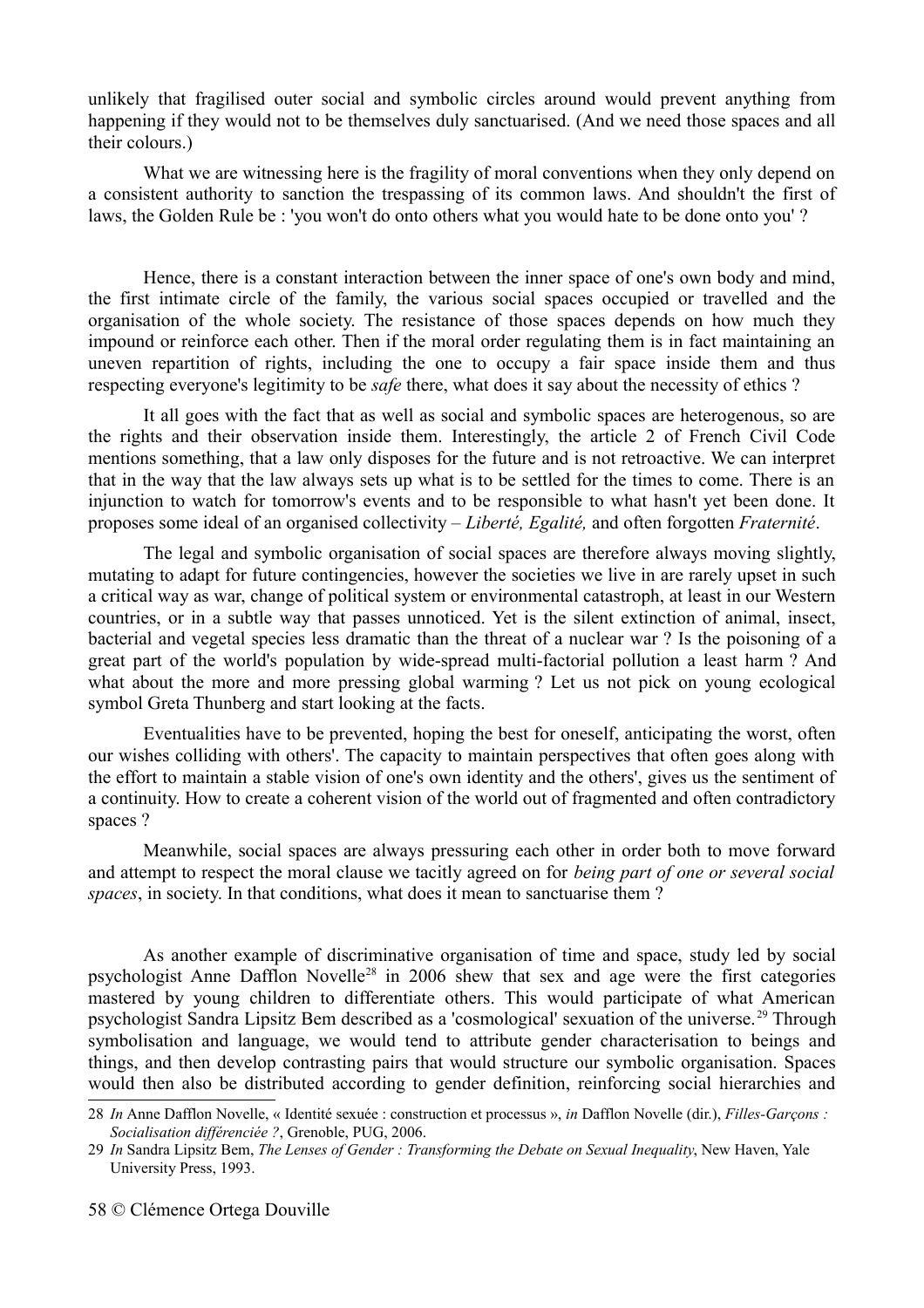racial divisions throughout their histories.

To illustrate this statement, the *sun* would be for instance interpreted in Western cultures as masculine and the *moon* as feminine, as we associate masculine traits to what is *active*, *firm* and *exterior*, and feminine traits to *passive*, *soft* and *interior*. Or a square would evoke some masculine feeling due to its rigidity, while a circle would evoke a more feminine and smooth tone. Those codes that organise the symbolic representations of gender also set a certain organisation of space, when streets and buildings manifest the erection of male power. The lack of symbolic structuration of the *vulva*, comparing to the large treatment spent on *phallic* symbolic structure tells us a lot on the way women's experience is made silent and justly lack such a sanctuarisation in practical right.

To corroborate such claim, another study collected testimonies about women using defence strategies in order to go out at night, constantly anticipating a possible attack.<sup>[30](#page-58-0)</sup> It means that a certain organisation of society puts a part of the population at risk when potentially confronted to the other, as it comes to be systematic and thus, conditioned by an environment. Also in France, in parisian suburbs, groups of women have marched throughout streets and city project's to take note of how little these had been designed from women's use.<sup>[31](#page-58-1)</sup>

It goes without commenting the gender division of work, that has been a theme for feminist analysis since the beginning of those movements. For many reasons codependent with the symbolic organisation of our societies, mainly based on binary symbolic oppositions<sup>[32](#page-58-2)</sup>, public spaces reveal not to show the same rights for a safe room of one's own to anyone. In most parts, reactualisations of social darwinism still justify the law granting power and justice to the strongest : 'if I don't take what I can, someone else will ; so better be it me.'

But for the main part of the population, the relations of power depend on the scale of our little kingdoms. Conventions push us to observe a certain conduct in order to maintain social cohesion, and inside the gaps of what the laws do not define, we recreate rooms for self-definition. There are forbidden words for some situations according to conventions, as there are forbidden actions according to the law.

The ability to speak depends a great deal on how much some authority is going to guarantee that we could speak and defend our right to speak. Social spaces are as well organised as a function of whom is authorised to use physical and symbolic violence as a legitimate defence.<sup>[33](#page-58-3)</sup> However as both forms of violence are correlated<sup>[34](#page-58-4)</sup>, we learn to compartmentalise space so as to induce a measure of predictability between them. And predictability is control of time, and therefore control of the distance put between own's own private space and reflected identity, and the others'.

Creating space is the way to witness a world that is mapped with those contradictions. Depending on the relations of power and dominance between people, as well as on the heterogeneity of the conceptions and experiences of shared spaces, one can feel more or less crushed between worlds. Because symbolic organisation of time and space is as much collective as it is deeply personal and connected to a representation of one's own body in one that is social.

What I do in one space may be forbidden in one other and so my own perception of identity would depend on whom I am to be responsible to. As the world that we witness is fractured, we can see the local effects of something global, however our capacity to change its whole narrative seems reduced.

<span id="page-58-3"></span>33 Read Elsa Dorlin, *Se défendre : Une philosohphie de la violence*, Ed. La Découverte, Paris, 2017.

<span id="page-58-0"></span><sup>30</sup> *In* Condon S., Lieber M. and Maillochon F., « Insécurité dans les espaces publics : comprendre les peurs féminines », *Revue française de sociologie*, vol. 46, n°2, 2005, pp. 280-281.

<span id="page-58-1"></span><sup>31</sup> Read for instance Guy Di Méo, « Les femmes et la ville. Pour une géographie sociale du genre », *in* Annales de géographie, n°684, 2012/2,<https://www.cairn.info/revue-annales-de-geographie-2012-2-page-107.htm>

<span id="page-58-2"></span><sup>32</sup> Read as well François Héritier, *Masculin-féminin I. La pensée de la différence*, Paris, Ed. Odile Jacob, 1996.

<span id="page-58-4"></span><sup>34</sup> Read Pierre Bourdieu, *Sur l'Etat : Cours au Collège de France 1989-1992*, Ed. Seuil, Paris, 2012.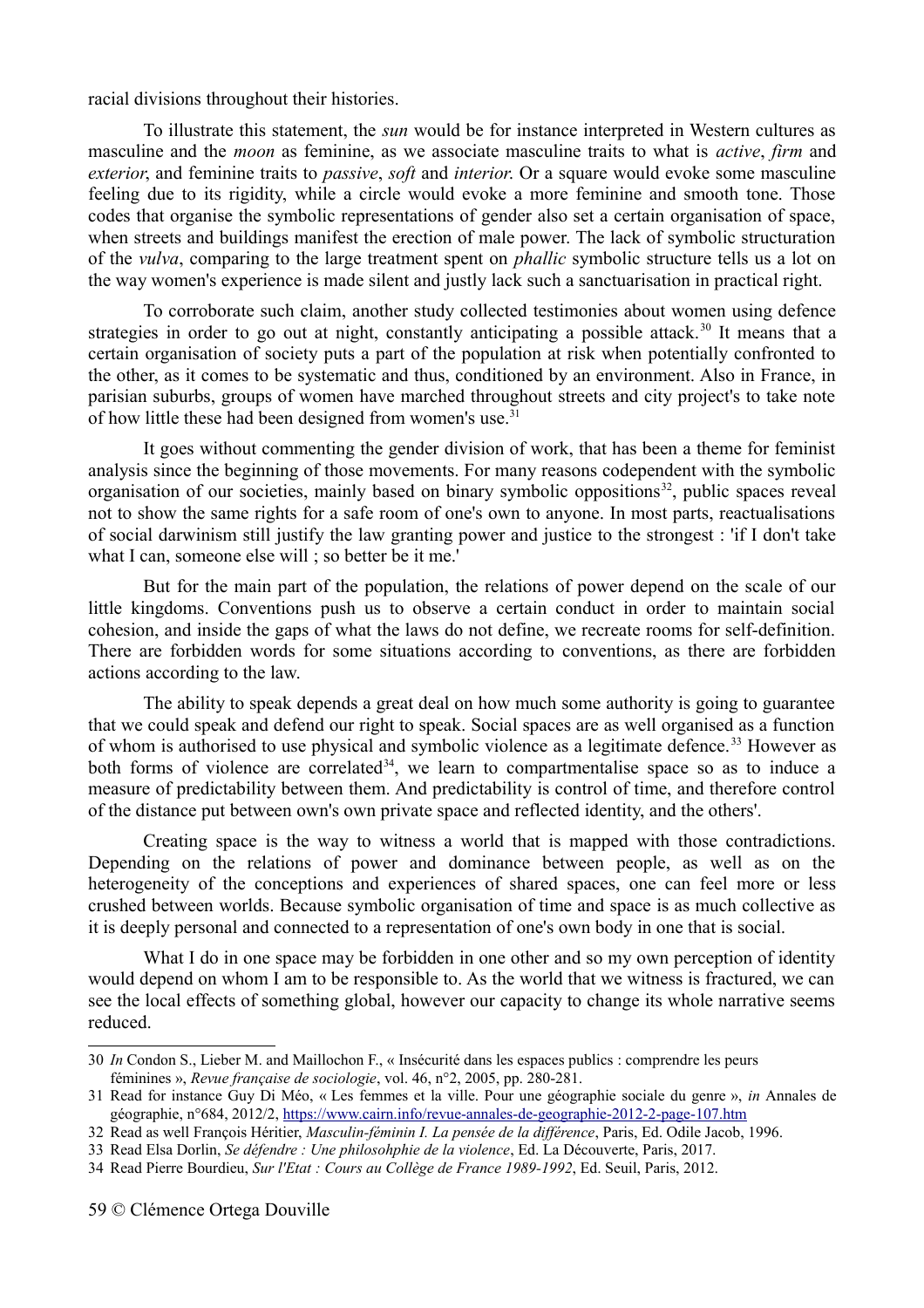Compartmentalisation, in order to identify spaces and times as open to representations, that we would control to a certain extent, allows us to summon a primary experience of organising space 'with our own hands' or symbolic substitutes. Yet there are things that we are allowed to take, and some others that we are not. The creation of the right or not to take is always dependent on the scale one would inhabitate and fit in the social world.

I identify with what I see in the mirror, but the fascination only stands at the condition that I do not move – so there would be a global image emerging that would not be perturbed by my acting to it, but separate from me : strangely, I can only identify with something that is different than me, so there could be some kind of a relation, of a mediation. If I start moving toward my own image, I realise the correspondence and then that it is in fact a trick of my senses. For the other one there to exist, I must not, just for a moment of mazing myself in my own reflection, feeling *strange from strangeness*.

The other's space takes on me when I am made unable to respond but when I do, the other would exist only as coordinated to my responding ; unless it is denied in my destroying its right to exist symbolically. That is why no dialogue can occur without intermediary spaces and common objects inside them.

To sanctuarise those spaces, is to create bridges between my fascination to what seems to be beyond me and that I cannot take, yet bound to me, and the mobility of outer spaces, open for a constant redefinition.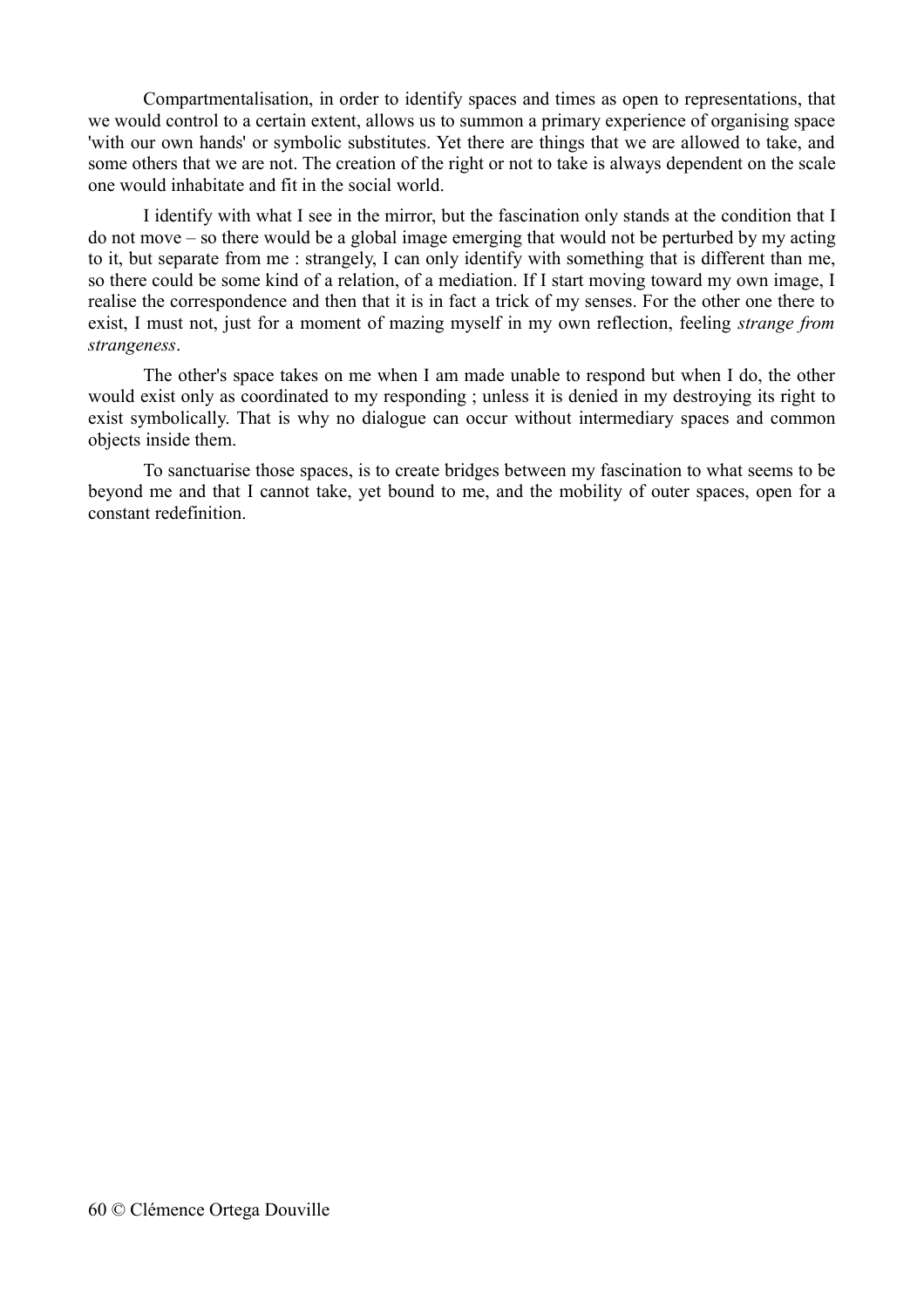# **Society**

#### *Defining the limits*

*Fables of Faubus* (1959) Charles Mingus (*Gunslinging Birds*'s 1995 version)

What is a frontier ? How do we define the limits of a coherent whole from another ? Then how do we differenciate an ensemble of symptoms from its environmental causes ? Those are questions that we would likely doubt that they would belong to a last section called 'Society' ; yet they pose the intriguing notion of fictious identity.

A political State is a fiction<sup>[35](#page-60-0)</sup>, as well as society. The idea of a whole containing intrinsic organs is the fiction (we could say the fixation) of a *moment*. It all seems to stick together in a moment of contingency that we extend to the state of a coherent form, supported by an ensemble of social and moral laws. Those laws and rules introduce the idea of a local and general limit to our doing inside the body of society. This itself requires the formation of an abstract memory.

Memory is quite a creative process, otherwise the imaginary would not be possible, as we would not be able but to be reminded of things as they were to us – a memory of *trauma* that would pass directly on to its sensorimotor application. On the contrary, memory once abstracted from its enactional entanglement is partial, incomplete, imperfected as we recall it to our mind – and the cognitive system is still busy being stimulated by its interactive environment.

This is what we can learn from the connection between the imaginary activity and the hand paradox. It is about being in two places at the same time : with the images that we summon from our selective memory and yet still present to the world around us – *I am the hand and* not *the hand*. Hence, imagining and thinking are about the capacity to operate a superimposition of two images, two places, two ways of being situated at the same time : there, and though *not there*.

Yet again, it is still about being taken in a *moment* where a fiction occurs. And a territory is justly opened between those two options.

Let us take a painting, whatever painting, like for instance Johannes Vermeer's famous *Girl with the Pearl Earring*, or Théodore Géricault's *The Raft of the Medusa*, or else Frida Kahlo's 1947 *Self-portrait,* or Amrita Sher-Gil's *Group of Three Girls* (1935). They would all picture one single moment, whether veridical or mythical. The contour of their inside shapes and organisation would give us some example of what is an *identity*.

One would recognise immediately the painting and say : *'This is* that *painting.'* Some other will just be caught by what is represented. Some would see nothing but shapes brushed on a canvas. However from what you see, you could draw a map that would allow you to navigate inside the space there open in front of your eyes. You would situate yourself as one member of a moment of meeting.

<span id="page-60-0"></span><sup>35</sup> Cf Pierre Bourdieu, *op. cit.*

<sup>61</sup> © Clémence Ortega Douville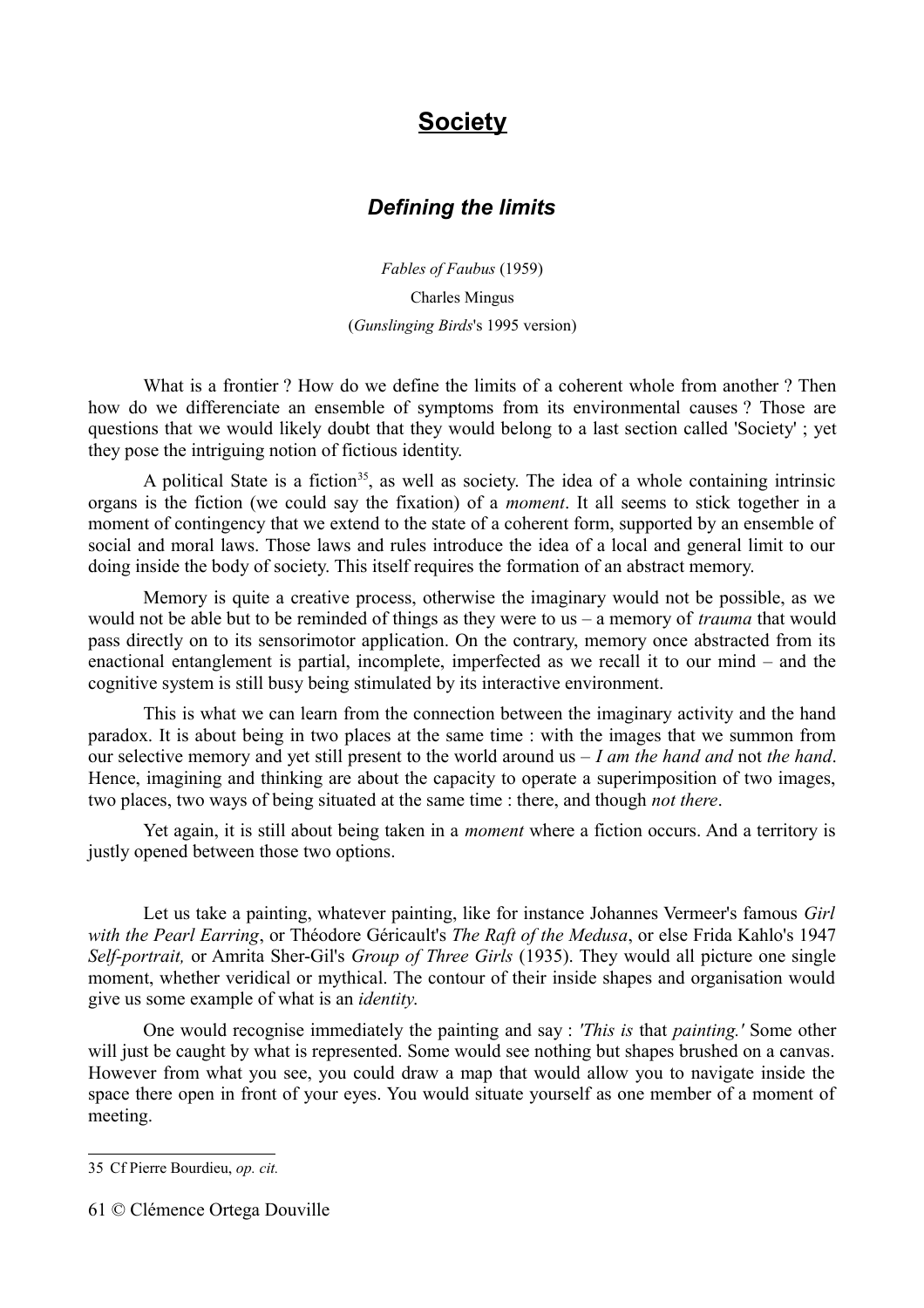Let us now switch to some early experiences. A child will often try to trespass a rule (for instance by saying a forbidden word) and wait for their tutor's reaction. One will then try to establish an approximative definition of their environment that would condition their own evaluation of the meaning given to action. The line is given by the outside, but provoked by an intentional event coming from one's will to enact some impulse to *do things*. Doing things is making them exist.

Then, when the line is set, when the frontier is experienced and defined, this will become a *limit* to further action. *I* provoked the emergence of a limit where there was none or a tacit one, and then this limit is feeding me back so that I would come up myself with a new response. The latter would include and acknowledge the existing limit.

Hence the only response that I can give would be a redefinition of what was once a limit into a new or *renewed* act of creating my own norms for action interpretation ; which are always themselves an approximation, and maybe a better approximation than the last. That would become the context for my reading the action and the next, its situation and teleonomy – *'I am aiming* there*'*.

For instance, space is a fiction, which is a fiction for action, a moment that is extended, one Augustine's *distensio animi –* thus it is *read* in a certain 'direction', evaluated in a certain amount of time. When I see a vase, the evaluation of its shape, even instantaneous, is in fact highly directional, because it conditions the distance that it would take for me to handle it.

Sensorimotor evaluation becomes part of the fiction that both fixates an image – that would form a coherent and identical shape – and yet integrates in this fiction the movement that it would require to *make something happen* out of it. I *touch the vase* to know if there is a limit to it and once the memory of its shapes, I aquire the conviction that there *is* indeed a limit to the object. This limit allows me to evaluate a corresponding situation of my own for further action.

The process recreates an environment for circulating feedback and interpretation, that would stimulate the sensorimotorlike neural conditioning : reading space is possibly handling space and then, a (symbolic) object only exists when associated with the memory of some potential interaction with it. Sensorimotricity is the most irreducible and neutral feature of our living experience. It says nothing about the *value* of what happens with it, but on its primary conditions.

Yet thanks to that, the possibility for action is conditioned by a timely memory that would help us evaluate the predictability of our environment's response, establishing identity and familiarity. Then reinforced, this predictability becomes knowledge, as the capacity to create a fiction out of it sets in. Because knowledge is a way to envision the world as a superimposed map, palimpsestic. This is how one situates beings and things in their symbolic perception of space. It is a to-and-fro that we don't make nor have to, but that is frozen out of time in one of those precious *moments*.

Those moments that we can identify, they constitute what we meant with the personal quality of *nostalgia*. Nostalgia is an elementary feeling, because it is the traumatic mark of being frozen in the recognition of an object that would not be followed by a corresponding action. A world changes in the mean time, and the action is just figured *in* the recognition of the object, made identical to our participation in experiencing its presence *there*.

Playing games with the imaginary permits to introduce an extended form of predictability and knowledge on the symbolic level, where it hasn't been *proven yet* in reality but could be. Then scales, approximations and anthropomorphisms enter in the way for interpretation and representation – by process of identification and comparision. We associate objects with our being situated, in a moment of coexistence of both the possibility of an action and its possible realisation.

It is a constant reactualisation and expectation about how we deal with our presence to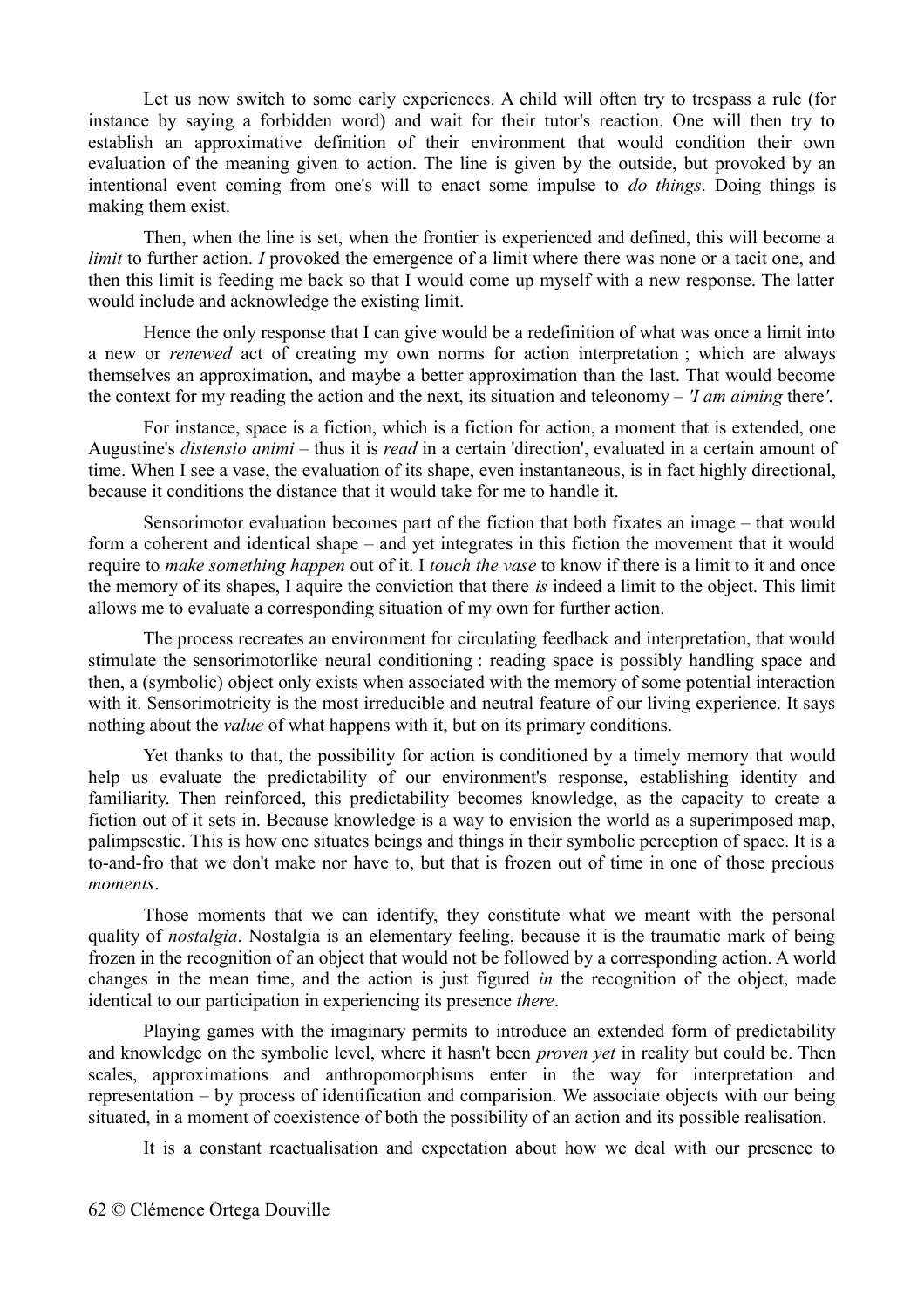reality, a play between what is fixed and what is mobile, tension and its release. Not being able to *do* something and thus making it *really* exist, letting a limit emerge to our reactions to it, that we would internalise *without* necessitating an outside participant, but being our own outsider inside of a specific memory sollicitation – those are the foundations of the imaginary structure.

Thus it would allow its structuration to language and the symbolic, key to introduce the presence of others in an inside kind of world.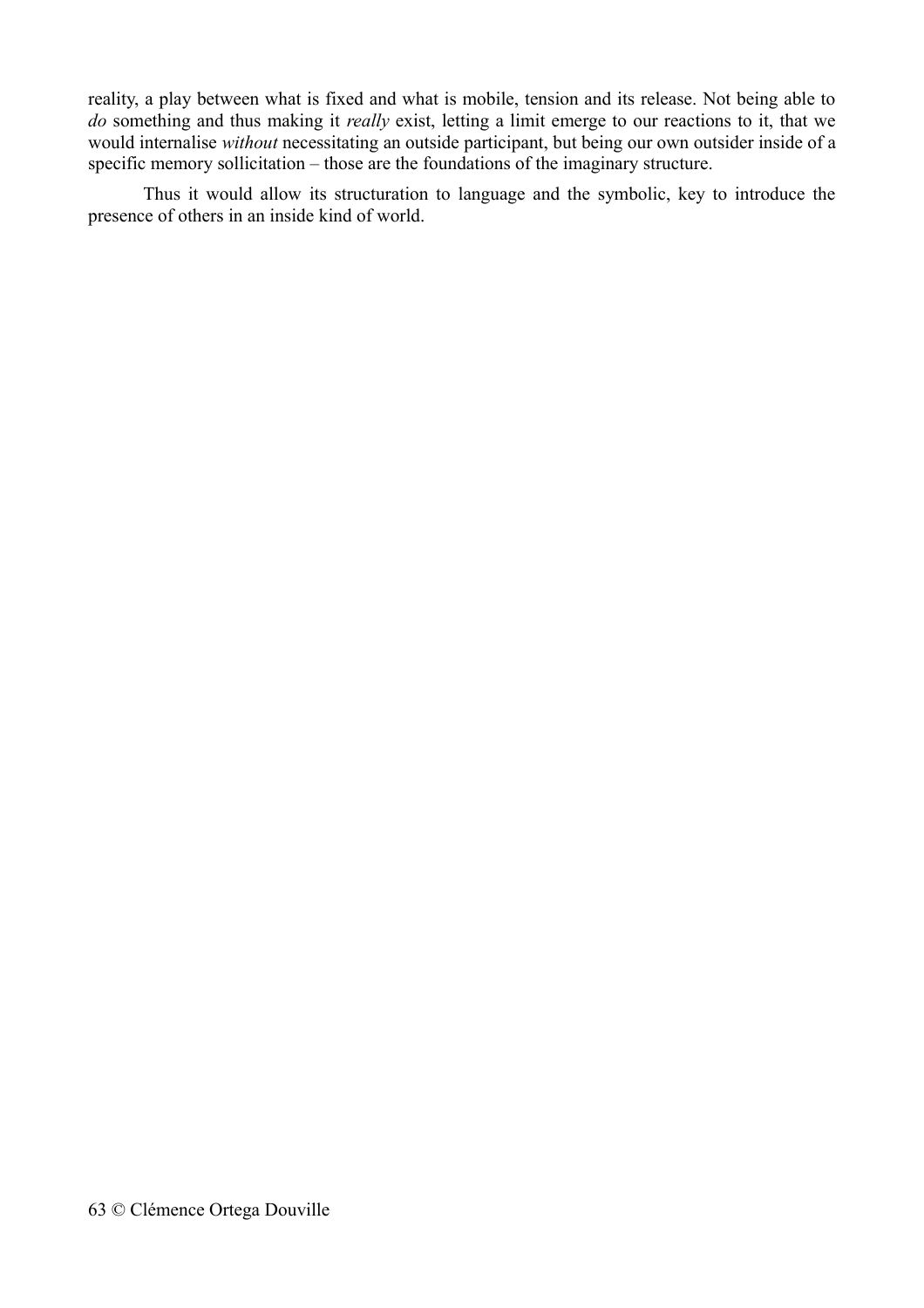#### *The Master, the Emissary, and the Kind-Faced Slave*

*La nuit dans mon dos me pousse vers d'autres soleils. Le sol ne donne plus de droit. Je dois sauter devant.*

*Au-delà de la mer, l'horizon est trouble. Le pays natal ne m'imagine pas. La porte est grande ouverte, comme ma déchirure.*

'Des racines nées', Kiyémis, 2018

'Modern right is inseparable from the notion of State because it was born with it, with lutherian reform and the consequences it led to all over Europe. The birth of the State changed the right completely because it revolutionised the exercise of power, both private and public. The State brought up to it all the disseminated powers of feodal society ; everywhere, it signified a concentration of power.  $[...]$  So doing, it liberated man from the domination of private powers'.<sup>[36](#page-63-0)</sup>

Such a definition of the State is of course a definition of principle and a historical perspective. The progressive separation of the State from civil society in the XVIth century, consistent with the birth of capitalism, is as much a fiction as was one of the *'roman national'*, concept of patriotic narrative destined to consolidate young French Republic in the  $1880's$ .<sup>[37](#page-63-1)</sup> Such vision of what happened or is happening in the world and society is less a complete and thorough insight on what *is really happening* than a wish to apprehend it, to lead it in a certain way – and to maintain a certain order among the relations of power inside it.

In his preface to Jean Carpentier and François Lebrun's *Histoire de France*, historian Jacques Le Goff was explaining to the reader something similar, that the interest of the public for the History of France came 'to a large extent from the care born with the acceleration of history, the anxious desire not to be cut off from our roots, the need to anchor in the long run our quest for individual and collective identity, not to become orphans of the past, while the history of our country is the first object of the actual appetite of French people.'[38](#page-63-2)

Speaking of a 'quest for individual and collective identity', Jacques Le Goff inevitably took a paternalist turn. He posited himself as a cornerstone figure for the self-acheivement of French people's memory through a national self-conscious education, though he was surely aware of propaganda reductions and the ultimate danger anachronism is to History.

In reality, if there is one thing we learnt from Thomas Kuhn's epistemological effort<sup>[39](#page-63-3)</sup> is that even Sciences such as Physics are subjugated to a system of belief ; and then a way to describe our

<span id="page-63-0"></span><sup>36</sup> *In* Elisabeth Zoller, *Introduction au droit public*, Ed. Dalloz, 2013, p.13. My translation.

<span id="page-63-1"></span><sup>37</sup> Read Benoît Bréville and Evelyne Brieiller, *« L'illusion de la neutralité »*, *in* Le Monde Diplomatique, « Manière de Voir », August-September 2019, p.4.

<span id="page-63-2"></span><sup>38</sup> *In* Ed. Du Seuil, 2000 (1987). My translation.

<span id="page-63-3"></span><sup>39</sup> *In* Thomas S. Kuhn, *The Structure of Scientific Revolutions*, 1962.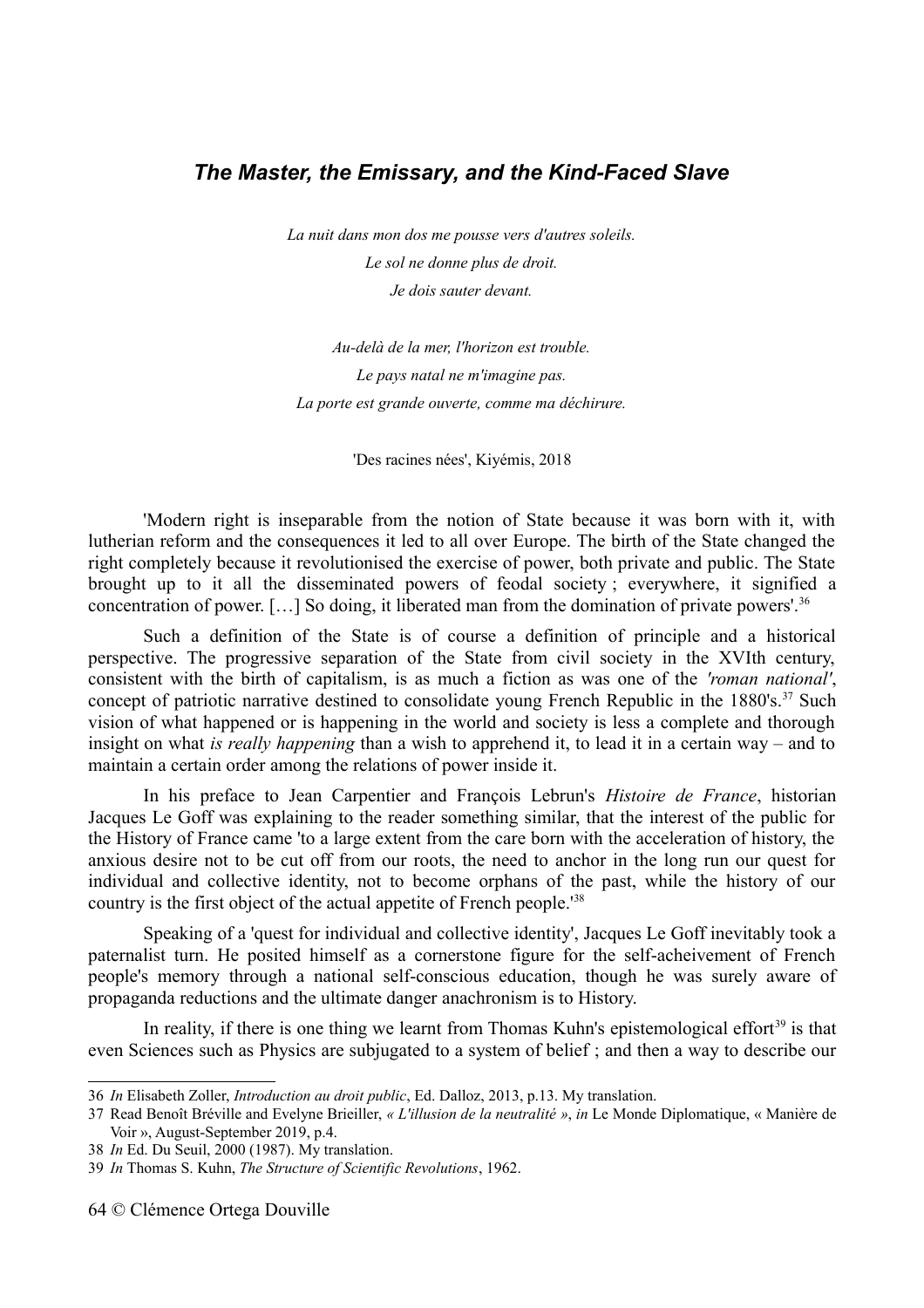reality, no matter how precise it could be, always pertains to a partial vision of the kind of future that we want. In a way, it is much like psychiatrist Iain McGilchrist's revisiting of the theory of the two hemispheres of the brain.<sup>[40](#page-64-0)</sup> Much more than a separation reason-emotion, which puts the two on an equal level, opposed like Eros and Thanatos in a Good and Evil register, McGilchrist suggests a radically different approach.

According to him, the right hemisphere of the brain would participate of a broad vision of reality, based on experiential memory – he would call it metaphorically the Master –, while the left one would be sent by the first one for more specific tasks – the Emissary. The example he takes is that of a bird eating crumbs on the ground. The bird would be both focused on the one task of eating – the right hemisphere – and keeping an awareness of their surroundings in case of danger.

Iain McGilchrist's proposition gives two different registers to the functioning of the brain : one that is conscious of the individual's situation in their environment, the other that is allowed to forget it in order to execute a series of dedicated sensorimotor interactions. It seems quite natural then that in the paradoxical state human being is placed with the doubling of the imaginary – this lag in the timing for response –, the apprehension of symbolic general surroundings would be constantly associated with a primary need for immediate execution – a constant tension between long- and short-term vision.

In fact, we don't have much choice, as the only vessel that we have to experience it is our own body – and that the latter was formed with a highly affective and traumatic memory. We cannot apprehend whatever narrative about reality without implicating a deeper part of us that simply wants to do things.

In her personal story of Spanish Civil War, between 1936-1938, Argentinian activist Mika Etchebehere told a scene from the POUM militia life where some fellow improvised soldier couldn't be taken out of his sleep. Laying curled up on the ground, the man slowly emerged after being splashed with water, but eventually sprang up when Mika Etchebehere was to shout at him : *'The armoured train is coming.'[41](#page-64-1)*

This sentence acted like a magic word. Concentrated in the image of the train was contained the perspective of a progress in the anarchist militia's struggle against Francisco Franco's army. So it was a promise, a collective promise that would lead to a possible liberation from a precarious and dangerous state.

As well, in his conferences about the *Nanas infantiles* (1928) – the lullabies –, Spanish poet Federico García Lorca explained that many of them sung by poor women in Andalusia contained in fact very cruel lyrics – in some of them, the mother wished the death of the child, seen as a burden. The wish here was less cast against the child themself but against the prison of abandonment, the father having gone away, in a context of great material and social precarity.

Yet there was in it the vision of being freed from this precarious state that allowed the individual to hold on to the hope that the insecurity of being left alone in misery would be gone for good – though being aware that no miracle would happen, only a mid-term solution. In the mean time, nothing could be said, for much of what was around was a desert of friendship. Without an acceptable story to be told to anyone that would help improve one's situation, the law of silence often imposes itself as the inevitable option.

The militiaman's dream, whom seemed 'to have forgotten the war', could not be told – only could he catch up the common signal of a train coming for technical support. The poor mother's fate

<span id="page-64-1"></span><span id="page-64-0"></span><sup>40</sup> *In* Iain McGilchrist, *The Master and his Emissary : The Divided Brain and the Making of the Western World*, 2009. 41 *In* Mika Etchebehere, *Ma guerre d'Espagne à moi*, Ed. Milena/Libertalia (Ed. Denoël), 1976, p.75.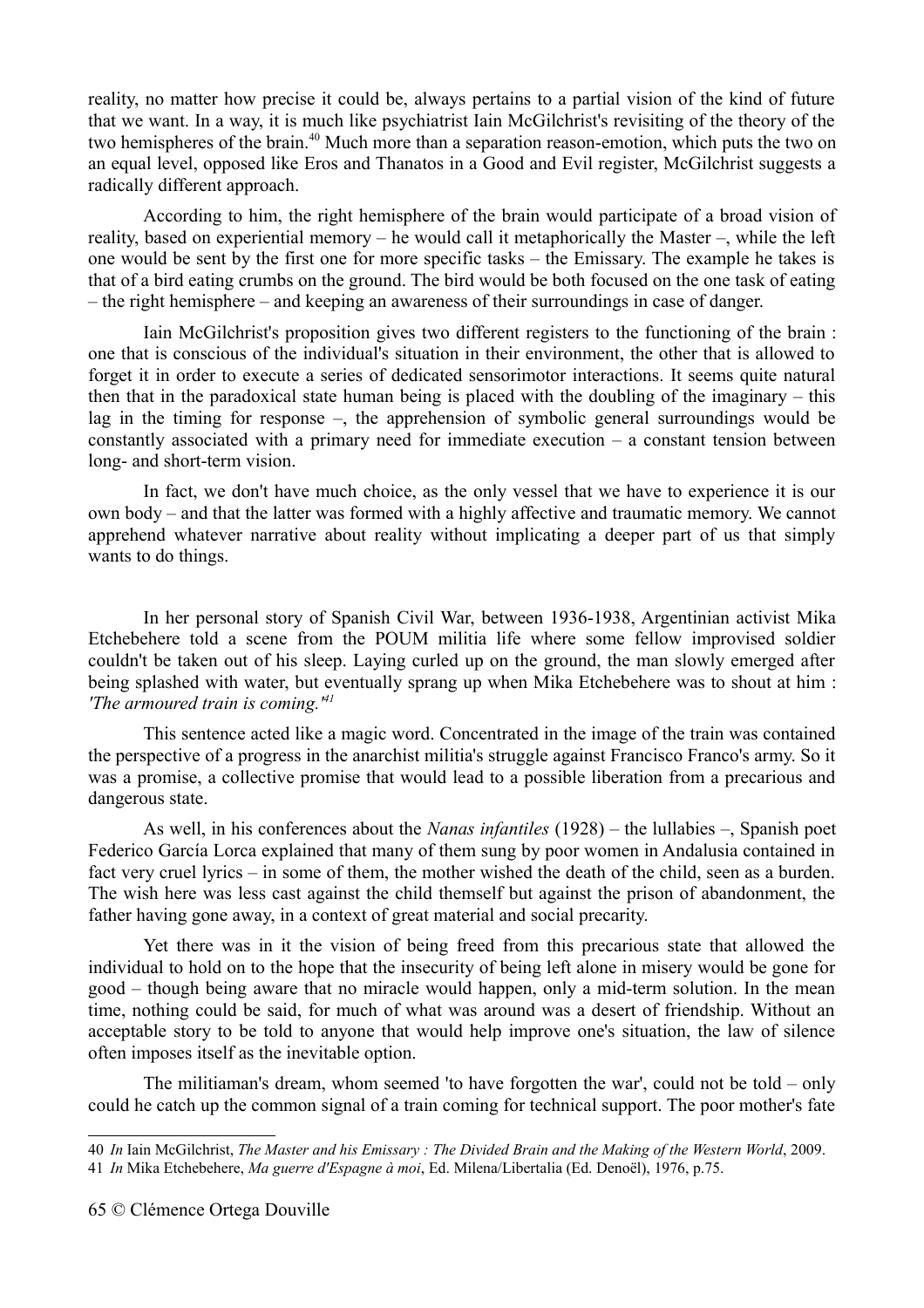could not be told but to the child, her only interlocutor, to lighten up the burden. In a similar and more contemporary way, neither is there an easy story for French army to tell and explain their criticised implication in the horrors of the Rwanda war between april and july 1994.<sup>[42](#page-65-0)</sup> Nor is there any to solve the difficult legacy of colonisation and slavery without acknowledging the geopolitical interests still in place for them not to be solved.

The question of the unsaid entered the realm of domination in the system of a political narrative.

Why, o why are we discussing such a matter *here* ? Because none of the matter that we discuss here, including the first subject of this book that is the theory of the three paradoxes, is neutral – because it is always the subject of an individual as well as a collective interpretation and always taken in a perspective that is political, cultural, and eventually social as it contributes to a hierarchy of social class.

Because the image of the one who *says*, who pretends to say something of value, is subject to the responsability of creating or contributing to the image of a possible future. To quote Paul Ricœur again, 'the power of metaphor proceeds of the one of the poem as a totality'.<sup>[43](#page-65-1)</sup> Which means that whatever meaning given to an event reported by speech always implies the totality of the speech's interpretative world.

Let us go back to the danger of anachronism in historical studies, as well as to the danger of misinterpreting non-Western cultures' events through our cultural perspective. What if I say : 'I have the solution for one beyond age question ?' One would answer : 'maybe you do.' But then, what do we do with that *exactly* ? How does it effectively change out perspective ? And how much can it make our vision of our reality(ies) more adequate, more open, more just?

The ethics of our work is that none of the things that we reported here are right, if they are not common to all the public. To be right, it has to improve the quality of our common conditions of life durably.

But look at the soft propaganda theory, the one of public relations, the one ingeneered since the end of the First World War in the United States with Wilson government's Creed Commission and such a man as Edward Bernays. There was a man who contributed to change the way politics were made, by theorising the *manipulation of public opinion in democracy*.

Inspired by social psychologists Wilfred Trotter and Gustave Le Bon, as well as Graham Wallas and Walter Lippmann, this double nephew of Sigmund Freud used the theory of the unconscious at the service of what he called *the invisible government*. The latter included both political machinery and corporations – but analysed as a very complex and intricated organism where social hierarchy was at play; above any member of society, you could find someone muttering the line they ought to follow in their ear. Edward Bernays's job was simply to make the sources shaping this complex network of interest the less visible and yet the most efficient possible – so it could appear like the most natural thing in the world. And this is historical.

His idea was quite simple. He started with Le Bon's statement that no dialogue could be set with the masses on the register of reason, but of emotions ; and with this idea that in a political system like democracy, you needed the consent of the population – then all that was to do was to create, to *ingeneer* this consent.

Yes, you leave the opportunity for the population to *choose* whatever they would like to buy,

<span id="page-65-0"></span><sup>42</sup> Read Philippe Leymarie, *« Le grand malaise de l'armée française »*, *in* Le Monde Diplomatique, « Manière de Voir », juin-juillet 2019, pp.40-41.

<span id="page-65-1"></span><sup>43</sup> *Op. cit.*, p.120. My translation.

<sup>66</sup> © Clémence Ortega Douville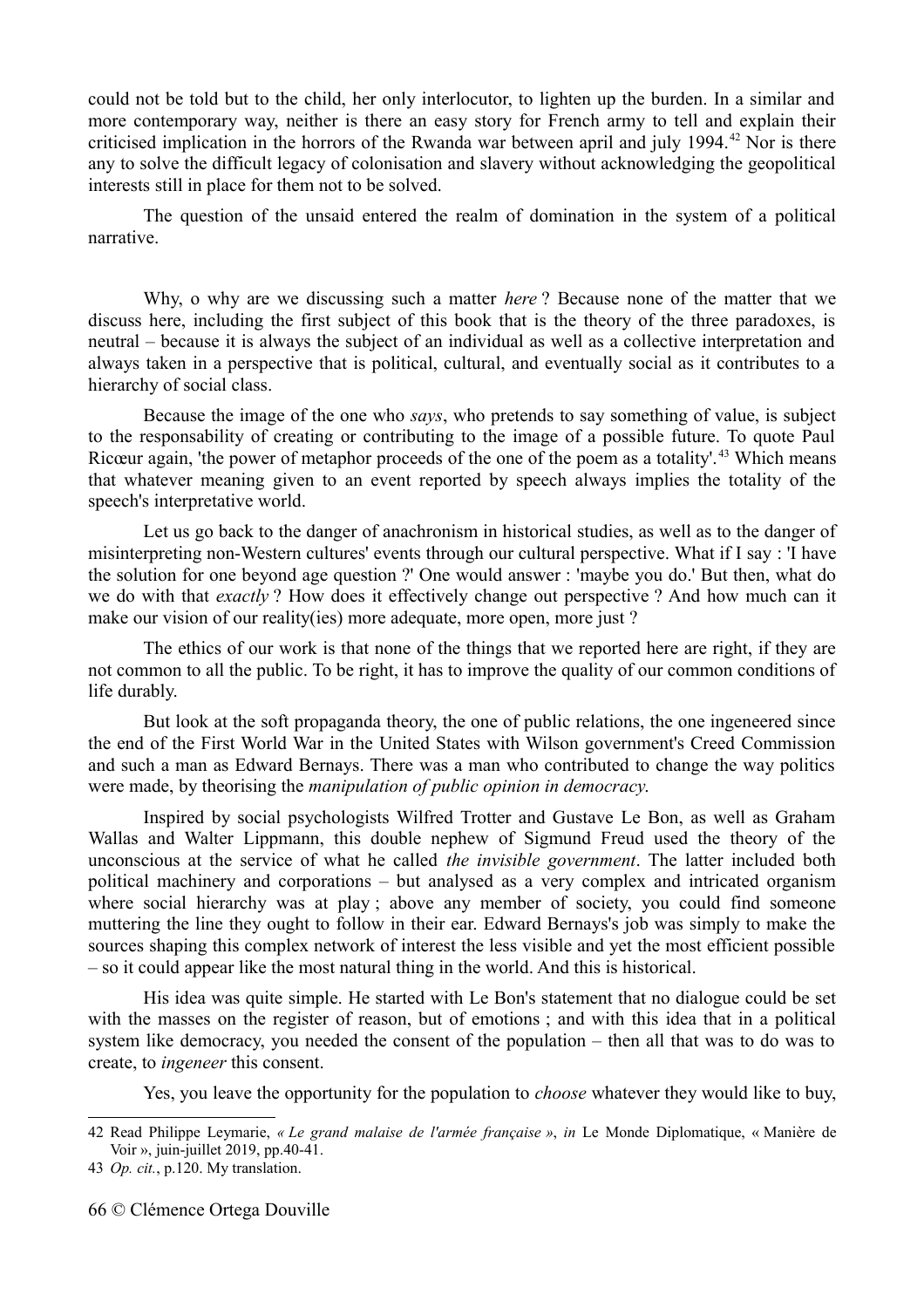how to behave or whom to vote for ; but in the mean time you create all the conditions so they would do such things, buying from or voting for the direction that was already decided in high places, mostly corporate and political lobbies.

For instance, if the American Tobacco Compagny hires Bernays to obtain the inaccessible half of the market represented by women – who were not allowed to smoke in public –, he would ask a psychoanalyst what cigarettes represent to women according to him. This psychoanalyst answering that it would represent the penis and then, power, Bernays would organise a march of women lighting cigarettes at the 1929 New York's Eastern Sunday Parade, and then make them say to the press that they were lighting the 'torches of freedom'. In one single event, the image of women smoking became a symbol of female emancipation, and then the market was open, by the soft power of modern propaganda. And this Mr. Edward Bernays wrote books about it – one (*Crystallizing Public Opinion*, 1923*)* ended up in Goebbels's library in 1933.

What is important here is that we still live in that society, and that any divergence from the line is considered dissident. Then there are two ways to deal with dissident voices : to crush them by the use of physical violence (which we discussed earlier), or to divert attention. This option is the soft propaganda option, that is combined with what journalist Naomi Klein called the S*hock Doctrine* (2007).

Which means : how to create crisis to shock people, either wars, social or economical crisis to excite their need for a *logical* response (even a false one based on impulsive immediate trigger) and a coming back to order ; in the mean time, you make them accept extraordinary measures that would later on become the rule. Then voices are silenced in the confusion, as it happened in France recently with the 'yellow vests' manifestations, where the unitarian and pacific protests were eventually broken by the introduction of violence. Yet, more insidious is the breaking of the distance for analysis and long-term projection by introducing a symbolic violence and denurturing the collective structures.

One example to support the case : those last years were very important to women because those were the years of the Me Too movement. One specific setting of intra- and extra-cultural oppressions was declared not acceptable anymore, nor could it be kept silent, accepted, tolerated and only to be coped with by the principal interested : here, women. It was a chaotic time but the opportunity to remind, as for many systemic oppressions that affect minorities according to gender, sexuality, racial, social or environmental privileges, that those are still real.

What do you see now ? Look at the sports channels. More female football. More female rugby. More female everywhere in that department. But everywhere else in all the fields of women's social rights, nothing moves on or worse, it goes backwards – as it goes as well for LGBTQ+ rights or for the migrants' to survive. Still yet, attention is diverted, because miraculously, women won more visibility in sports – and thus women will likely buy more sportswear and be happy exercising, looking socially attractive and acceptable, and keep their mouths shut.

Yes, this is a good thing that women and men, young and old, could get more examples of how gender should not be a limitation to expression and equal access to rights. However it cannot be an excuse to wipe off all the rest.

The same goes on with the cinema. In her critique<sup>[44](#page-66-0)</sup> of *Wonder Woman's* reboot (2017), French journalist Annabelle Gasquez pointed out the double language of putting a woman figure on front. It may be pleasurable to see a woman of action on screen, but we would still notice that this representation is in fact supported by a narrative structure and production designed by men and largely stereotyped. The heroine is portrayed as a combinaison of two binary antagonists : a passive

<span id="page-66-0"></span><sup>44</sup> Read on cultural webzine Deuxième Page, « *Wonder Woman, et les limites du féminisme marketé »*, <https://www.deuxiemepage.fr/2017/06/15/wonder-woman-limites-feminisme-markete/>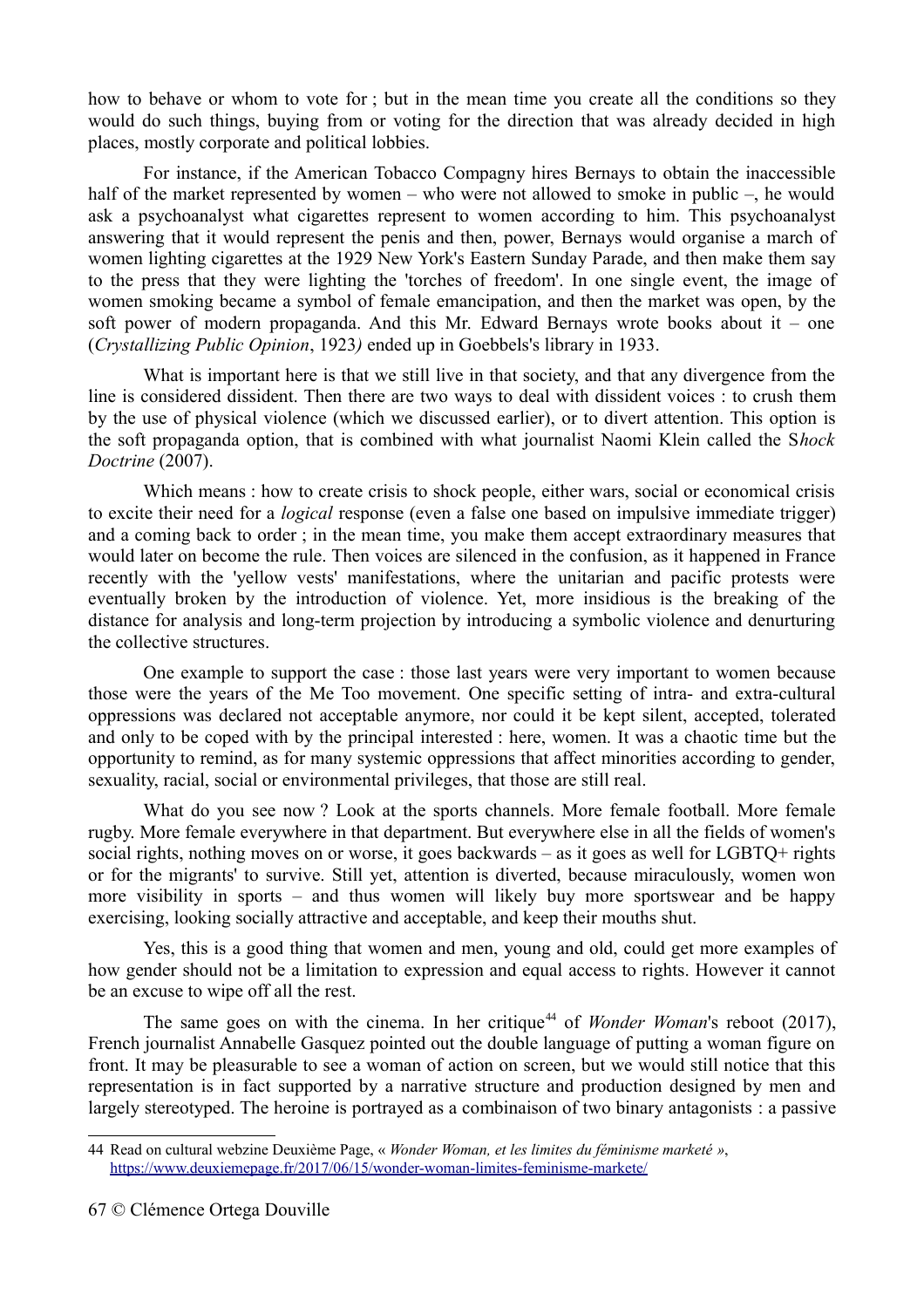and compassionate woman with the temper of a man (meaning the capacity to action). No inbetween is there allowed to express a real identity. The zone in-between is justly the place for collective thinking.

But the cynism of those ways of handling disruptions in the social masses is much graver as it is damaging the very conditions that there could be life on Earth. In his 1998 article called *L'essence du néolibéralisme[45](#page-67-0)*, French sociologist Pierre Bourdieu analysed the strategy of neoliberal ideology as the destruction of the collective structures, from the unions to the States. Then we go back to the intermediary spaces, those same spaces that would allow anyone to settle in their own place and though respecting others', but are systematically destroyed.

If you erase all those intermediary spaces, leaving only the top (reminder : at the beginning of the year 2019, 26 people on earth detained as much wealth as did half of the world's poorest part of the population) and the bottom, generating crisis and inequalities all the way long, then you create a state of precarity and of constant anxiety and anguish.[46](#page-67-1)

Yet, you are smart, because you learnt about soft propaganda and then, you leave enough a fringe of comfort, you bring back the slightest touch of security to people in a context of chaos and disorder, so that they would accept and hold on to that least measure of peace that you leave. Most people are standing on the breach between the tension to success promoted by the (social) media and the abyss of bannishment, of being cast out of the party.

People want to be at the party, because nobody wants to be left alone and the means to enjoy life are being more and more concentrated in the hands of the happy few. So then you leave them the cheap party, the one that one would try to reproduce without the means to really do it, depriving them from the real means to build a proper society in the long term, that would at least respect something such as each other's 'natural rights' (as it was called at the time of the *Déclaration des Droits de l'Homme et du Citoyen* and dear to Jean-Jacques Rousseau). Because to build in the long term, you need all the intermediaries to support your progress ; not to live in a world where nothing that you can do is supported but by a virtual currency ; but a world that would allow the stable existence of common objects that would imply not simply you nor me, but potentially everyone.

The fact is that keynesianism is not that vital anymore in neoliberal economical dogma, for John M. Keynes's conjunctural idea of State intervention has been reduced to a shrivelled stone. But it is mainly because there is not much more economy than that, or that it became difficult to decide of the scale of economical structures. Outsourcing, robotisation, financiarisation and monopoly of the great groups, increasing mergings of firms and fiscal optimisation have blurred the contours of what economy means today. As for the connection between the governments and the population, the distrust in the effect and value of vote, the distance separating us from the owners of the compagnies giving us jobs make it difficult to climb the intermediary scales to dialogue.

There is no local and proximity working in a society of monopoly – and we let the little ones die for a delusion of aristocracy.

Let us take one last example in agriculture. Today, most of the agriculture structures on our territories have been externalised with the increase of urban centers and the industrialisation of the farms. Pushing farmers to debt, investing in heavy infrastructures to fit the norms and receive subventions (from the European Union for example), we have changed the shape of our country sides and the network of our food production as well as our social and environmental anchor.

<span id="page-67-0"></span><sup>45</sup> *In* Le Monde Diplomatique, mars 1998,<https://www.monde-diplomatique.fr/1998/03/BOURDIEU/3609>

<span id="page-67-1"></span><sup>46</sup> Read as well lawyer and journalist Juan Branco's analysis of the concentration of French medias in the hands of a corporate oligarchy, in *Crépuscule*, Ed. Au Diable Vauvert / Massot, 2019.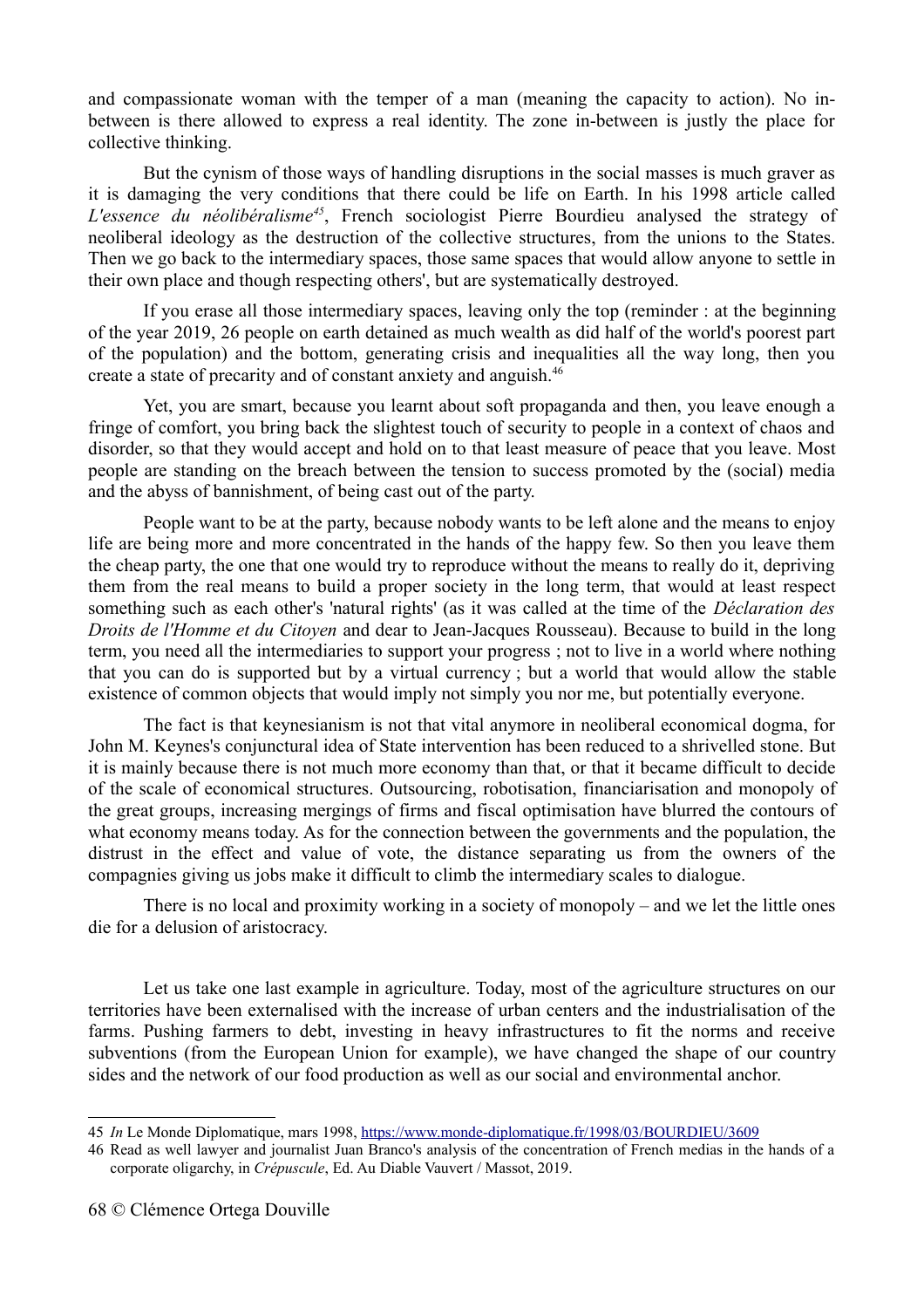The circuits of distribution have become more and more long circuits, and the supply centers depend on the stability of both production and distribution efficiency. If any crisis in any of both, the capacity for people to buy food, especially in the cities, will be at stake (and a country such as France knew such a crisis in 2006, with only 62 days of food report stock).

But now, the ecological crisis that we are experiencing today and for the days to come, that has been generated by human activities, is questioning not only our impact on the planet, but the way we conceive our territories and their organisation. If you look at a structured spider web, you would agree that its structure would collapse if enough of the points were to be damaged. The web needs all the intermediary levels of its structure to be resilient. One simply needs to cross the points to meet the other end. If you cut the road, they can't.

The question of short-circuit distribution and local production for agriculture, as well as of envisioning a way to cultivate that would be both chemical-free and coherent with the ecosystems' dynamics, this is such a model for society that would make it more stable and more resilient for the future. Livable for all. Nonetheless, it would mean breaking with a political, economical and social society model built on a system of monopolies and domination – with impacts for countries of the 'North' and more for those of the 'South'.

The point of all this is that, as French President Emmanuel Macron said in 2017, 'there are people who succeeded, and people who are nothing'. Saying that, you would find a *résumé* of that ideology that such a man represents.

But we are part of this world. If our ecosystems collapse, we collapse. No phantasy of almightiness and success will change that. Except that when all local cultures will become unsustainable, we will have no other choice but to buy from greenhouse and artificial cultivations. No other option, no alternative will be left, because earth and water will be too polluted, because all life will be extinct from the soils and the climate too erratic and extreme.

Therefore, we will only end this chapter on this one simple question. If we are to propose any valid idea of how humanity did begin, with the capacity to think and create like we do, what are you going to do with it ?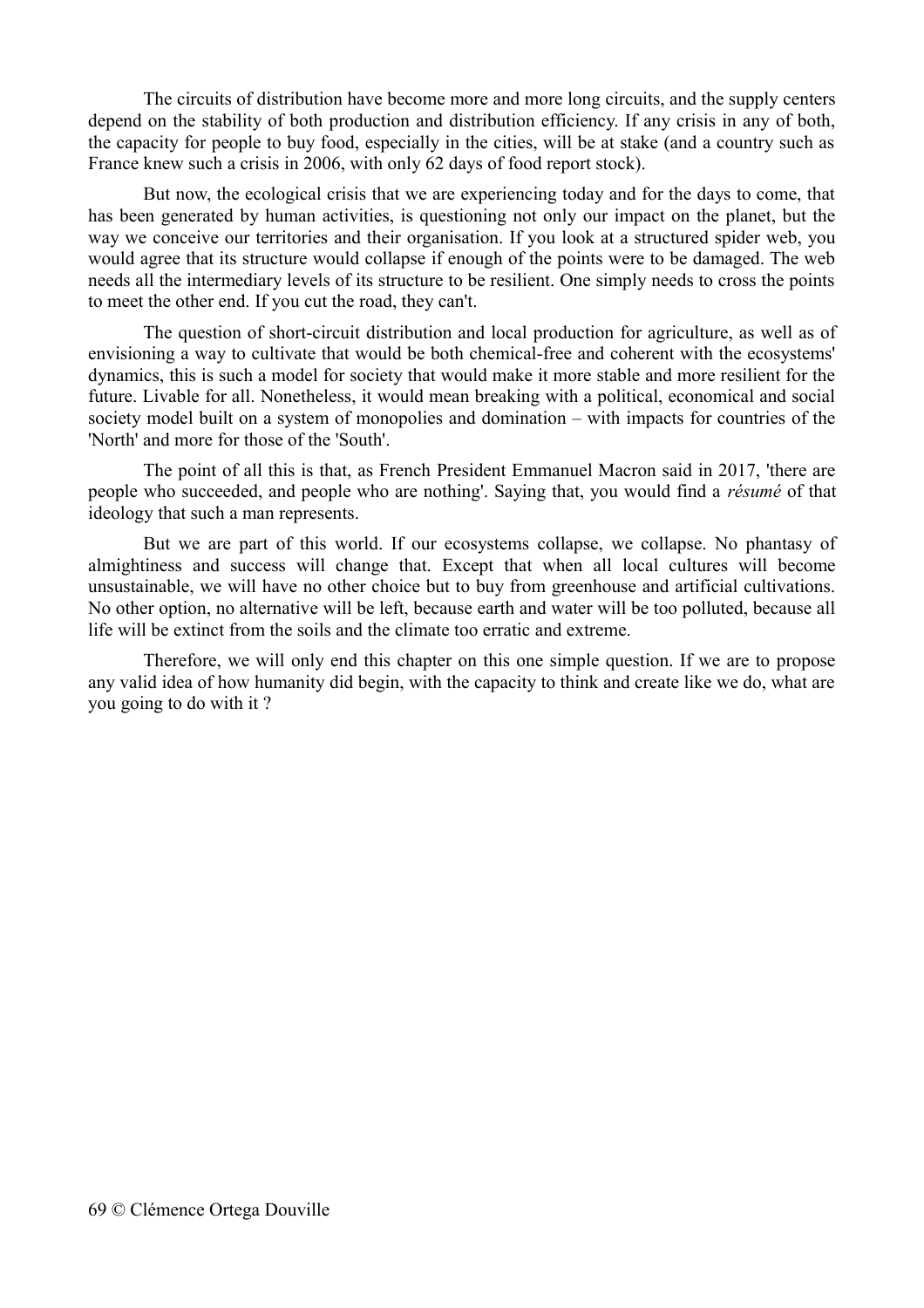### *A collective future*

Я здесь

Всегда.

*(I am here*

*Always.)*

On July  $17<sup>th</sup>$  2019, quite recently, Amazon's boss Jeff Bezos, the richest person on the planet (125 billion \$, according to the Bloomberg Billionaire Index) declared on American television channel CBS that he was investing millions of dollars on space technology to prevent Earth from destruction.[47](#page-69-0) His motives, he explained, were that : 'We humans have to go to space if we are going to continue to have a thriving civilization. We have become big as a population, as a species, and this planet is relatively small. We see it in things like climate change and pollution and heavy industry. We are in the process of destroying this planet. And we have sent robotic probes to every planet in the solar system — this is the good one. So, we have to preserve this planet.'

Interesting fact, the article passing on the information titled « Jeff Bezos : I spend my billions on space because we're destroying Earth ». The effect of such a claim may have the one of a bomb. As a subtitle, one would easily interpret : '*the destruction of our planet is a fact, nothing is going to stop it and we are not going to avoid it nor slow our conquest down –* but the richest part of the population will eventually flee to outer space.'

*This* is shock doctrine. Why ? Because you can see the direct effect of the title's interpretation, that will circulate on the internet and social media, often without people reading the article, and this will contribute to this maintained and constant flux of alert signals keeping the population in a state of excitation and anxiety.

Then when you would eventually read the article, Jeff Bezos would have his reasons declared about externalising industry in space so not to pollute the planet and then sending back the products there on Earth. The idea exposed is also that some people will *choose* to live on Earth, and others to live off Earth.

And then the scandal triggering effect of the title is drawned in an apparently more moderate discourse, where it would not be about fleeing our burning Earth anymore, but enlarging the production zone in order to only use the planet as a 'residential zone'. Emotionally, the excitation from anger will decrease suddenly in a kind of resignation, as the self-evident motive for it will be swept away ; and one would start to think, in the confusion of too great a contrast, that such a speech is in fact quite sensible, rational. It would leave an option for those who cannot fly up to space. The rich people are not the bad people, they are thinking of the common good.

See here, by doing a bit of media literacy, how this mechanical play on emotions works. You create a monster so to put people in a state of sideration, pain, fear and anger, and then, you swamp it up in an intermediary measure, that you control. It is like convincing someone that it is not so bad to be punched, even real hard, just after having shot them. It is all done by creating huge contrasts of emotions, in order to settle back in one less strong, but strong enough to do good damage.

<span id="page-69-0"></span><sup>47</sup> Read CNBC Make It article [https://www.cnbc.com/2019/07/17/why-jeff-bezos-spends-billions-on-space](https://www.cnbc.com/2019/07/17/why-jeff-bezos-spends-billions-on-space-technology.html)[technology.html](https://www.cnbc.com/2019/07/17/why-jeff-bezos-spends-billions-on-space-technology.html)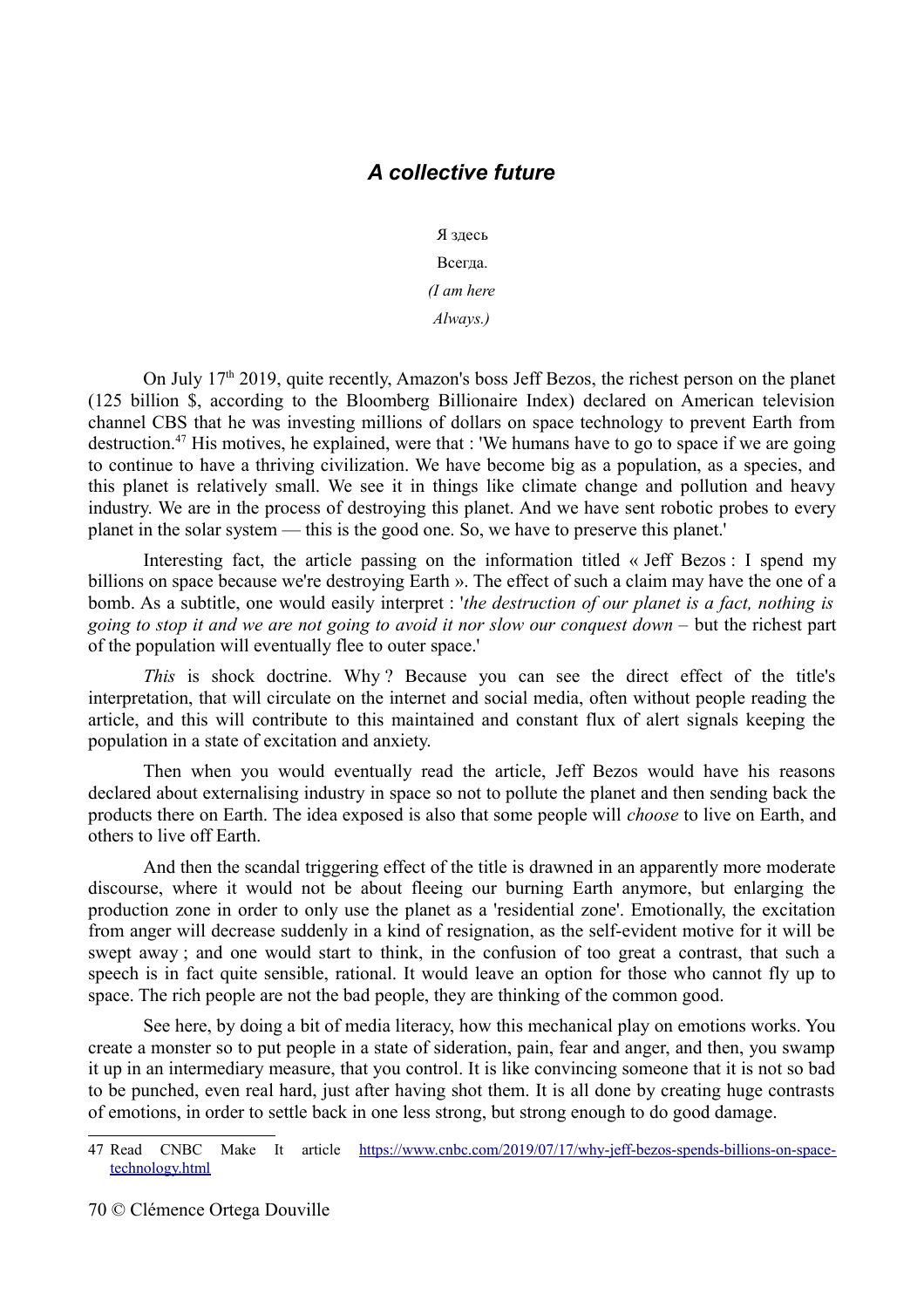Because what Jeff Bezos doesn't say, is that not everyone will benefit from this capitalistic vision of the future. Not everyone will *'choose'* to stay or go. And those who will stay will still be caught in one seriously damaged planet – and be fed by what ? Consuming what ? Living in airconditionned closed infrastructures ? Living a policy of extraction to the elitist getaway, for a twoclassed society ? And on whose back ? Indebted minorities become the vast majority of a new environmentally penalised South ?

It is like Annabelle Gasquez's analysis of Pixar animated film *Coco* (2017).[48](#page-70-0) Little Miguel visits the realm of the Dead, but the latter strangely resembles our society, based on fame and social class. Being a film about loss and mourning, it then doesn't leave space for loneliness and emptiness – except for those who are forgotten and downgraded. In other words, the show must go on, and the machine must never stop.

In this last chapter, we did not want to close the debate. It must stay open. The writer nor the reader are solely concerned by the *public thing* – but we all are (and no, Mr. Putin, social liberalism is not *dead*). That is why understanding where we came from can be nothing else but enlightening the way that we will go.

The fact is that we cannot evacuate the affective part of our human experience – according to psychoanalyst John Bowlby, *attachment* would even be primary to child development, to their protection and survival, feature that the Harlow spouses found as well among ape species.<sup>[49](#page-70-1)</sup> If so, it would only aim at reinforcing positions of power and domination, maintaining pressure on Hegel's *slave*. Something as trivial as the control of one's smell may be part of a very complex way to abstract emotions from collective interactions, as suggested by psychologist Rachel Hertz.<sup>[50](#page-70-2)</sup> Smell is the elementary signal for what is *good* or *bad*, pleasurable or unpleasurable.

However there is a gap between a vision of collective living that would be permissive and yet respectful to all, and the other that would be based on the prescription of domination structures on some non-chosen and delusive collective cohesion. To get back to agriculture, sanitary crisis are the best way to impose drastic norms and forbid informal exchanges – as the selling of local country  $seeds<sup>51</sup>$  $seeds<sup>51</sup>$  $seeds<sup>51</sup>$  – but we still need to eat and produce our food. We are pushed in the way of social darwinism that says that in a system of great pressure, the more adaptated will be selected to survive.

We discussed already the matter of political and social inequalities. Now let us discuss a bit how we can respond to it. French philosopher Etienne de La Boétie wrote, in his *Discours de la servitude volontaire* (1548), as speaking of the tyrant : *'I don't want you to push him or shake him, but only do not support him anymore, and you will see him, like the great colossus to whom we stole his base, of his own weight collapse and break down.'*[52](#page-70-4) The structure is all, and it is topological.

It is also interesting to consider Parisian communal revolt led by *prévôt des marchands* Etienne Marcel in 1356-1358, in the context of the Hundred Years' War that opposed the French House of Valois and the Kingdom of England over the ruling of the Kingdom of France. The *mouvement communal bourgeois* to take power over Paris against the monarchy is part of a long

<span id="page-70-0"></span><sup>48</sup> Read on Deuxième Page, « Coco de Lee Unkrich et Adrian Molina, si le deuil impossible de notre enfance nous était conté (2017) »,<https://www.deuxiemepage.fr/2019/07/18/coco-film-pixar-disney-critique-2017/>

<span id="page-70-1"></span><sup>49</sup> Read Jean-Luc Renck and Véronique Servais, *L'éthologie : Histoire naturelle du comportement*, Ed. Seuil, 2002, pp. 292-293.

<span id="page-70-2"></span><sup>50</sup> *Ibid.*, p. 299.

<span id="page-70-3"></span><sup>51</sup> Read L'Humanité, « Biodiversité. Le Conseil Constitutionnel interdit la vente de semences paysannes. », December 23rd 2018, [https://www.humanite.fr/biodiversite-le-conseil-constitutionnel-interdit-la-vente-de-semences-paysannes-](https://www.humanite.fr/biodiversite-le-conseil-constitutionnel-interdit-la-vente-de-semences-paysannes-665494)[665494](https://www.humanite.fr/biodiversite-le-conseil-constitutionnel-interdit-la-vente-de-semences-paysannes-665494)

<span id="page-70-4"></span><sup>52</sup> *In* Etienne de La Boétie, *Discours de la servitude volontaire*, Ed. Librio, 1548, p. 15. My translation.

<sup>71</sup> © Clémence Ortega Douville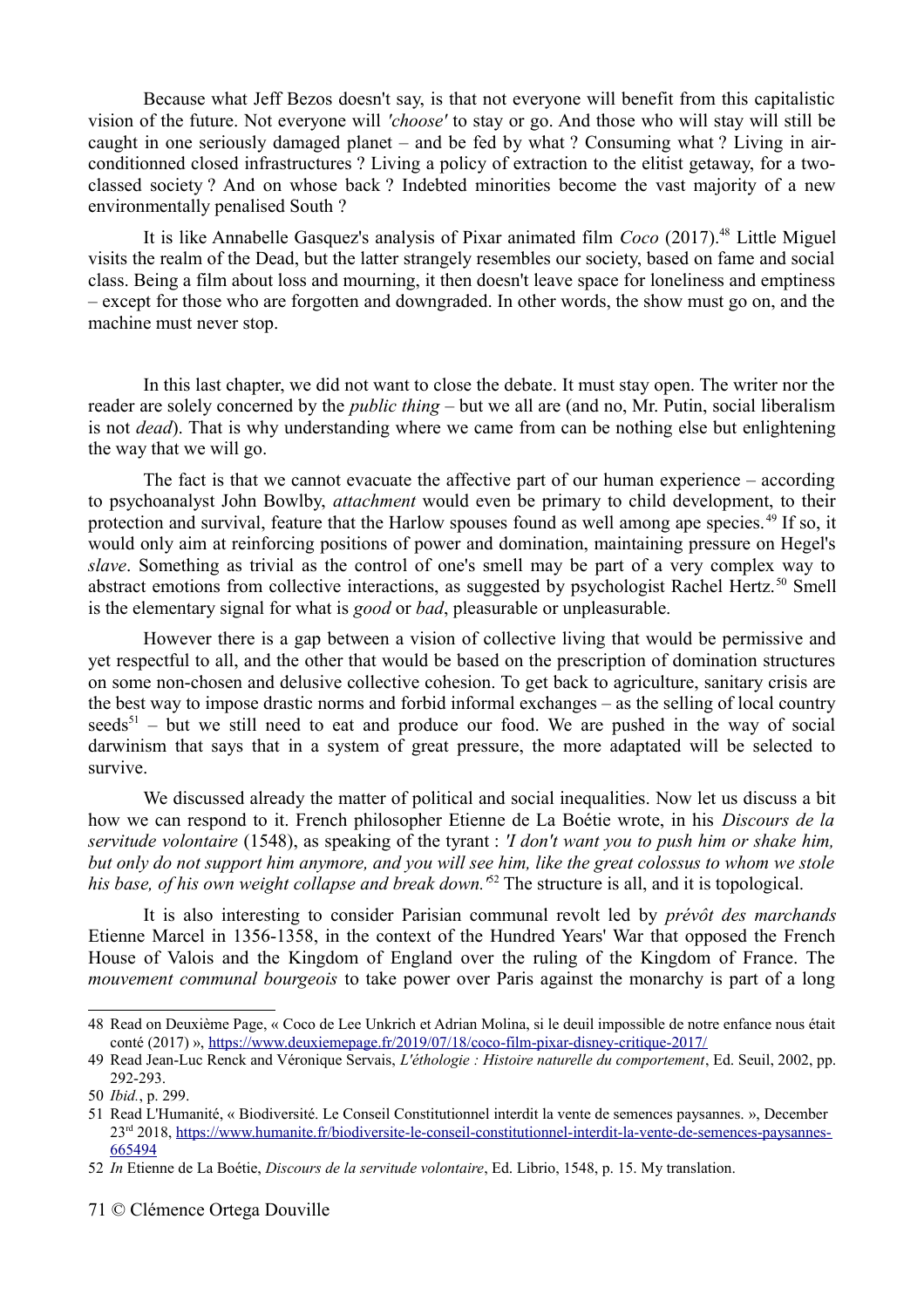tradition in France. Later on, the 1648's *Fronde* against monarchic power in its turn marked young king Louis XIV dramatically : he eventually moved the center of his command out from the Louvre on to Versailles. In a similar way had Charles VII distrusted the Parisian people at the end of the Hundred Years' War. France progressively found unity since Louis XIV's settlement of his military power and later on with the development of the concept of *État-Nation* (reinforced in the XIXth century by Jules Ferry's law on secular and obligatory school) by tying up fragmented regions to national identity.[53](#page-71-0) But the center of the political power is still looking at the capital's uprisings with a frowned look.

But this, as well, is a narrative, that we choose here to make an example of how the imaginary works to give means to action. What there is to say is that the only response to political domination is a collective political proposal. We *'*who are nothing' represent a mass of living beings with enough to lose, and that is why enough precarity is created with a slight fringe of comfort left : to maintain pressure and yet still obtain the population's consent. However, the environmental crisis is pushing us in a temporality of war – because of the imminent danger, and because of its anthropological, industrial and political causes.

Don't be wrong about it, this is a book of war, in a time of war, where ideas may lead the way or shut it down. But this way, as we are all living on the same planet, can only be collectively chosen.

By way of preface to her collection of poems *Requiem* (written between 1935 and 1940, but first published in 1963), Russian poetess Anna Akhmatova told this story of hers. She was waiting, as she did for seventeen months, at the prison line of Leningrad where her son was detained, during the oppressing reign of the *lejovchtchina*. One day, a woman with 'what was once her face' came to her and asked to her ear in a whisper : 'Can you describe *this* ?' To what Akhmatova answered : 'Могу.' (*I can.*) And the woman smiled.

If you can put a word on one reality, in whatever language capable of describing it, as language shapes our reality and culture, you would open a common space for consideration. This space would also be a time for acknowledging our common presence to things. It acknowledges that we delay our responses to mark reality with our time given to it.

Time is precious, time is counted<sup> $54$ </sup> and time is what is stolen from us when we are to put our energy to survive in precarity. There is no time to think there, to envision a broad perception of reality, as we are kept busy with immediate tasks.

This book hopes nothing more but to give back this time to everyone, so it could be collectively organised again and that, eventually, we could make the right choices about our common future.

<span id="page-71-0"></span><sup>53</sup> In 1539, Villers-Cotterêts order already enshrined French language as the official one for printing.

<span id="page-71-1"></span><sup>54</sup> Read Darian Leader, *Why can't we sleep ?*, *op. cit.*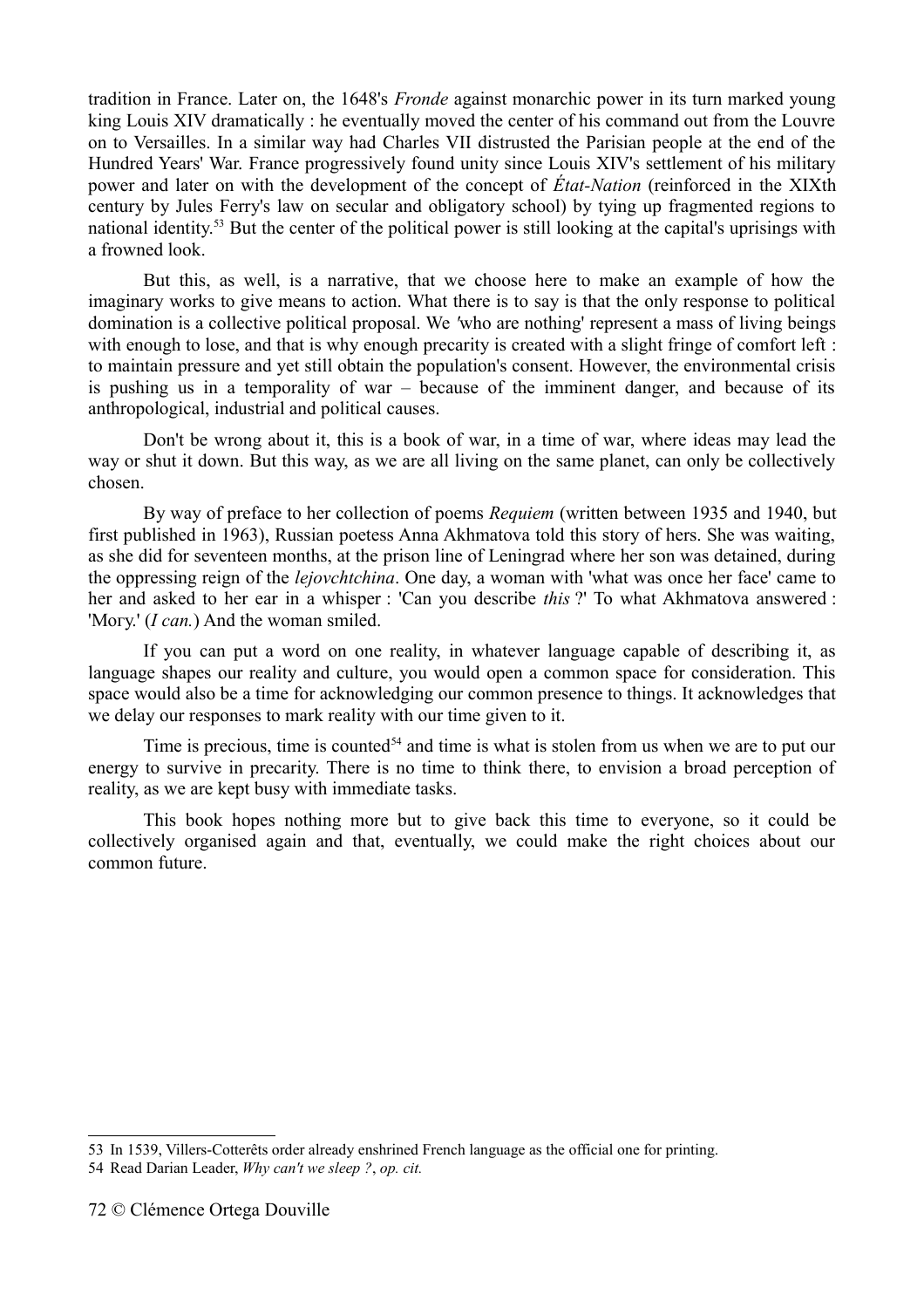## **To conclude**

All this needs a proper conclusion. Unfortunately, we cannot. So I will include a more personal tone to it. We are taught to apprehend things in their linear way. We are told stories and we tell stories ourselves, more especially *to* ourselves when we think. Often, we think of what people would eventually say about us, that would situate us in the social and symbolic ensemble. We try to mend reality with it.

However, this narrative is often to be reevaluated. History changes, and that is why perhaps we tend to be so fascinated about fictions of time travel and rewriting History. Because it permits to face some paradoxes and to confront logics. That is to say, to confront the way we tell our own stories.

Story telling is linear, because we cannot present two individualities at the same time and acknowledge them as individualities without separating them. One event would eventually follow another. But in another hand, we know of the unconscious that it fixates and polarises our way to perceive those things.

As Darian Leader put it so neatly<sup>[55](#page-72-0)</sup>, the unconscious adresses us and keeps us awake. Not to relive a traumatic memory in its temporality, *trauma* would often grow a substitutive and symbolic one instead, often shaped in one specific image or detail from then, chosen in the surroundings of the scene. Breaks in the narrative create monsters in time and space, and in the consistency of our body image. We perceive ourselves through the meaning of our actions in the symbolic world.

Horror writer H. P. Lovecraft was obviously xenophobic, and he wrote stories about monsters that belonged to the unspeakable. Because one thing language does is giving shape in time and space. Between the thin distance of what is said and the situation of the body, as the speech occupies the moment when it is spoken, the body's integrity is left safe, distracted from.

We speak so that in the mean time, nothing else would occur, and least of all the unknown. The fear of decomposition and putrefaction is then less about the terror of a horrific vision, but the incapacity to occupy space and time whenever this takes place. The terror is not in the image, it is in the absence of protection from it. We are being so much taught to consider what is real through what can be developed in a logical and linear meaning, that it appears too difficult to do without.

Meditation practices are a discipline in themselves, specifically because it needs us to go against the natural course, not of the living that is permissive and chaotic, but of the way meaning is provided through fiction and symbolic ordering – even in the field of scientific description.

The approach of the unconscious dynamics tells us about how much some marks create a form of stillness in our lives, a referential that we need to acknowledge. Because meaning is moving constantly. It is a distraction from the bodily origin of language itself. We want the stories told to concern every possible one before we even think of the fact that our body permits us to create them.

In fact, the sacred as the dreadful both infer a breakdown in the structure of language that maintains a distraction from the uniqueness of the body, that makes it vulnerable. As we saw, we cannot resolve our own body image without collapsing with it. We have to make it something else.

Yet the singularity of the body in the place of the living is much more worth to acknowledge than the fact that we are indebted to the makings of stories. Those should bring and unite those singularities up together around possible common issues. Only then we could be closer to a truth that would not need more words than those it would require to listen to.

<span id="page-72-0"></span><sup>55</sup> *In* Why can't we sleep ?, *op. cit.*